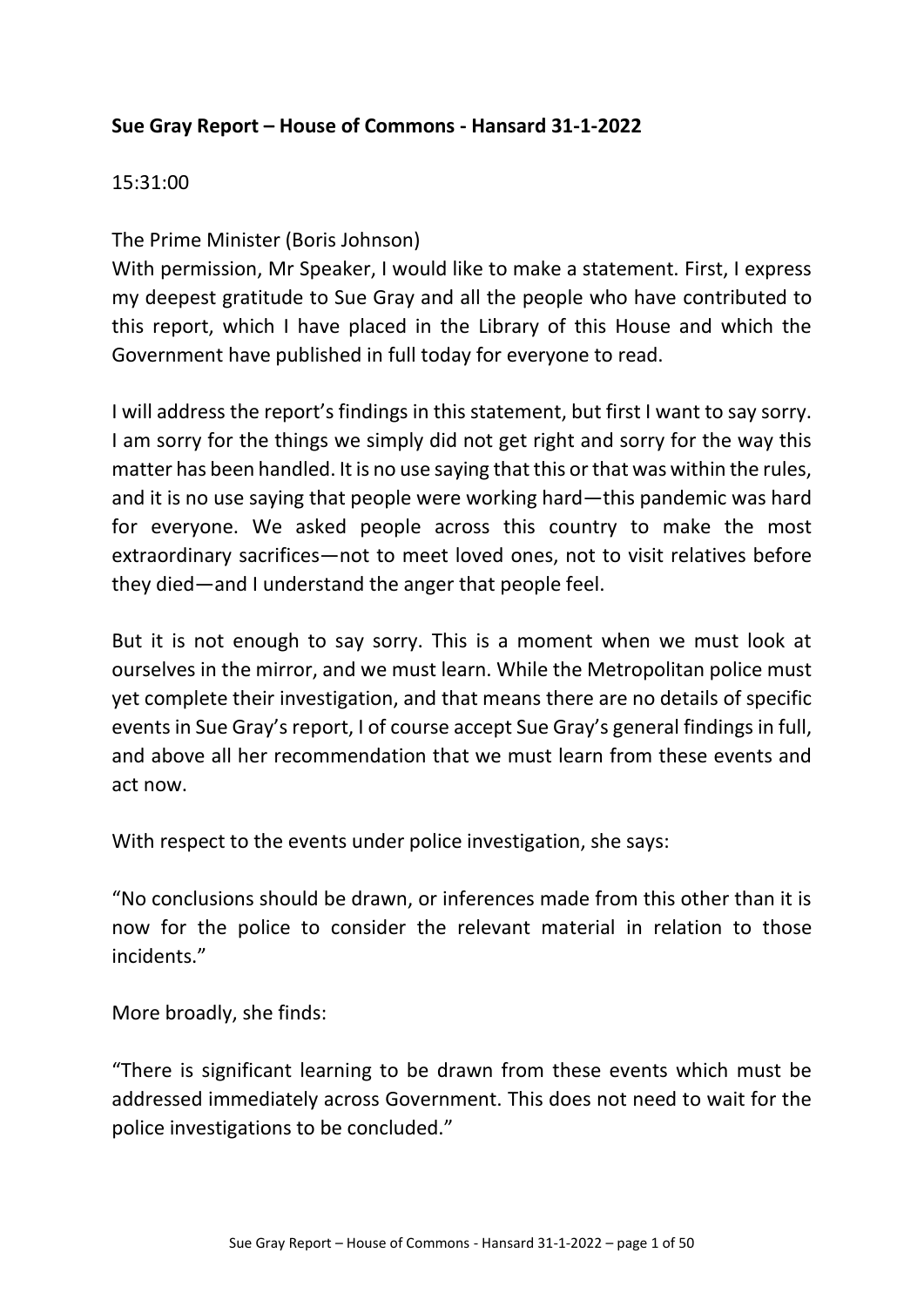That is why we are making changes now to the way Downing Street and the Cabinet Office run, so that we can get on with the job—the job that I was elected to do, and the job that this Government were elected to do.

First, it is time to sort out what Sue Gray rightly calls the "fragmented and complicated" leadership structures of Downing Street, which she says

"have not evolved sufficiently to meet the demands"

of the expansion of No. 10. We will do that, including by creating an Office of the Prime Minister, with a permanent secretary to lead No. 10.

Secondly, it is clear from Sue Gray's report that it is time not just to review the civil service and special adviser codes of conduct, wherever necessary, to ensure that they take account of Sue Gray's recommendations, but to make sure that those codes are properly enforced. Thirdly, I will be saying more in the coming days about the steps we will take to improve the No. 10 operation and the work of the Cabinet Office, to strengthen Cabinet Government, and to improve the vital connection between No. 10 and Parliament.

Mr Speaker, I get it and I will fix it. I want to say to the people of this country: I know what the issue is. [Hon. Members: "No!"] Yes. [Hon. Members: "You!"] It is whether this Government can be trusted to deliver. And I say yes, we can be trusted—yes, we can be trusted to deliver. We said that we would get Brexit done, and we did. We are setting up freeports around the whole United Kingdom. I have been to one of them today that is creating tens of thousands of new jobs. We said we would get this country through covid, and we did. We delivered the fastest vaccine roll-out in Europe and the fastest booster programme of any major economy, so that we have been able to restore people's freedoms faster than any comparable economy. At the same time, we have been cutting crime by 14%, building 40 new hospitals and rolling out gigabit broadband, and delivering all the promises of our 2019 agenda, so that we have the fastest economic growth of the G7. We have shown that we have done things that people thought were impossible, and that we can deliver for the British people. [Interruption.] I remind those on the Opposition Benches that the reason we are coming out of covid so fast is partly because we doubled the speed of the booster roll-out.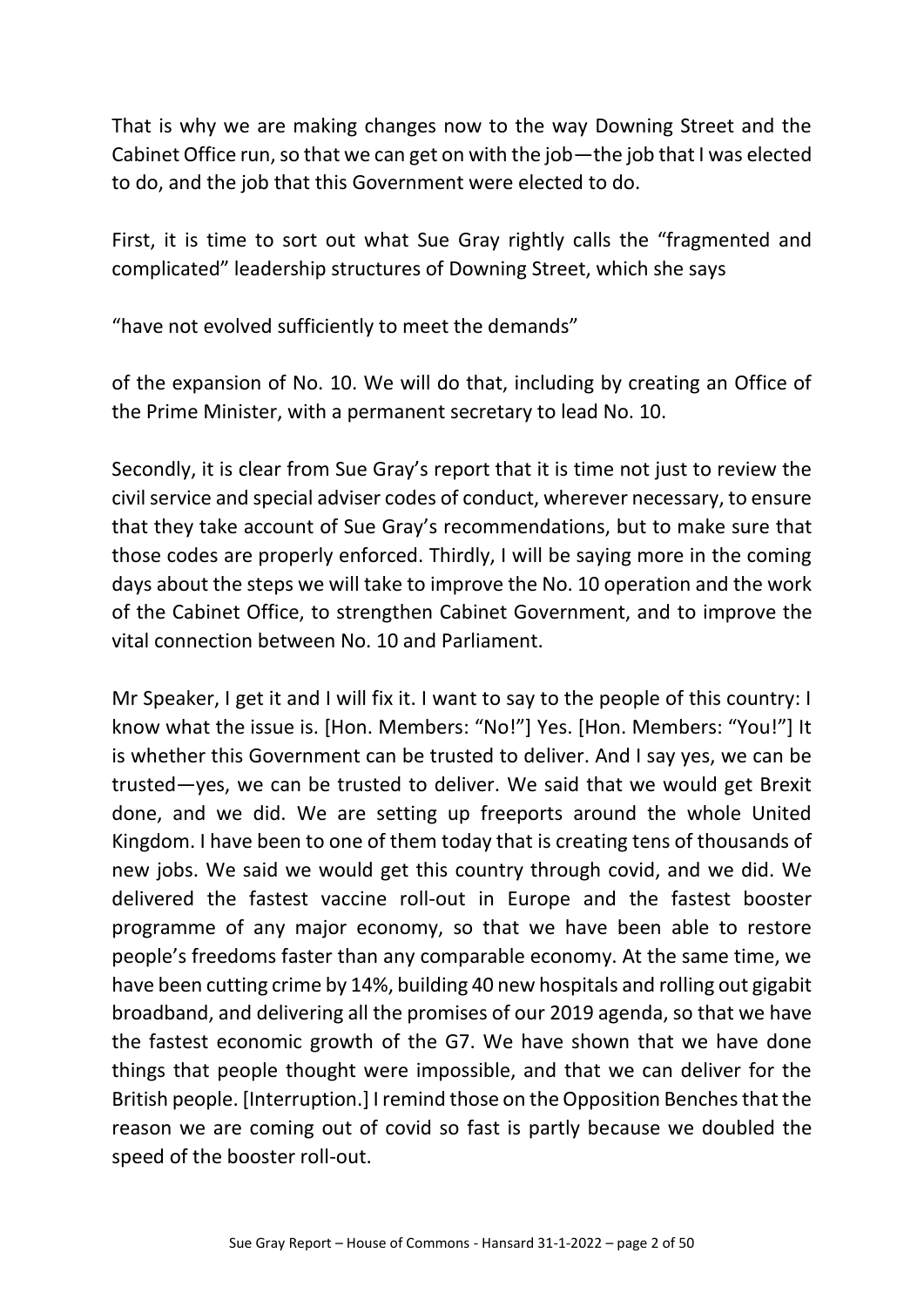I can tell the House and this country that we are going to bring the same energy and commitment to getting on with the job, to delivering for the British people, and to our mission to unite and level up across this country. I commend this statement to the House.

#### 15:37:00

### Keir Starmer (Holborn and St Pancras) (Lab)

I would like to thank Sue Gray for the diligence and professionalism with which she has carried out her work. It is no fault of hers that she has only been able to produce an update today, not the full report.

The Prime Minister repeatedly assured the House that the guidance was followed and the rules were followed. But we now know that 12 cases have reached the threshold of criminal investigation, which I remind the House means that there is evidence of serious and flagrant breaches of lockdown, including the party on 20 May 2020, which we know the Prime Minister attended, and the party on 13 November 2020 in the Prime Minister's flat. There can be no doubt that the Prime Minister himself is now subject to criminal investigation.

The Prime Minister must keep his promise to publish Sue Gray's report in full when it is available. But it is already clear that the report discloses the most damning conclusion possible. Over the last two years, the British public have been asked to make the most heart-wrenching sacrifices—a collective trauma endured by all, enjoyed by none. Funerals have been missed, dying relatives have been unvisited. Every family has been marred by what we have been through. And revelations about the Prime Minister's behaviour have forced us all to rethink and relive those darkest moments. Many have been overcome by rage, by grief and even by guilt. Guilt that because they stuck to the law, they did not see their parents one last time. Guilt that because they did not bend the rules, their children went months without seeing friends. Guilt that because they did as they were asked, they did not go and visit lonely relatives.

But people should not feel guilty. They should feel pride in themselves and their country, because by abiding by those rules they have saved the lives of people they will probably never meet. They have shown the deep public spirit and the love and respect for others that has always characterised this nation at its best.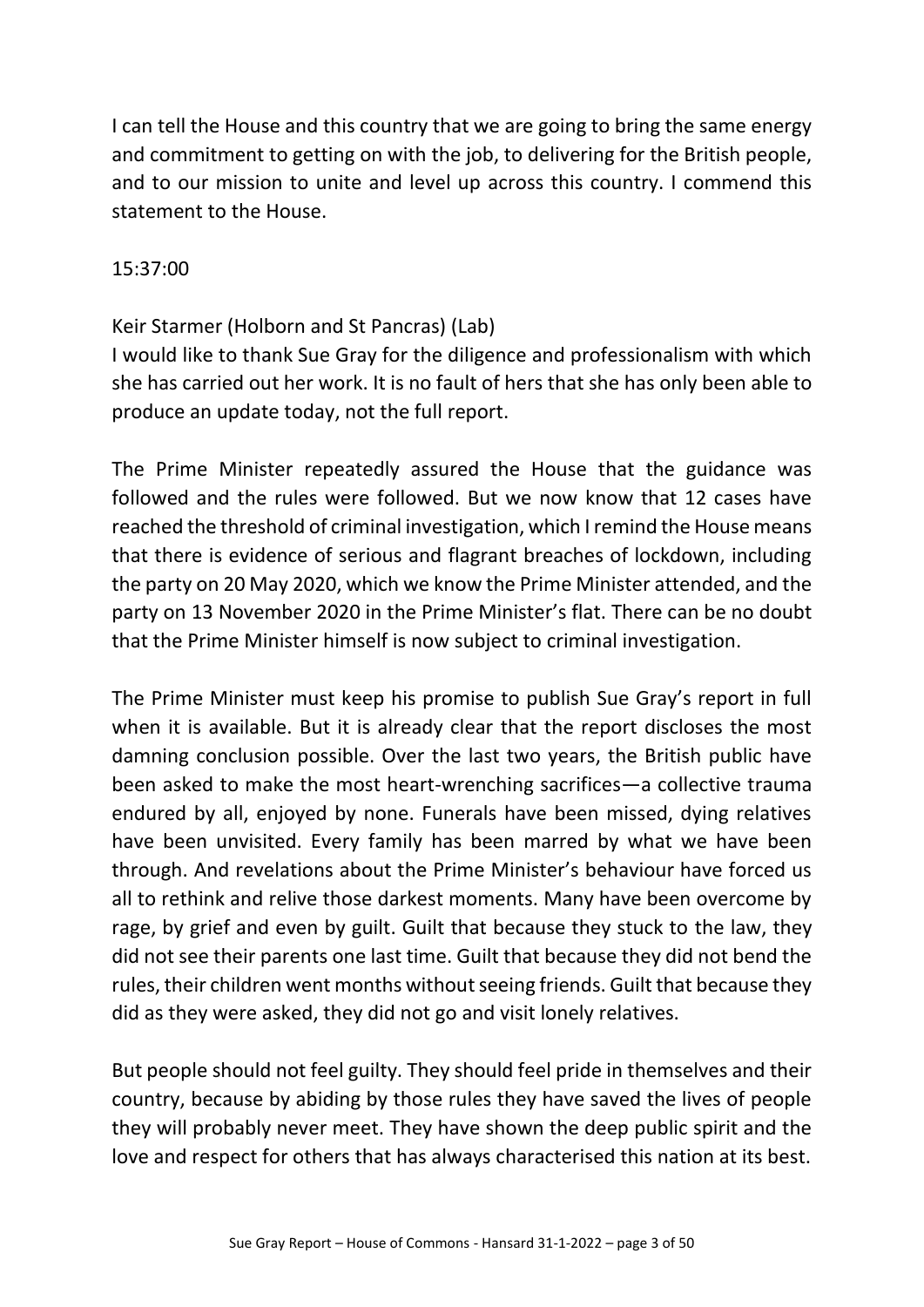Our national story about covid is one of a people who stood up when they were tested, but that will be forever tainted by the behaviour of this Conservative Prime Minister. By routinely breaking the rules he set, the Prime Minister took us all for fools. He held people's sacrifice in contempt. He showed himself unfit for office.

The Prime Minister's desperate denials since he was exposed have only made matters worse. Rather than come clean, every step of the way, he has insulted the public's intelligence. Now he has finally fallen back on his usual excuse: it is everybody's fault but his. They go; he stays. Even now, he is hiding behind a police investigation into criminality in his home and his office.

The Prime Minister gleefully treats what should be a mark of shame as a welcome shield, but the British public are not fools. They never believed a word of it. They think that the Prime Minister should do the decent thing and resign. Of course, he will not, because he is a man without shame. Just as he has done throughout the life, he has damaged everyone and everything around him along the way. His colleagues have spent weeks defending the indefensible, touring the TV studios, parroting his absurd denials, degrading themselves and their offices, fraying the bond of trust between the Government—[Interruption.]

### Mr Speaker

Order. The hon. Member for South Ribble (Katherine Fletcher) is my neighbour. I expect better from my neighbours.

#### Keir Starmer

They have spent weeks fraying the bond of trust between the Government and the public, eroding our democracy and the rule of law.

Margaret Thatcher once said:

"The first duty of Government is to uphold the law. If it tries to bob and weave and duck around that duty when its inconvenient…then so will the governed".

To govern this country is an honour, not a birthright. It is an act of service to the British people, not the keys to a court to parade to friends. It requires honesty, integrity and moral authority. I cannot tell hon. Members how many times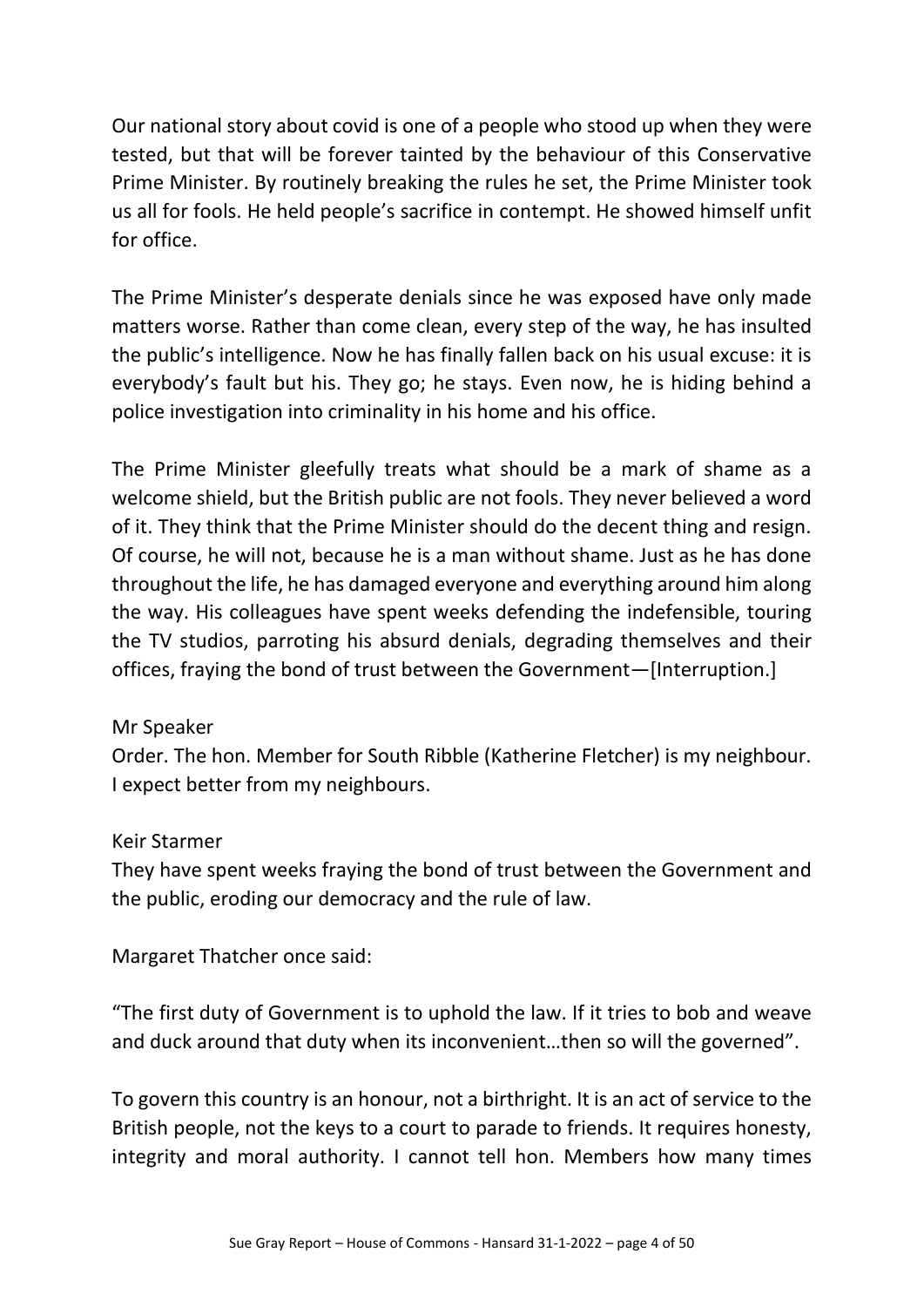people have said to me that this Prime Minister's lack of integrity is somehow "priced in"—that his behaviour and character do not matter. I have never accepted that and I never will.

Whatever people's politics, whatever party they vote for, honesty and decency matter. Our great democracy depends on them. Cherishing and nurturing British democracy is what it means to be patriotic. There are Conservative Members who know that, and they know that the Prime Minister is incapable of it. The question that they must now ask themselves is what they are going to do about it.

Conservative Members can heap their reputation, the reputation of their party, and the reputation of this country on the bonfire that is the Prime Minister's leadership, or they can spare the country a Prime Minister totally unworthy of his responsibilities. It is their duty to do so. They know better than anyone how unsuitable he is for high office. Many of them knew in their hearts that we would inevitably come to this one day and they know that, as night follows day, continuing his leadership will mean further misconduct, cover-up and deceit. Only they can end this farce. The eyes of the country are upon them. They will be judged by the decisions they take now.

#### The Prime Minister

There is a reason why the right hon. and learned Gentleman said absolutely nothing about the report that was presented by the Government and put in the Library of this House earlier today. That is because the report does absolutely nothing to substantiate the tissue of nonsense that he has just spoken absolutely nothing. Instead, this Leader of the Opposition, a former Director of Public Prosecutions—although he spent most of his time prosecuting journalists and failing to prosecute Jimmy Savile, as far as I can make out—chose to use this moment continually to prejudge a police inquiry. That is what he chose to do. He has reached his conclusions about it. I am not going to reach any conclusions, and he would be entirely wrong to do so. I direct him again to what Sue Gray says in her report about the conclusions that can be drawn from her inquiry about what the police may or may not do. I have complete confidence in the police, and I hope that they will be allowed simply to get on with their job. I do not propose to offer any more commentary about it, and I do not believe that he should either.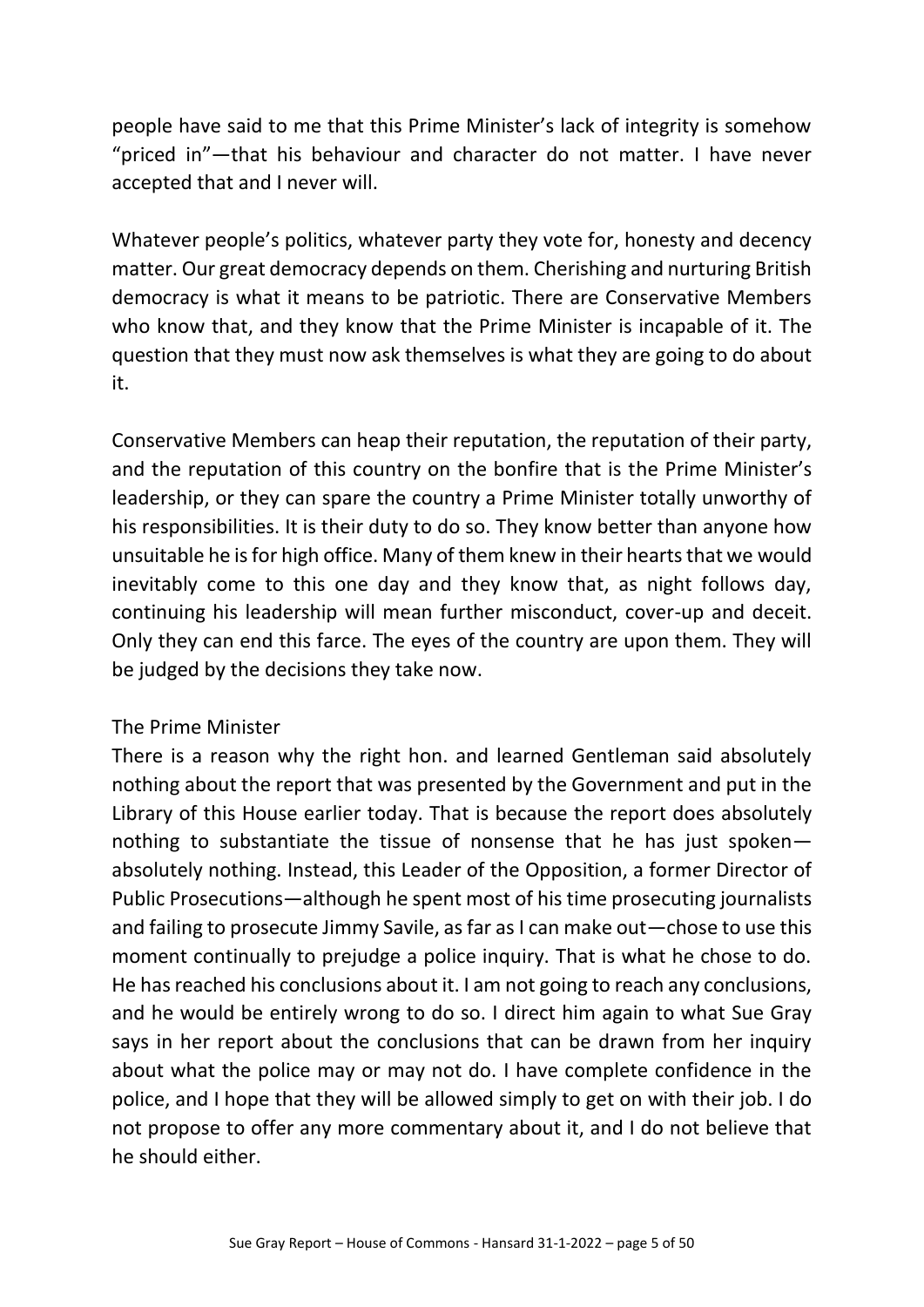I must say to the right hon. and learned Gentleman, with greatest respect to those on the Opposition Benches, that what I think the country wants us all in this House to focus on are the issues that matter to them and getting on with taking this country forward. Today, we have delivered yet more Brexit freedoms with a new freeport in Tilbury, as I said, when he voted 48 times to take this country back into the EU. We have the most open society, the most open economy—[Interruption.] This is I think what people want us to focus on. We have the most open society and the most open economy in Europe because of the vaccine roll-out, because of the booster roll-out, and never forget that he voted to keep us in the European Medicines Agency, which would have made that impossible. Today, we are standing together with our NATO allies against the potential aggression of Vladimir Putin, when he wanted, not so long ago, to install as Prime Minister a Labour leader who would actually have abolished NATO. That is what he believes in and those are his priorities. Well, I can say to him: he can continue with his political opportunism; we are going to get on and I am going to get on with the job.

## Mrs Theresa May (Maidenhead) (Con)

The covid regulations imposed significant restrictions on the freedoms of members of the public. They had a right to expect their Prime Minister to have read the rules, to understand the meaning of the rules—and, indeed, those around them him to have done so, too—and to set an example in following those rules. What the Gray report does show is that No. 10 Downing Street was not observing the regulations they had imposed on members of the public, so either my right hon. Friend had not read the rules, or did not understand what they meant—and others around him—or they did not think the rules applied to No. 10. Which was it?

### The Prime Minister

I would say, with great respect to my right hon. Friend—[Interruption.]

### Mr Speaker

Order. It is a very important question, and I want to hear the answer, even if other people do not.

The Prime Minister No, that is not what the Gray report says. [Interruption.] It is not what the Gray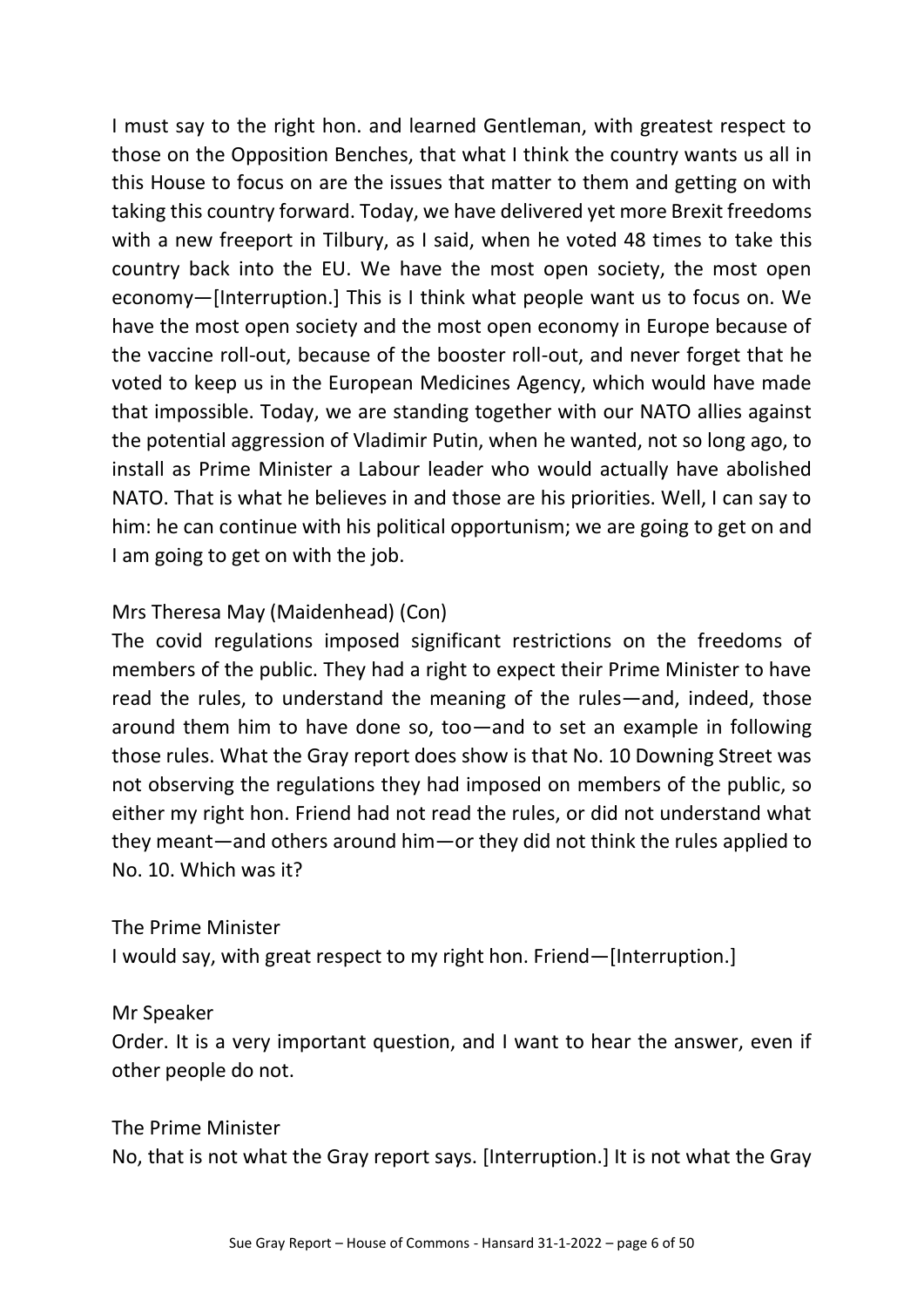report says, but I suggest that my right hon. Friend waits to see the conclusion of the inquiry.

## Ian Blackford (Ross, Skye and Lochaber) (SNP)

Can I say that it is a pleasure to follow the former Prime Minister? Perhaps her behaviour in office, like that of many who went before her, was about dignity and about the importance of the office, of respect and of truthfulness, and the Prime Minister would be well advised to focus on those who have not dishonoured the office like he has done.

We stand here today faced with the systematic decimation of public trust in Government and the institutions of the state, and at its heart a Prime Minister a Prime Minister—being investigated by the police. So here we have it: the longawaited Sue Gray report—what a farce. It was carefully engineered to be a factfinding exercise with no conclusions, and now we find it is a fact-finding exercise with no facts, so let us talk facts. The Prime Minister has told the House that

"all guidance was followed completely"—[Official Report, 1 December 2021; Vol. 704, c. 909.]

that "there was no party", covid rules were followed, and

"I believed…this was a work event".—[Official Report, 12 January 2022; Vol. 706, c. 562.]

Nobody—nobody—believed him then, and nobody believes you now, Prime Minister. That is the crux. No ifs, no buts; he has wilfully misled Parliament.

### Mr Speaker

Order. It would be acceptable to say "inadvertently misled the House", but "misled the House" is not acceptable. The right hon. Member must withdraw that comment.

### Ian Blackford

The Prime Minister inadvertently told the House on 8 December that no parties had taken place and then he had to admit that they had.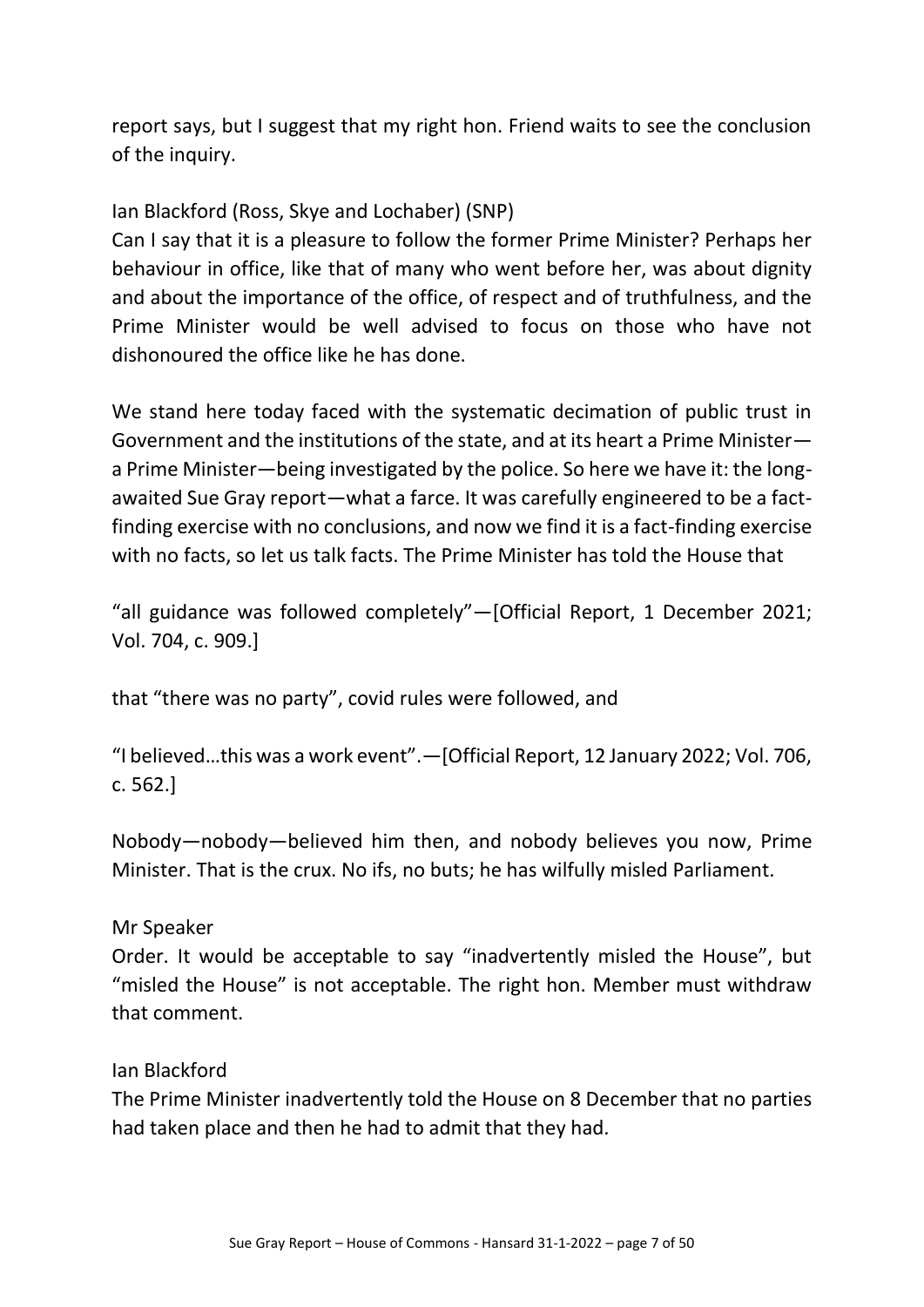It is bad enough that the Prime Minister's personal integrity is in the ditch, but this murky business is tainting everything around it. It is the Scottish National party's intention to submit a motion instructing the Prime Minister to publish the Gray report in full. Will the Prime Minister obey an instruction by this House to publish as required?

Amid allegations of blackmail by Tory Whips, Tory Members have been defending the indefensible. We were told, "Wait for the report." Well, here it is, and it tells us very little—except it does state that

"There were failures of leadership and judgment by different parts of No. 10"

and that

"Some…events should not have been allowed to take place."

That is the Prime Minister's responsibility. If there was any honour in public life, he would resign. Where is—[Laughter.] The Prime Minister laughs. We ought to remind ourselves in this House that 150,000-plus of our citizens have lost their lives and family members could not be with them. That is a sight that people will remember: a Prime Minister laughing at our public. I extend the hand of friendship to all those who have sacrificed. I certainly do not extend the hand of friendship to the Prime Minister, who is no friend of mine.

Where is the shame? Where is the dignity? Meanwhile, the police investigation will drag on and on. Every moment the Prime Minister stays, trust in Government and the rule of law is ebbing away. With the litany of rule breaking, the culture of contempt and the utter disdain for the anguish felt by the public who have sacrificed so much, what the public see is a man who has debased the office of Prime Minister, shirked responsibility, dodged accountability and blamed his staff at every turn, presided over sleaze and corruption and tainted the very institutions of the state. In short—[Laughter.] Government Members can laugh, but the public know that this is a man they can no longer trust. He is being investigated by the police. He misled the House. He must now resign.

### Mr Speaker

Order. The right hon. Member will have to withdraw that last comment.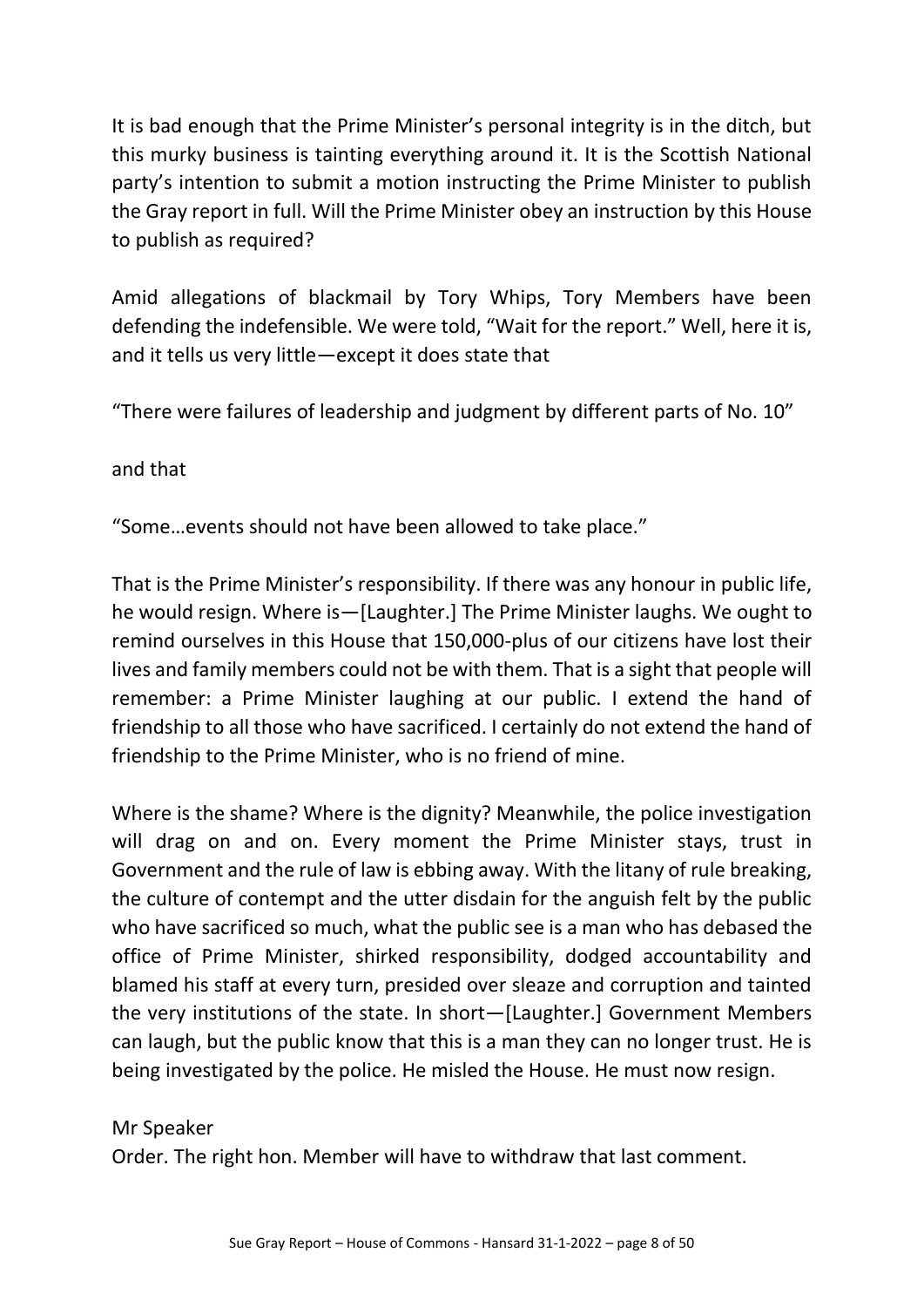Ian Blackford Mr Speaker, I gave the evidence of 8 December.

Mr Speaker Order. You will have to withdraw "misled".

Ian Blackford Mr Speaker, the Prime Minister has misled the House.

Mr Speaker

Order. Unless you withdraw, I will have to stop, and that is not good. Just withdraw the words.

Ian Blackford

I am standing up for my constituents who know that this Prime Minister has lied and misled the House.

Mr Speaker

Order. I will give you, as leader of the SNP, one more chance to say "inadvertently misled." I do not want to have to throw you out, so I will give you this chance. Please.

Ian Blackford I will speak truth to power. That man has misled the House.

Mr Speaker

Order. I am sorry that it has come to this, and I am sorry that the leader of the party has not got the decency just to withdraw those words in order that this debate can be represented by all political leaders. Would you like to say "inadvertently"?

Ian Blackford

Mr Speaker, if the Prime Minister has inadvertently misled the House, I will state that.

Mr Speaker Right. We will leave it at that.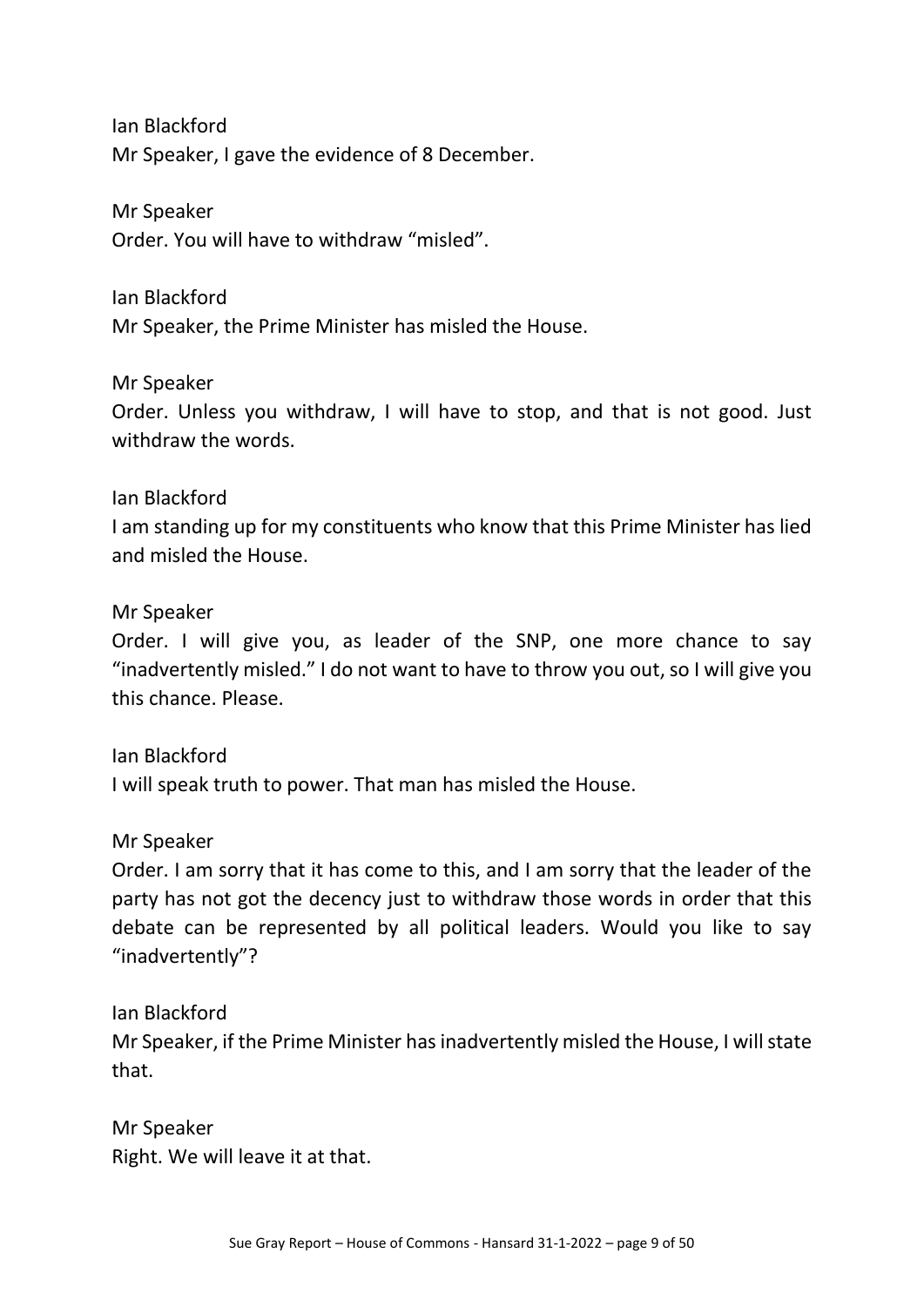I am grateful to the right hon. Gentleman for withdrawing what he just said, because he was wrong, and I am afraid that he is wrong in his analysis. I apologise, as I have said, for all the suffering that people have had throughout the pandemic and for the anger that people feel about what has taken place in No. 10 Downing Street. But I must tell the right hon. Gentleman that, for much of what he said, his best course is simply to wait for the inquiry to conclude.

Mr Speaker

Can I just say: I take it that the right hon. Member has withdrawn his remark?

Ian Blackford

The Prime Minister may have inadvertently misled the House—[Interruption.]

### Mr Speaker

Order. To help me and to help the House, has the right hon. Gentleman withdrawn his earlier comment and replaced it with "inadvertently"?

Ian Blackford

Mr Speaker, it is not my fault if the Prime Minister cannot be trusted to tell the truth—[Interruption.]

Mr Speaker

Order. Under the power given to me by Standing Order No. 43, I order the right hon. Member to withdraw immediately from the House—

An hon. Member: He has left anyway!

Mr Speaker It's all right; we do not need to bother. Let us move on. I call Andrew Mitchell.

Mr Andrew Mitchell (Sutton Coldfield) (Con)

Does my right hon. Friend recall that ever since he joined the party's candidates list 30 years ago, and until we got him into No. 10, he has enjoyed my fullthroated support? But I am deeply concerned by these events, and very concerned indeed by some of the things he has said from that Dispatch Box, and has said to the British public and to our constituents. When he kindly invited me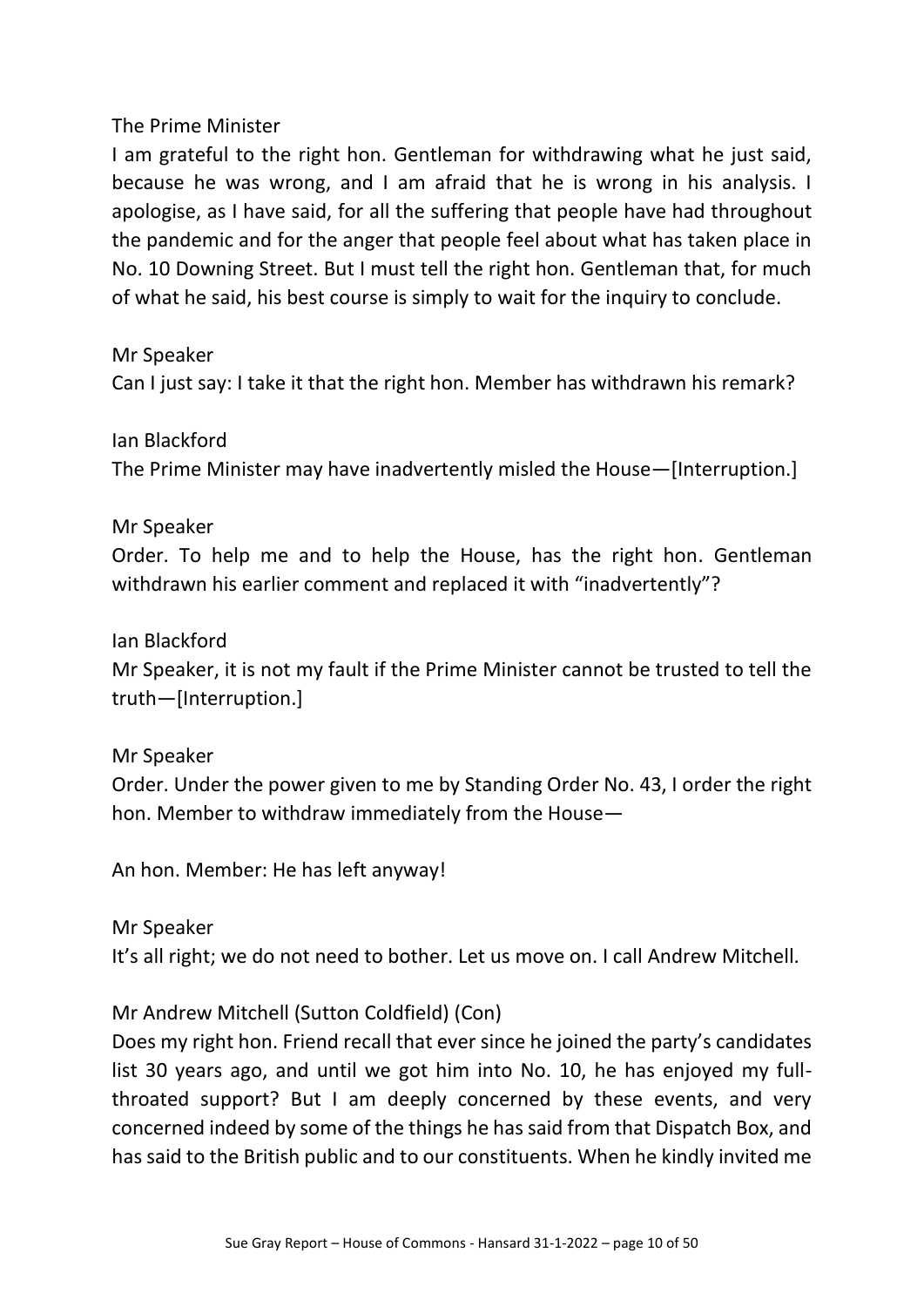to see him 10 days ago, I told him that I thought he should think very carefully about what was now in the best interests of our country, and of the Conservative party. I have to tell him that he no longer enjoys my support.

The Prime Minister

I must respectfully tell my right hon. Friend, great though the admiration is that I have for him, that I simply think he is mistaken in his views, and I urge him to reconsider upon full consideration of the inquiry.

Dame Angela Eagle (Wallasey) (Lab) The Prime Minister told us:

"I have been repeatedly assured since these allegations emerged that there was no party and that no covid rules were broken."—[Official Report, 8 December 2021; Vol. 705, c. 372.]

We now know that 12 of the 16 parties are subject to a police investigation, and that of the remaining four, the Sue Gray report states that she has seen a "serious failure" to observe the high standards at No. 10. She has seen "failures of leadership" and of judgment, yet the Prime Minister thinks that is fine. Just how bad do things have to be before he takes personal responsibility, does what everybody in the country wants him to do, and resigns?

### The Prime Minister

What we are doing is taking the action that I have described to set up a Prime Minister's department to improve the operation of No. 10. We will be taking further steps in the days ahead.

### Graham Stuart (Beverley and Holderness) (Con)

The inquiry has found that there have been serious failings, and it has suggested there be changes in the way that No. 10 is run. There is a real opportunity now to take forward this new Office of the Prime Minister, and ensure that further improvements are made so that we can carry on delivering. What the Opposition parties hate is the fact that this Government will carry on delivering on the things that matter most to people, while also making sure that the governance within No. 10 is improved.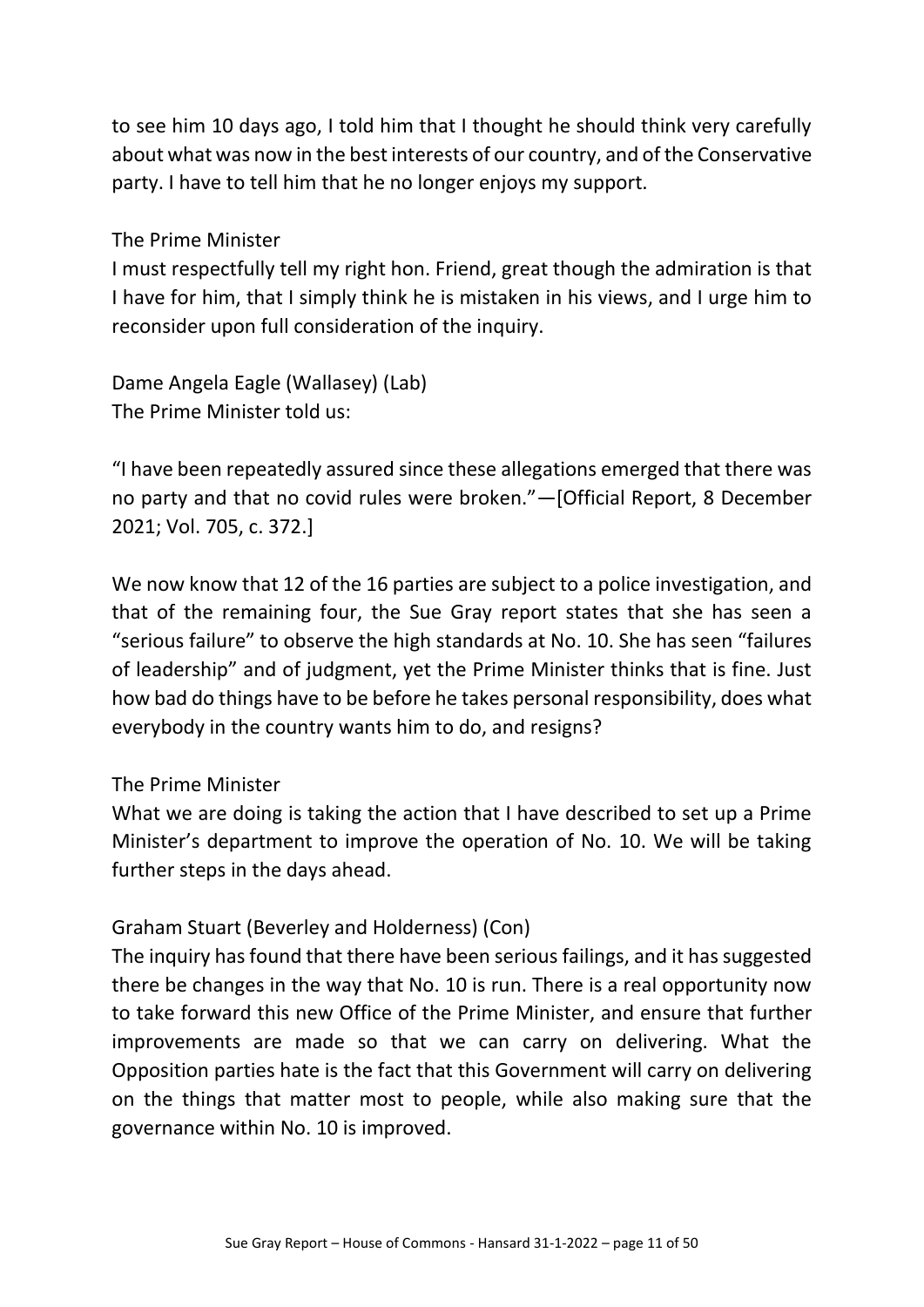I thank my hon. Friend very much. I think he is completely right. The Opposition, of course, want to keep their focus trained on this. That is their decision. I think that what people in this country want us to do is get on with the job that they want us to do. That is to serve them and, frankly, to stop talking about ourselves.

## Ed Davey (Kingston and Surbiton) (LD)

There is no word in the English language for a parent who has lost a child. There is no equivalent of "widow" or "orphan" for that particular horror. It is a loss that is literally beyond words; a loss that hundreds and thousands of parents have tragically experienced during this pandemic. Many had to bury their children alone; many could not be there with them at the end. Meanwhile, No. 10 partied. Does the Prime Minister understand? Does he care about the enormous hurt his actions have caused to bereaved families across our country? Will he finally accept that the only decent thing he can do now is to resign?

### The Prime Minister

I do care deeply about the hurt that is felt across the country about the suggestion that things were going on in No. 10 that were in contravention of the covid rules. I understand how deeply people feel about this and how angry they are. I have apologised several times, but I must say that I think we should wait for the outcome of the inquiry before jumping to the conclusions that the right hon. Gentleman has raised. In the meantime, we should focus on the issues that matter to the British people.

### Caroline Nokes (Romsey and Southampton North) (Con)

The public and this House have been frustrated by having to wait for Sue Gray and the Metropolitan police, and today the Prime Minister has announced his new office at No. 10. Will he please let the House know what specific structures will be put in place so that this House can hold it accountable?

### The Prime Minister

We will make sure that there is a new permanent secretary, who will be accountable to me, and that the codes of conduct that apply both to special advisers and to civil servants are properly enforced. Of course, all of that will be properly communicated to the House. What I want to see is much better communication and links between No. 10 and the entirety of the House of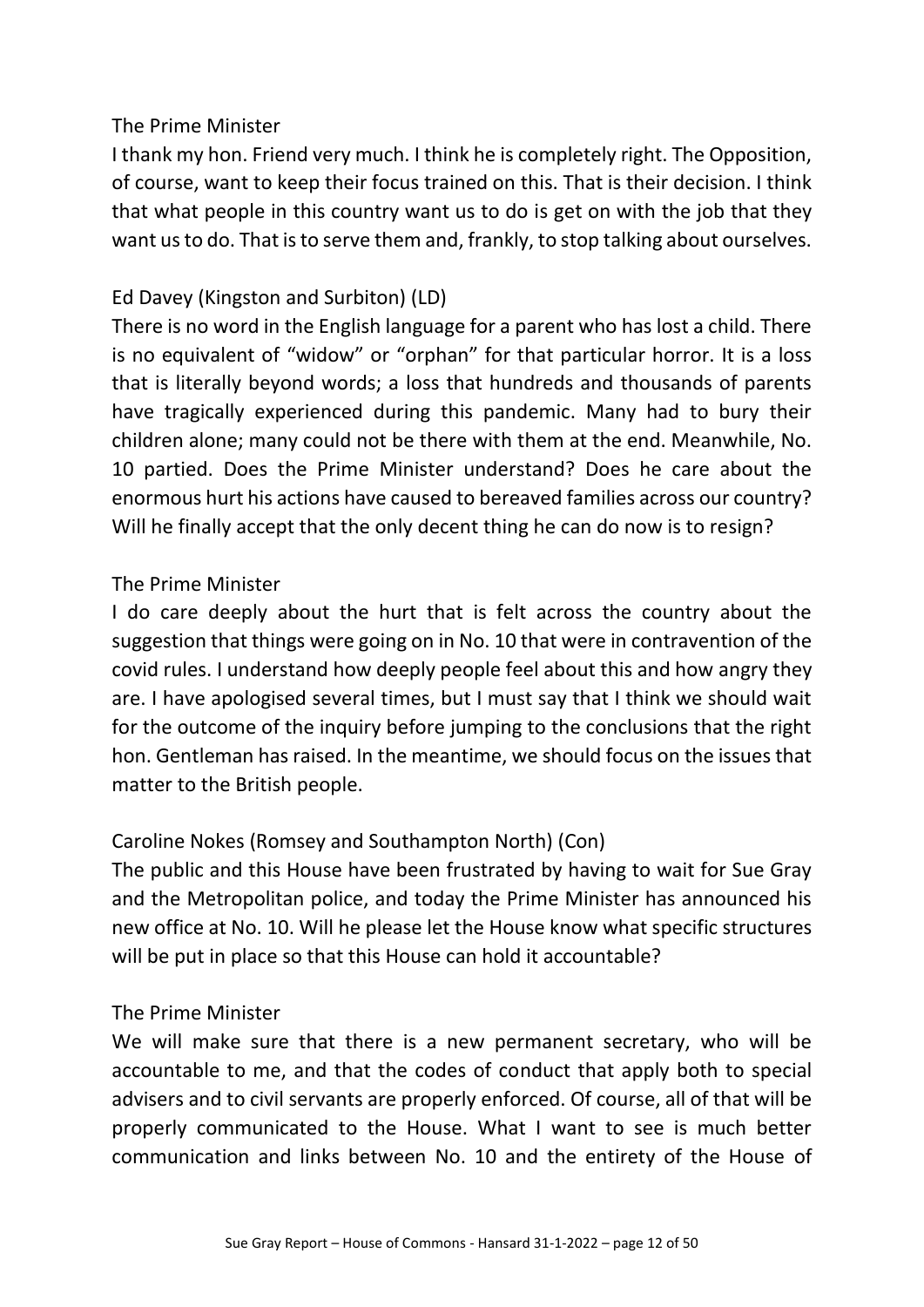## Commons, and we will do that.

## Sir George Howarth (Knowsley) (Lab)

Yesterday, at the local Tesco store in my constituency, a constituent asked me in a tone more in sorrow than in anger, "Why doesn't the Prime Minister realise that as every day goes by, he damages the reputation of our country abroad, around the world?" How would the Prime Minister respond to that constituent?

### The Prime Minister

I think that the reputation of our country around the world is built on the fastest vaccine roll-out in Europe, if not in all the major economies; it is built on having, therefore, the fastest growth in the G7; and it is built on our ability to bring our allies together to stand up against Vladimir Putin. That is what the world is focused on, that is what I am focused on, and that, frankly, is what the right hon. Gentleman should be focused on.

## Sir Bernard Jenkin (Harwich and North Essex) (Con)

Will my right hon. Friend first of all remind the Leader of the Opposition and the Labour party that the Back Benchers of the Conservative party need no reminders about how to dispose of a failing leader? Will he also, when he is restructuring No. 10, concentrate on the fact that the country wants results? We cannot see the point of such a large No. 10 superstructure; it needs to be slimmed down and streamlined. May I commend his determination to restore Cabinet government? It is on results, over the next few months, that he will be judged.

### The Prime Minister

I thank my hon. Friend very much; I think he is entirely right. I am more than content to be judged on the results we have already delivered and the results that we will deliver. I am sure that we will be greatly assisted by the reforms of No. 10 that I have outlined.

### Ms Diane Abbott (Hackney North and Stoke Newington) (Lab)

Anybody who has actually read the Sue Gray report can only wonder what she was made to leave out. Will the Prime Minister give the House an undertaking that as soon as he is able, he will release the full unredacted report to this House?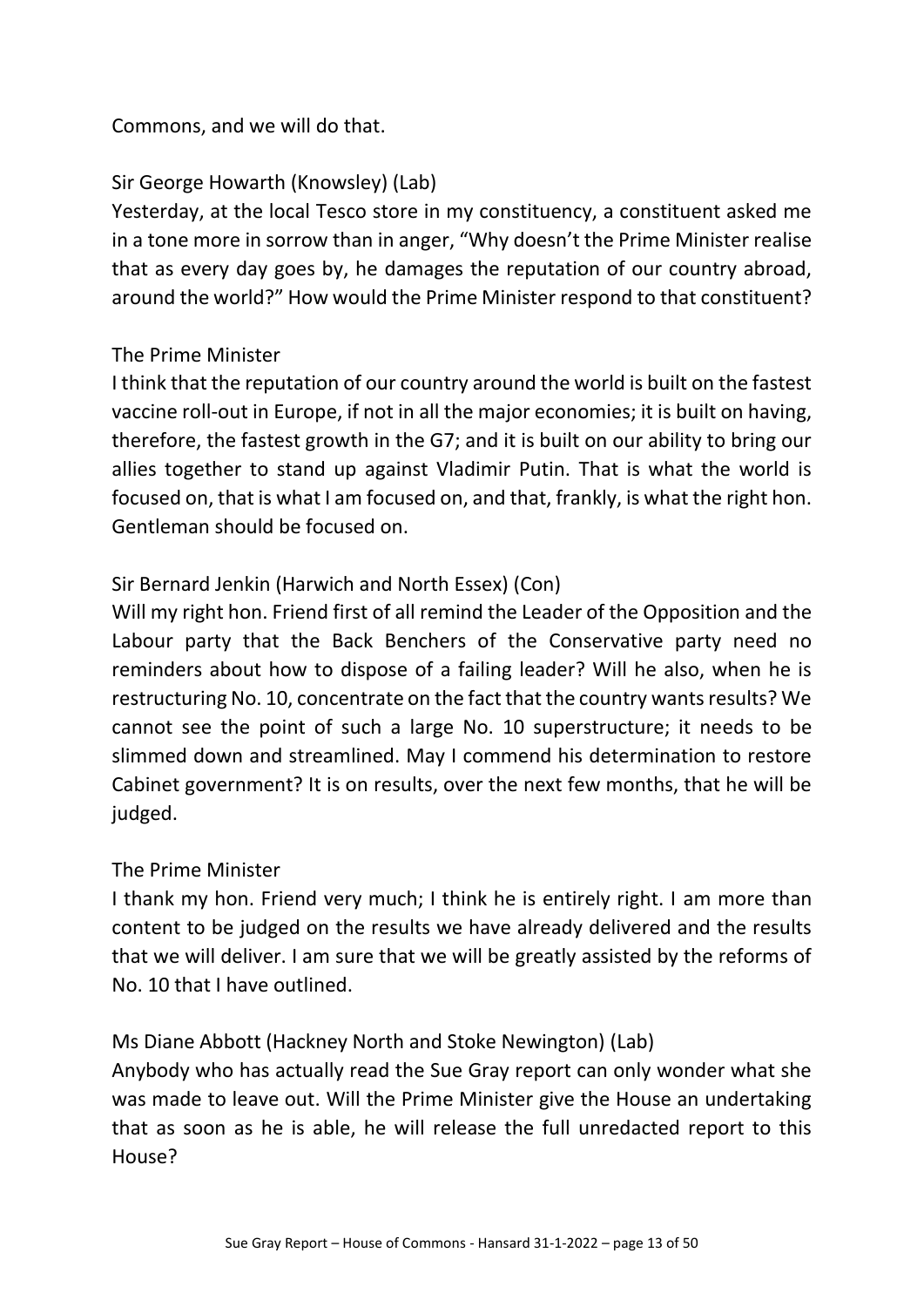Sue Gray has published everything that she can. I propose that we wait until the conclusion of the inquiry. In the meantime, I think it peculiar that the report is being simultaneously hailed as utterly damning and condemned for not having enough in it—it cannot be both.

## Michael Fabricant (Lichfield) (Con)

President Truman had on his desk, "The buck stops here", so the Prime Minister was right to apologise for the events that happened in No. 10 Downing Street. Two weeks ago, I reminded Tom Harwood that Tony Blair suggested that there should be an Office of the Prime Minister, so that it could be governed not from 70 Whitehall but from the building itself. Will the Prime Minister tell me how he envisions the office working? Will the permanent secretary be based in No. 10, controlling what civil servants do in No. 10?

### The Prime Minister

I am grateful to my hon. Friend. I think the House understands, even if many people outside do not, that No. 10 hosts more than 400 officials on a busy day. They have a huge amount to do —[Interruption.] No, they are working very hard. We need to make sure there are proper lines of authority and that we sort out the command structures, and that is what we are doing.

### Hywel Williams (Arfon) (PC)

Whatever the police decide, this update, severely limited as it is, would be enough to persuade any other Prime Minister to resign. This Prime Minister could resign and salvage a crumb or two of honour, or he may try to delay and take his party down with him. Is it not clear that, with notable exceptions, his Back Benchers should discover their backbone and sack him?

### The Prime Minister

I have answered several questions like that. I must ask the hon. Gentleman to look at the report properly and to wait for the inquiry when it comes.

### Mr Mark Harper (Forest of Dean) (Con)

We have been asked to keep some sense of perspective, and I think that is right. The question here is whether those who make the law obey the law—that is pretty fundamental. Many, including some of my constituents, have questioned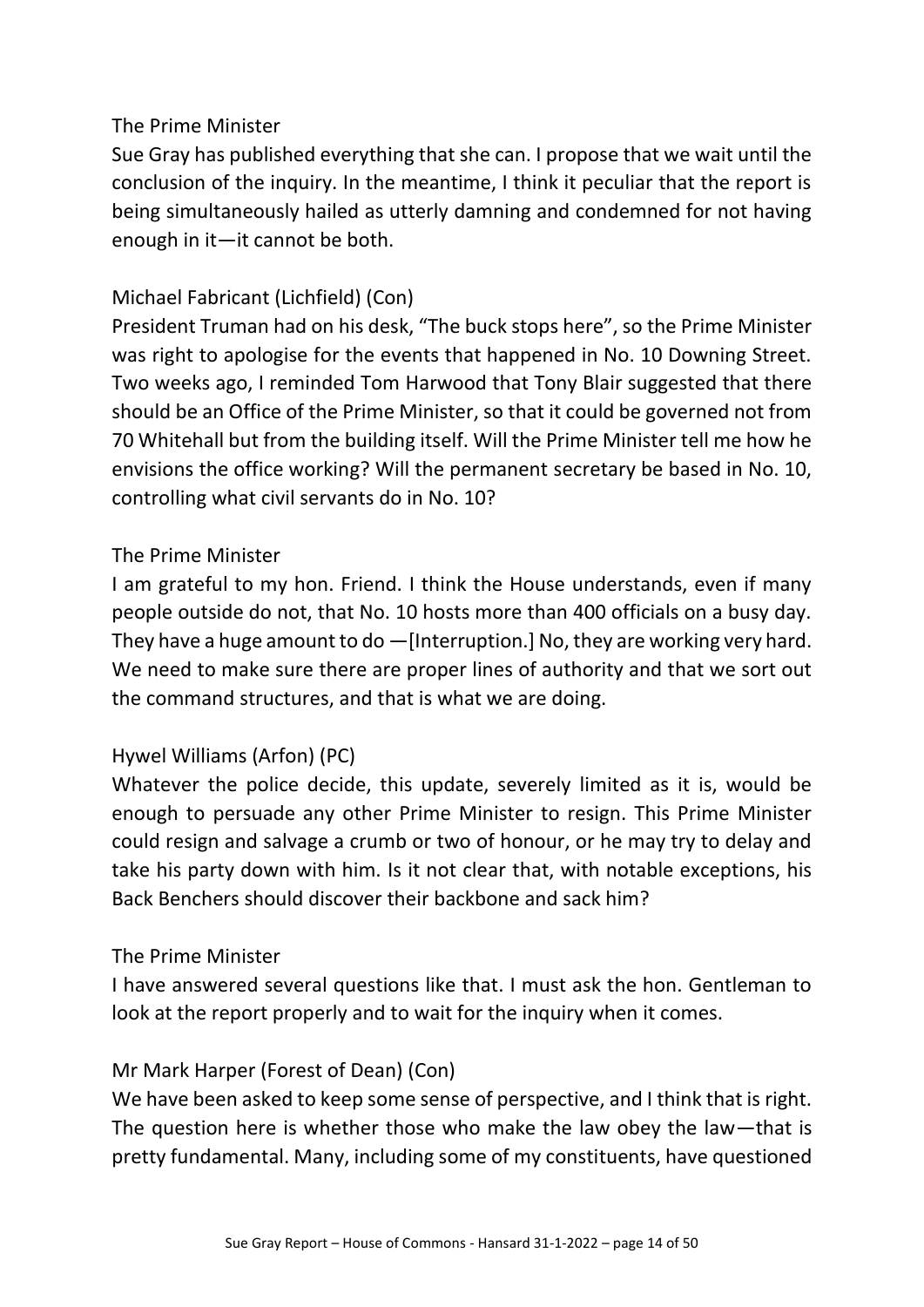the Prime Minister's honesty, integrity and fitness to hold that office. In judging him, he rightly asked us to wait for all the facts. Sue Gray has made it clear in her update that she could not produce a meaningful report with the facts, so may I ask the Prime Minister the question that the right hon. Member for Hackney North and Stoke Newington (Ms Abbott) asked, and to which he did not give an answer? When Sue Gray produces all the facts in her full report after the police investigation, will the Prime Minister commit to publishing it immediately and in full?

### The Prime Minister

What we have to do is wait for the police to conclude their inquiries. That is the proper thing to do. People have given all sorts of evidence in the expectation that it would not necessarily be published. At that stage, I will take a decision about what to publish.

## Jess Phillips (Birmingham, Yardley) (Lab)

I imagine I am going to be asked to wait for something else, but was the Prime Minister present at the event in his flat on 13 November? I assume he does not need other people to tell him whether he was there. Was he at the flat event on 13 November listed in the report?

### The Prime Minister

I am very grateful to the hon. Lady for inviting me to comment on something that is being investigated. With great respect to her, I simply will not indulge in running commentary. She will have to wait.

### Sir Robert Buckland (South Swindon) (Con)

Saying sorry is very important, but my right hon. Friend will be judged by the deeds he undertakes as a result. I heard today a proper acknowledgment that he needs to look in the mirror, and I am glad to hear about reforms to the centre of Government that I think are overdue, as he knows from our previous conversations. Will he give me and the House an undertaking today that, in cooperating with the Metropolitan police inquiry, he will show the appropriate tone and approach that I think the British public demand of him as a person of serious purpose who is up to the level of the events? That is what we expect from him now, and that is what I will be expecting him to do.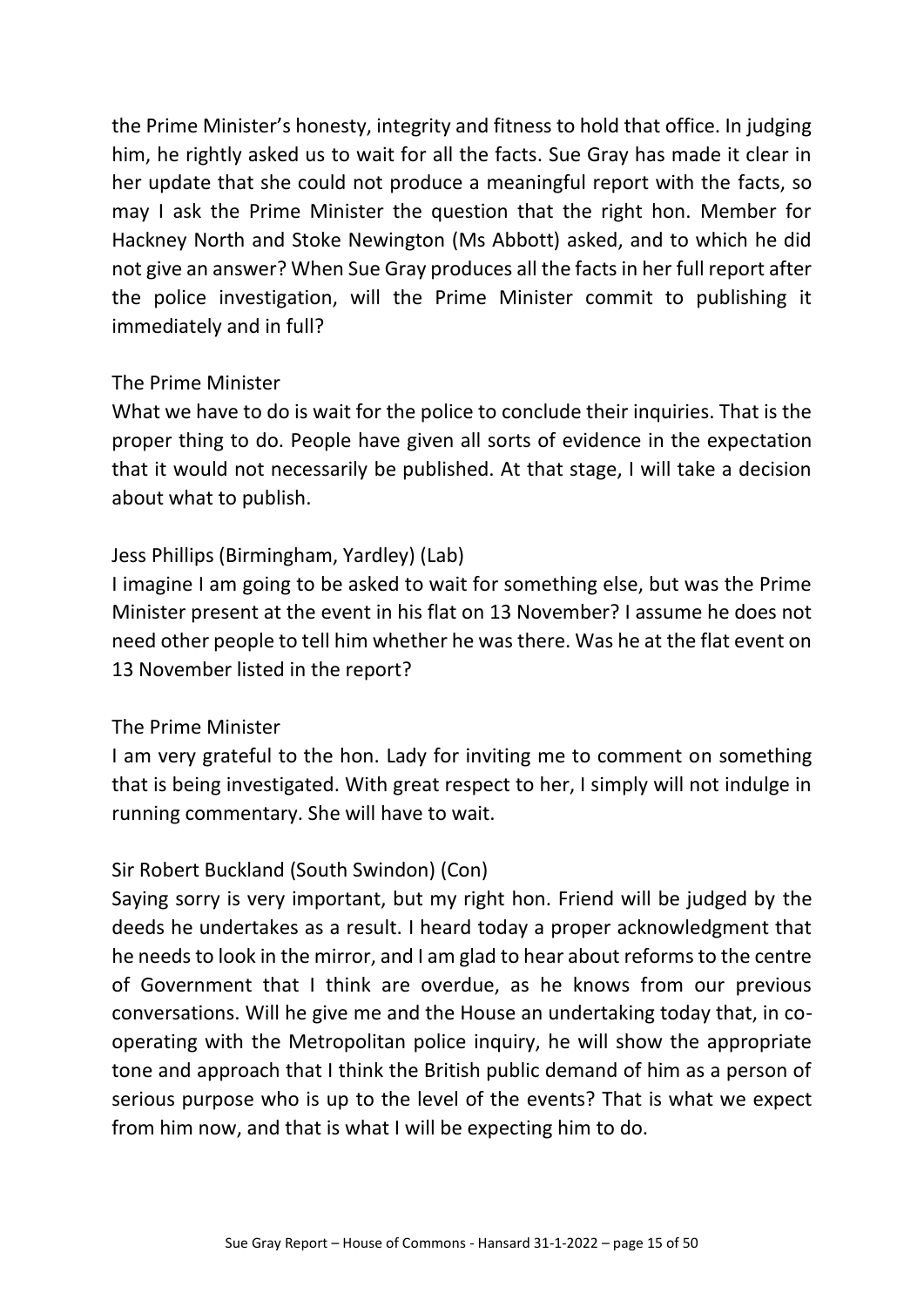I thank my right hon. and learned Friend. I stress that I have great admiration for and full confidence in the Metropolitan police. I suggest that they now be allowed to get on with their job.

### Karl Turner (Kingston upon Hull East) (Lab)

We now know that there is a criminal investigation into the party that took place on 13 November 2020 in the Prime Minister's flat to celebrate the exit of Mr Cummings. On 8 December last year, the Prime Minister came to that Dispatch Box and flatly denied the very idea that any such party had taken place— [Interruption.] He is shaking his head. In answer to my hon. Friend the Member for Hornsey and Wood Green (Catherine West), he said that it had not happened. He has inadvertently misled the House, so the very least he should do is get to that Dispatch Box and correct the record.

#### The Prime Minister

No. I stand by what I said, and I would simply urge the hon. Member to wait for the outcome of the inquiry. That is what he needs to do.

### Dr Julian Lewis (New Forest East) (Con)

May I advise my right hon. Friend publicly what I have said to emissaries from his campaign team privately? It is truly in his interest, in the Government's interest and in the national interest that he should insist on receiving the full, unredacted report immediately, as I believe he can, and that he should then publish the uncensored version without any further delay.

#### The Prime Minister

I am very grateful to my right hon. Friend, but I think extensive legal advice has been taken on this point and Sue Gray has published everything that she thinks she can that is consistent with that advice.

### Joanna Cherry (Edinburgh South West) (SNP)

If the police investigation were to result in serious criminal charges necessitating a criminal trial such as, I don't know, misconduct in public office or conspiracy to pervert the course of justice, how would the Prime Minister feel about having to give evidence on oath?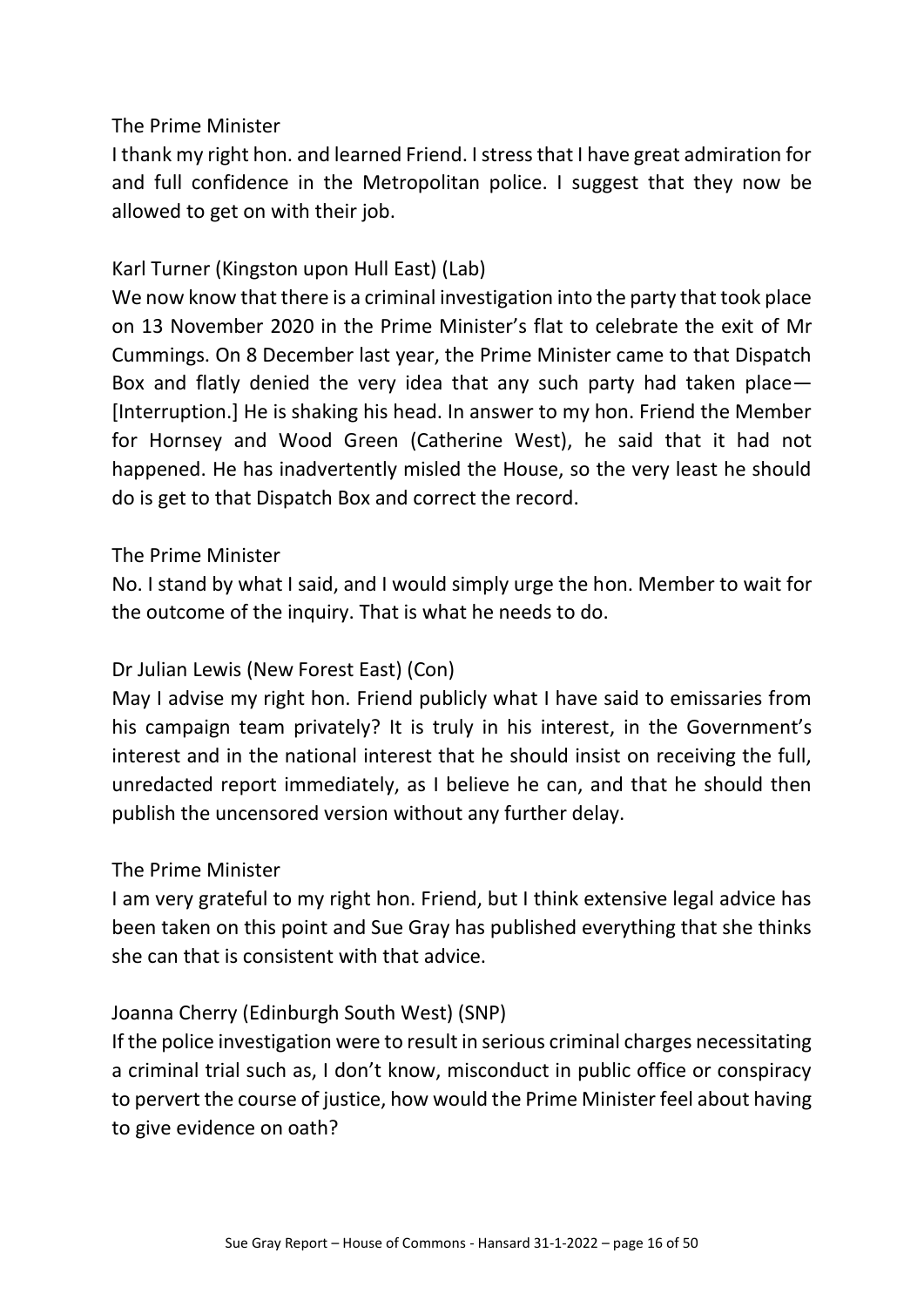I am not going to speculate about hypothetical questions which, frankly, I reject.

## Mark Pritchard (The Wrekin) (Con)

You will know, Mr Speaker, that it is a very rare event for any Prime Minister to come to this House and apologise—it is a difficult thing for any Prime Minister to do—but on the issue of the police investigation, does my right hon. Friend agree that there should be due process, free and unfettered access to all at No. 10 and, most of all, no prejudging or undermining of the police inquiry before it has concluded?

### The Prime Minister

Yes, I completely agree, and I must say that I am shocked by some of the commentary that I have heard from the Benches opposite about that matter today.

## Chris Bryant (Rhondda) (Lab)

The thing is, this is who the Prime Minister is:

"a serious failure to observe…high standards…failures of leadership and judgment…excessive consumption of alcohol…in a professional workplace".

"gatherings" that "should not have been" able "to take place"; staff too frightened to raise concerns; parties in his own private flat. A leopard does not change its spots, does it? Every single one who defends this will face this again and again and again, because he still will not even admit to the House that when he came to us and said, of 13 November, that

"the guidance…and the rules were followed at all times"—[Official Report, 8 December 2021; Vol. 705, c. 379]—

and, on 1 December, that all the guidelines were observed, those things simply were not true. If he will not correct the record today, there is nothing accidental about this, is there? It is deliberate.

#### The Prime Minister

I do not know what the hon. Gentleman is trying to say, but I direct him again to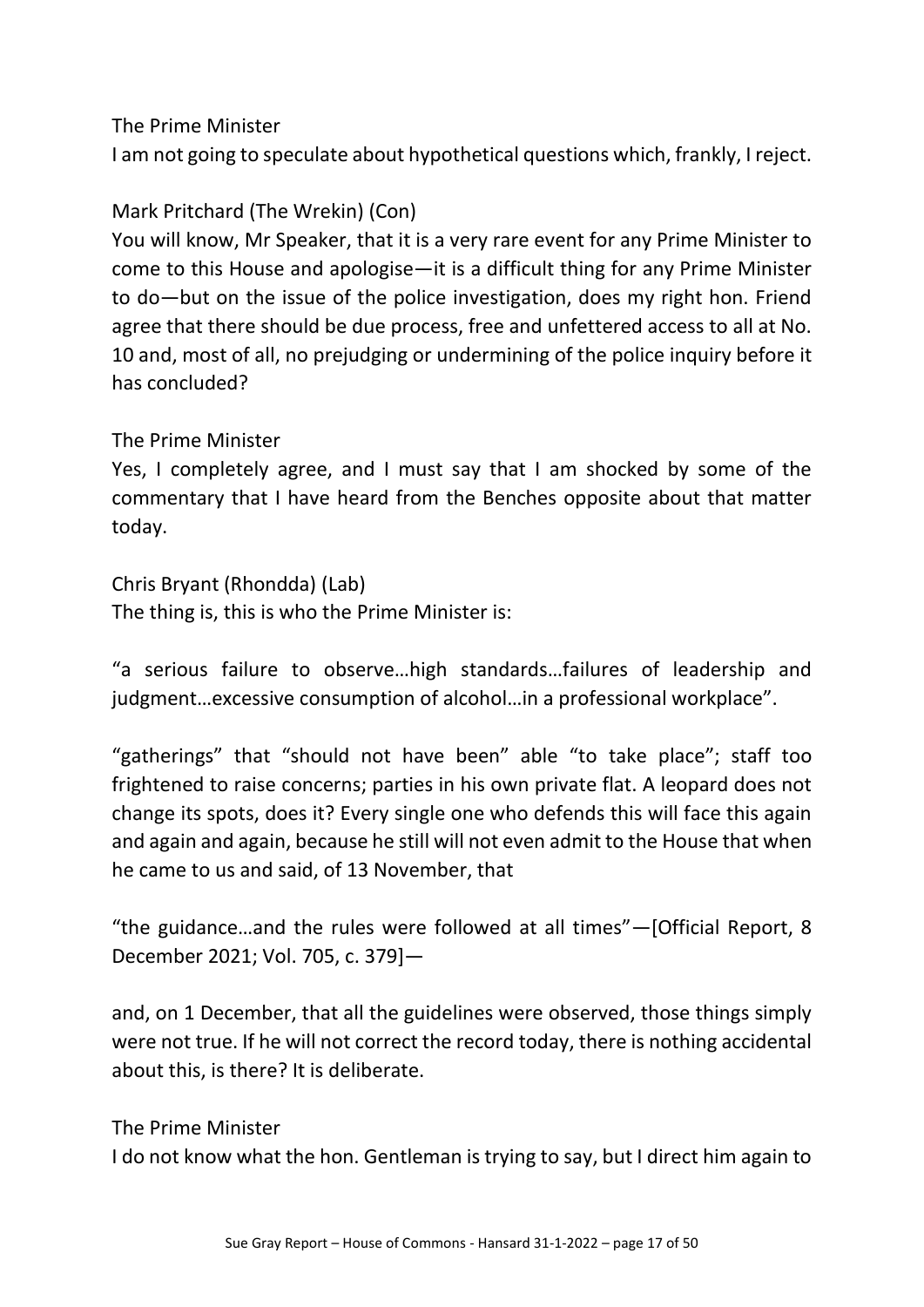the point made by Sue Gray:

"No conclusions should be drawn, or inferences made from this other than it is now"

time

"for the police to consider the relevant material".

That is what the House should allow them, frankly, to do.

### Shailesh Vara (North West Cambridgeshire) (Con)

It is absolutely right that over the past few weeks constituents of Members on both sides of the House have been writing to us about this hugely important issue, and I do not wish in any way to minimise its importance, but there are military bases in my constituency, and I am receiving emails from families who are concerned about their loved ones and the potential role that they may end up playing given the conflict on the Russia-Ukraine border. Opposition Members may treat this lightly, but the families of those serving in the military do not treat it lightly. Will my right hon. Friend give me an assurance that, notwithstanding the importance of the issue we are discussing at present, his Government will start to address other important matters that concern my constituents and those of Members throughout the House?

### The Prime Minister

I thank my hon. Friend very much indeed. I think he is completely right. Of course these matters are important, and we have to wait for the inquiry, but in the meantime the UK must play the leading role that we are playing, in bringing the west together to form a united front against Vladimir Putin, in particular with the economic sanctions that we need. That is the priority of the Government right now.

### Colum Eastwood (Foyle) (SDLP)

While the Prime Minister was eating birthday cake with his pals, people were standing outside nursing home windows looking in at their loved ones dying. Contrary to what the Prime Minister has said multiple times from that very Dispatch Box, any objective reading of Sue Gray's update makes it absolutely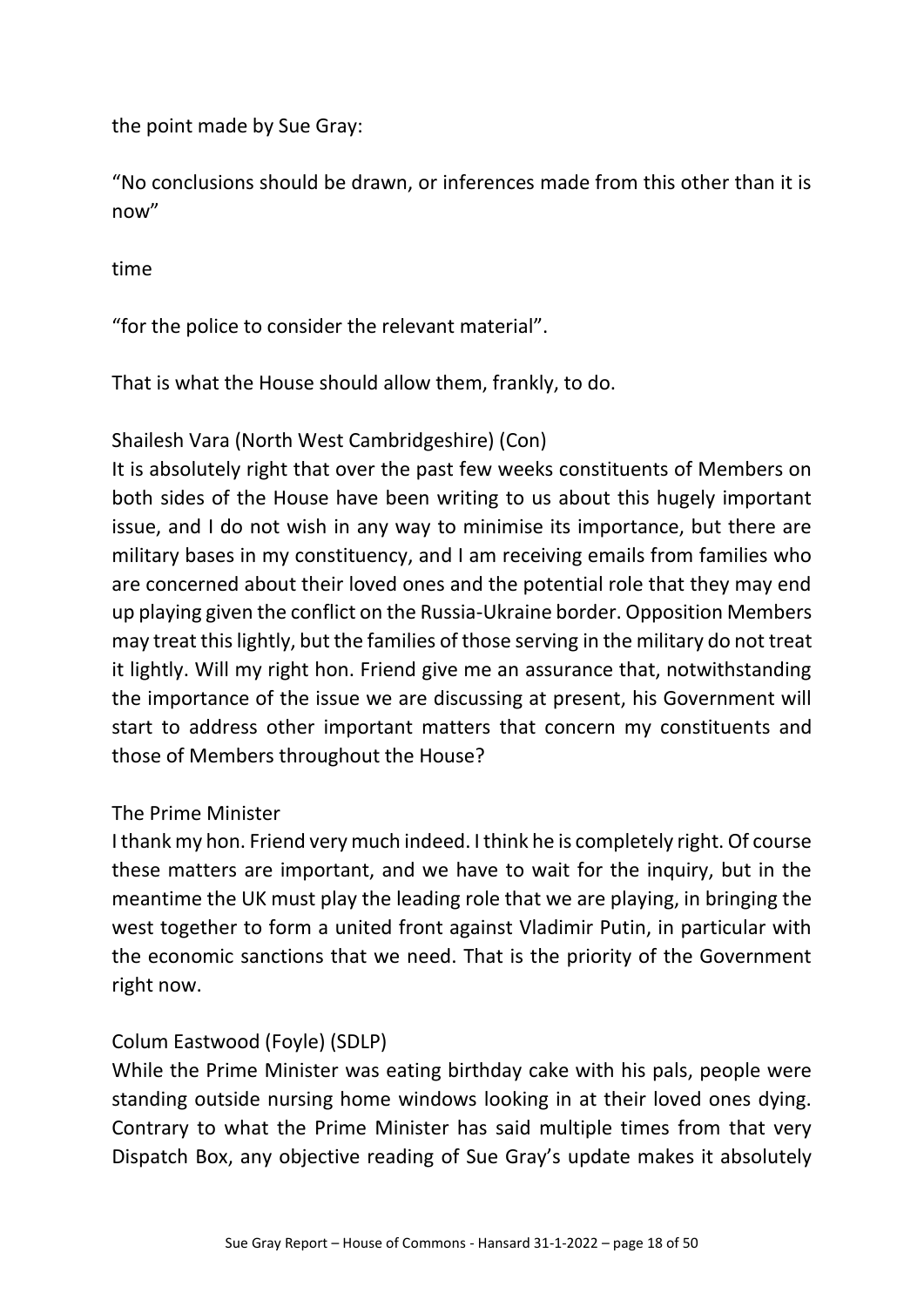clear that the rules were broken multiple times in Downing Street. Will the Prime Minister continue the habit of a lifetime and keep blaming everybody else, or will he finally stand up, take responsibility, and just go?

#### The Prime Minister

The hon. Gentleman really has to read the report. He has to look at the report, and he must wait—[Interruption.] Everything he has said is, I am afraid, not substantiated by the report. He should look at it, and wait for the police inquiry.

## Mr Steve Baker (Wycombe) (Con)

Millions of people took seriously a communications campaign apparently designed by behavioural psychologists to bully, to shame and to terrify them into compliance with minute restrictions on their freedom. What is my right hon. Friend's central message to those people who complied meticulously with all the rules and suffered terribly for it, including, I might say, those whose mental health will have suffered appallingly as a result of the messages that his Government were sending out?

### The Prime Minister

I want to thank all those people for everything that they did, because together they helped us to control coronavirus. Thanks to their amazing actions in coming forward to be vaccinated, we are now in a far better position than many other countries around the world, so I have a massive debt of gratitude to all the people whom my hon. Friend has described.

### Dame Diana Johnson (Kingston upon Hull North) (Lab)

Further to the question asked by my hon. Friend the Member for Birmingham, Yardley (Jess Phillips), I am not asking for a running commentary, but I would like to know whether the Prime Minister was present in his flat at the event on 13 November 2020.

### The Prime Minister

I am really grateful to the right hon. Lady, and I understand why people want me to elaborate on all sorts of points, but I am not going to give a running commentary on a matter that is now being considered by the authorities. I have to wait for them to conclude.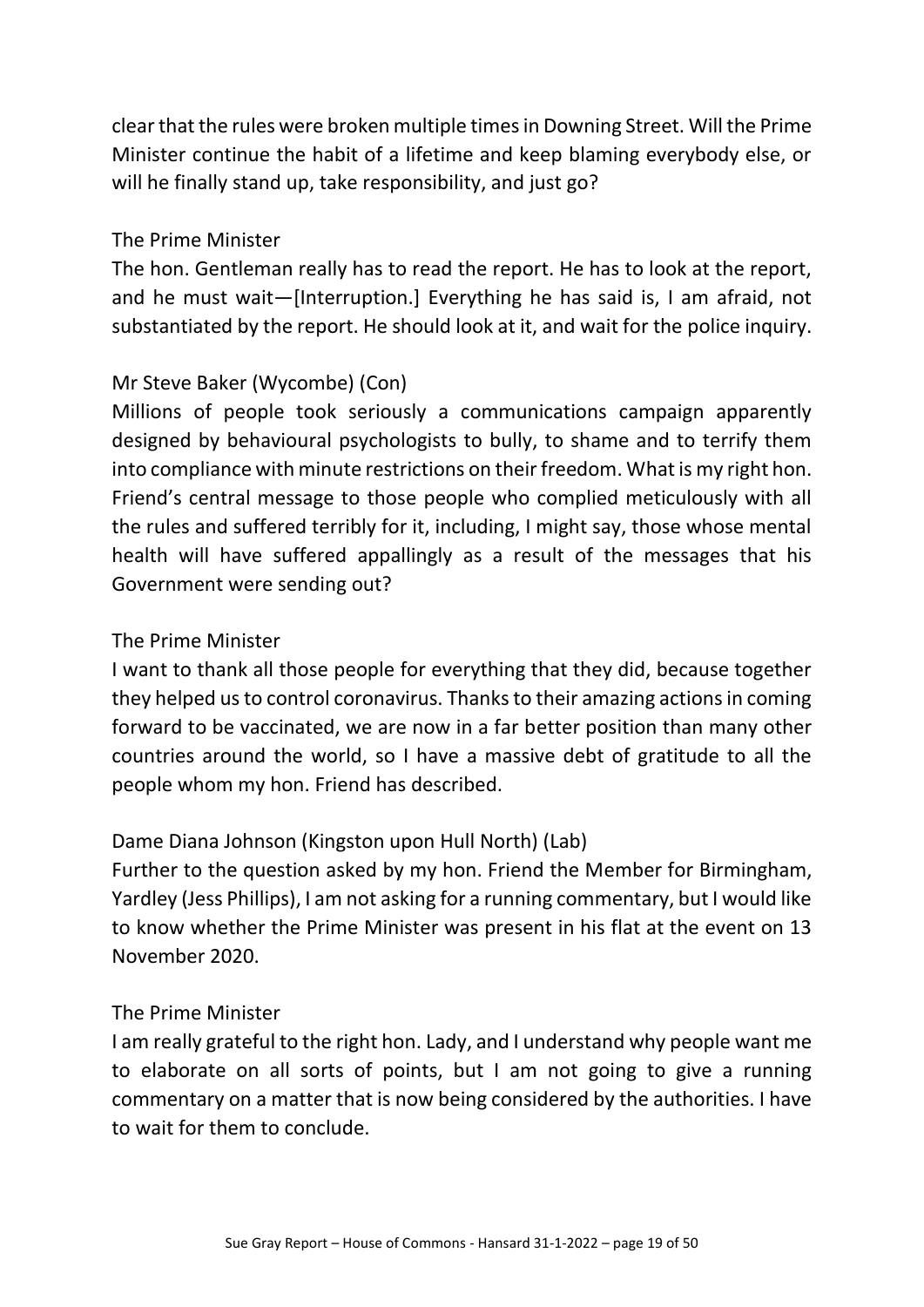Andrew Jones (Harrogate and Knaresborough) (Con)

The update from Sue Gray is, as she says herself, "extremely limited". She says that

"it is not possible at present to provide a meaningful report".

Will my right hon. Friend confirm that at the earliest opportunity he will have the report published in full?

The Prime Minister

What we will do is wait until the police have concluded their inquiries, and then see what more we can publish. That is what we are going to do.

Catherine West (Hornsey and Wood Green) (Lab) As the Prime Minister will recall, during Prime Minister's Question Time on 8 December, I asked

"whether there was a party in Downing Street on 13 November".—[Official Report, 8 December 2021; Vol. 705, c. 379.]

Now the report says, as one of the bullet points on the first page, that there was

"a gathering in the No 10 Downing Street flat"

and

"a gathering in No 10 Downing Street on the departure of a special adviser".

Did the Prime Minister inadvertently mislead this House? Will he put us all out of our agony, and stop dragging democracy through the mud?

The Prime Minister

I stick by what I said to the hon. Lady, and if she cares about democracy and due process, she should wait until the inquiry has been concluded.

Mark Jenkinson (Workington) (Con)

As a non-drinker who long ago realised that sobriety delivers everything that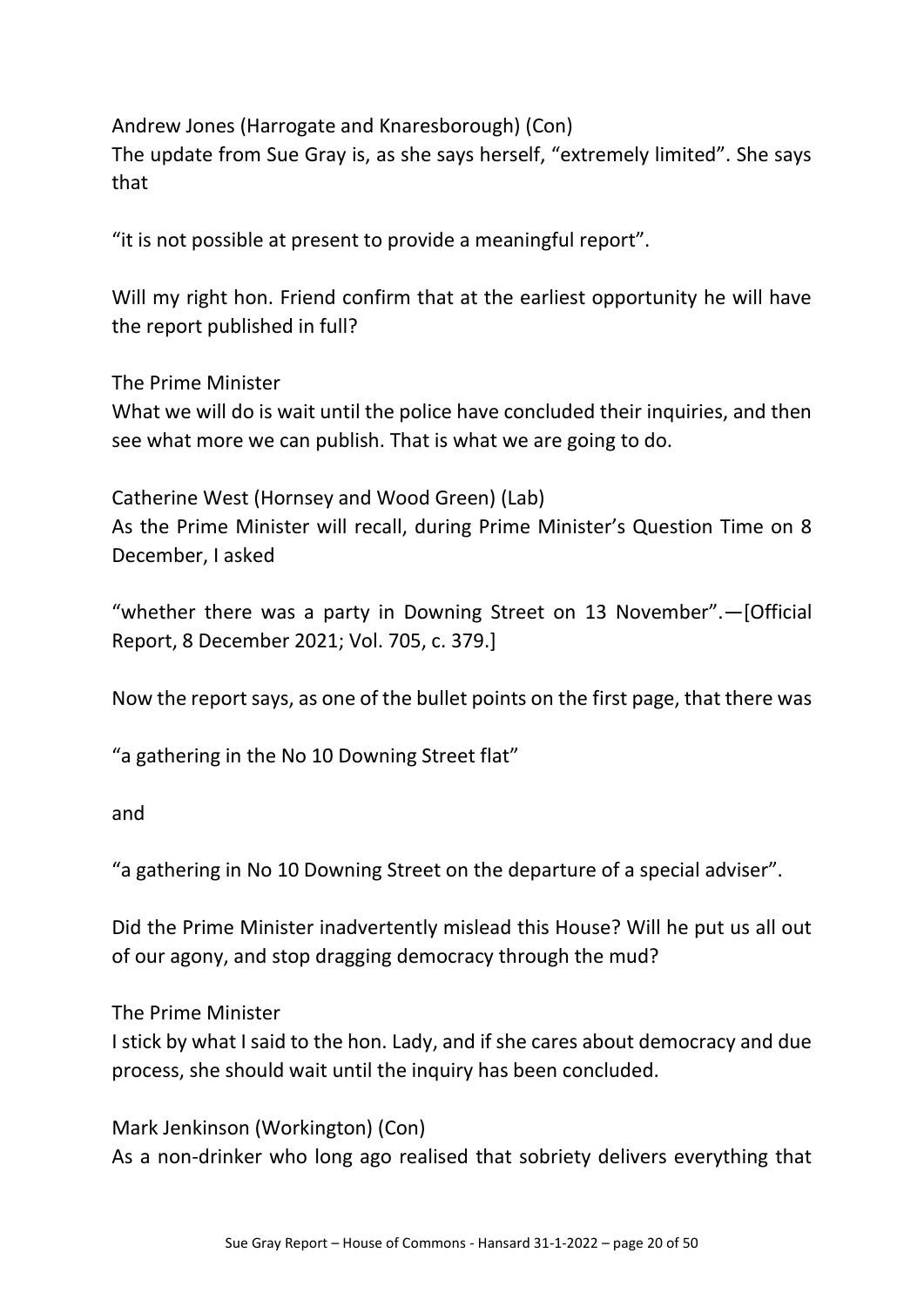alcohol promised, I have noted with interest that a drinking culture exists in Downing Street and that it predates my right hon. Friend's tenure by some decades. Does he, like me, welcome Sue Gray's report, and will he commit to fixing that culture?

#### The Prime Minister

Yes. I thank my hon. Friend very much, and we are certainly going to take up the relevant parts of the recommendations and see that they are properly enforced within the civil service and the spad—special adviser—code.

## Caroline Lucas (Brighton, Pavilion) (Green)

The shocking incompetence of the Met police has meant that we have a report that has been gutted, but frankly, we did not need Sue Gray to tell us about the level of dishonour and deception that has infected not only Downing Street but so many Tory Members. It has been excruciating to watch so many Tory MPs and Ministers willing to defend the indefensible and calculating what is in their own party political interests rather than what is right for our country, complicit in the same decaying system where the pursuit of power trumps integrity. The Prime Minister is certainly a bad apple, but the whole tree is rotten and the whole country wants reform. Could we not make a start with a major overhaul of the ministerial code, given that its founding assumption—that it could be policed by the Prime Minister of the day, because they would be a person of honesty and integrity—has been so widely, comprehensively and utterly discredited?

### The Prime Minister

We are reforming the ministerial code. Of all the things that the hon. Lady has just said, I disagree with her most passionately about what she said about the police. I think they do an outstanding job, and I think we should allow them to get on with that job. I will await their conclusions.

### Jackie Doyle-Price (Thurrock) (Con)

I draw attention to general finding number (vii) in the report, which documents that No. 10 Downing Street has morphed from a small team supporting the Prime Minister into a self-indulgent bureaucracy all of its own. I am personally tired of reading in Sunday newspapers about officials briefing against Ministers, and about delays as things are stuck in No.10. I have spoken to Ministers who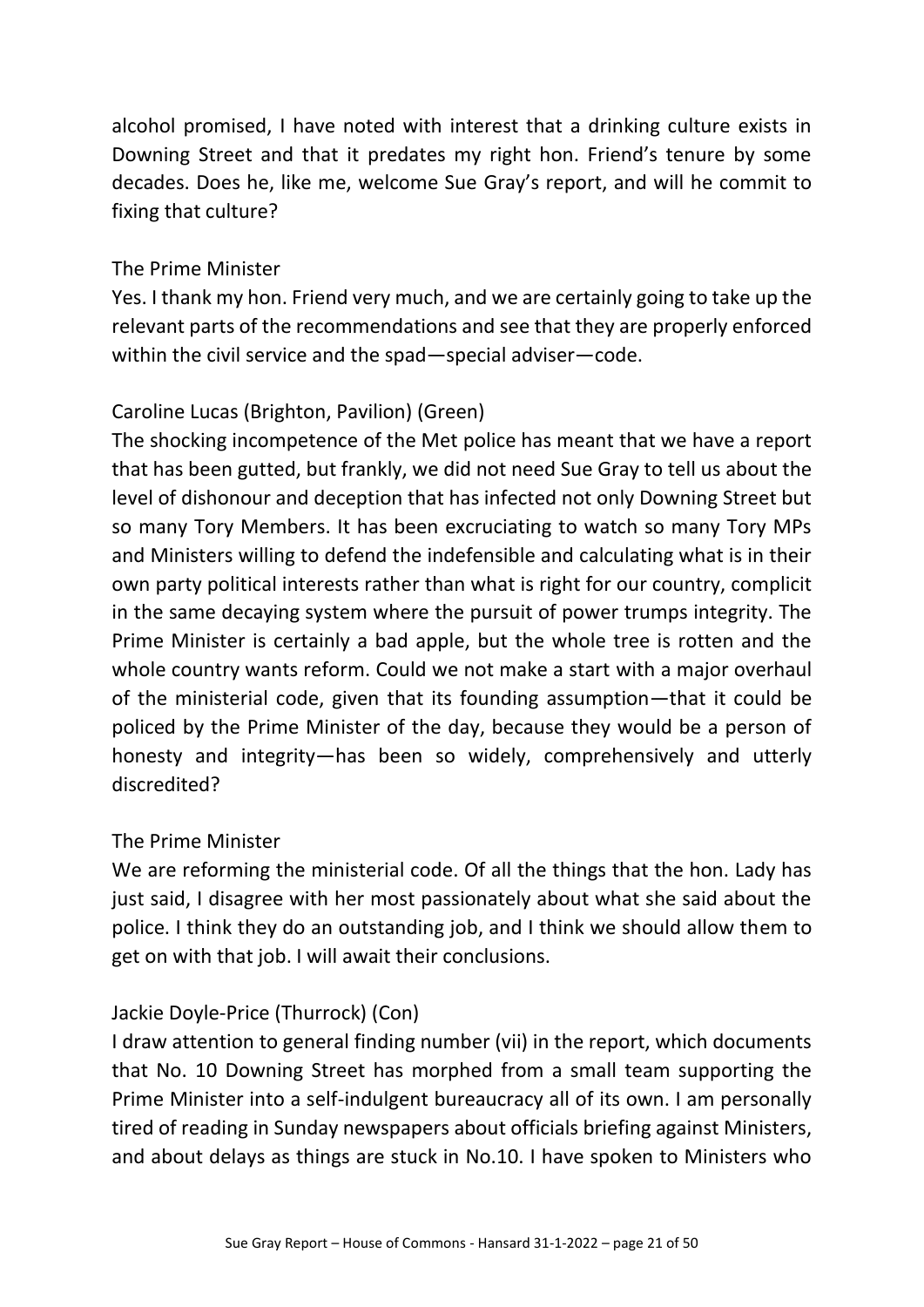are getting frustrated by this. Call me old-fashioned, but when my right hon. Friend institutes his review, could he ensure that it is Ministers who are accountable for decisions that are taken in their name, not flunkies in No.10? Will he ensure that the reforms properly restore ministerial accountability?

### The Prime Minister

I thank my hon. Friend very much; I enjoyed our joint trip to Tilbury this morning. Yes, I do think it is vital, as Sue Gray says, that we learn from this and that we strengthen Cabinet Government and the principle of ministerial responsibility.

### Afzal Khan (Manchester, Gorton) (Lab)

I have spoken about my own experience of loss during the pandemic many times. I do not claim that my experience is special—indeed, it has been all too common—but as a member of Parliament I have a responsibility to provide a voice for the bereaved families. Make no mistake, this report is utterly damning and suggests that the Prime Minister's and the Government's actions were a risk to public health. How on earth can the Prime Minister stand there and justify this? Does he now accept that his actions were a complete and absolute failure of leadership and judgment?

### The Prime Minister

I repeat what I have said: that I am deeply sorry for all the suffering there has been throughout this pandemic, whether of the hon. Gentleman's constituents or anyone in the country. As to his points about what is in the report, I do not think his views are substantiated by what the report says. I think he should wait to see where the inquiry goes. That is what I propose to do.

# Suzanne Webb (Stourbridge) (Con)

Does my right hon. Friend agree that Opposition Members have used up far too much parliamentary time debating this? I can assure him that the residents of Stourbridge want the Prime Minister to focus on the matters that they really care about.

### Mr Speaker

Just a moment. In fairness, the Prime Minister asked to make the statement. I am not going to attack the Prime Minister for making the statement, and I certainly would not expect it from his own side.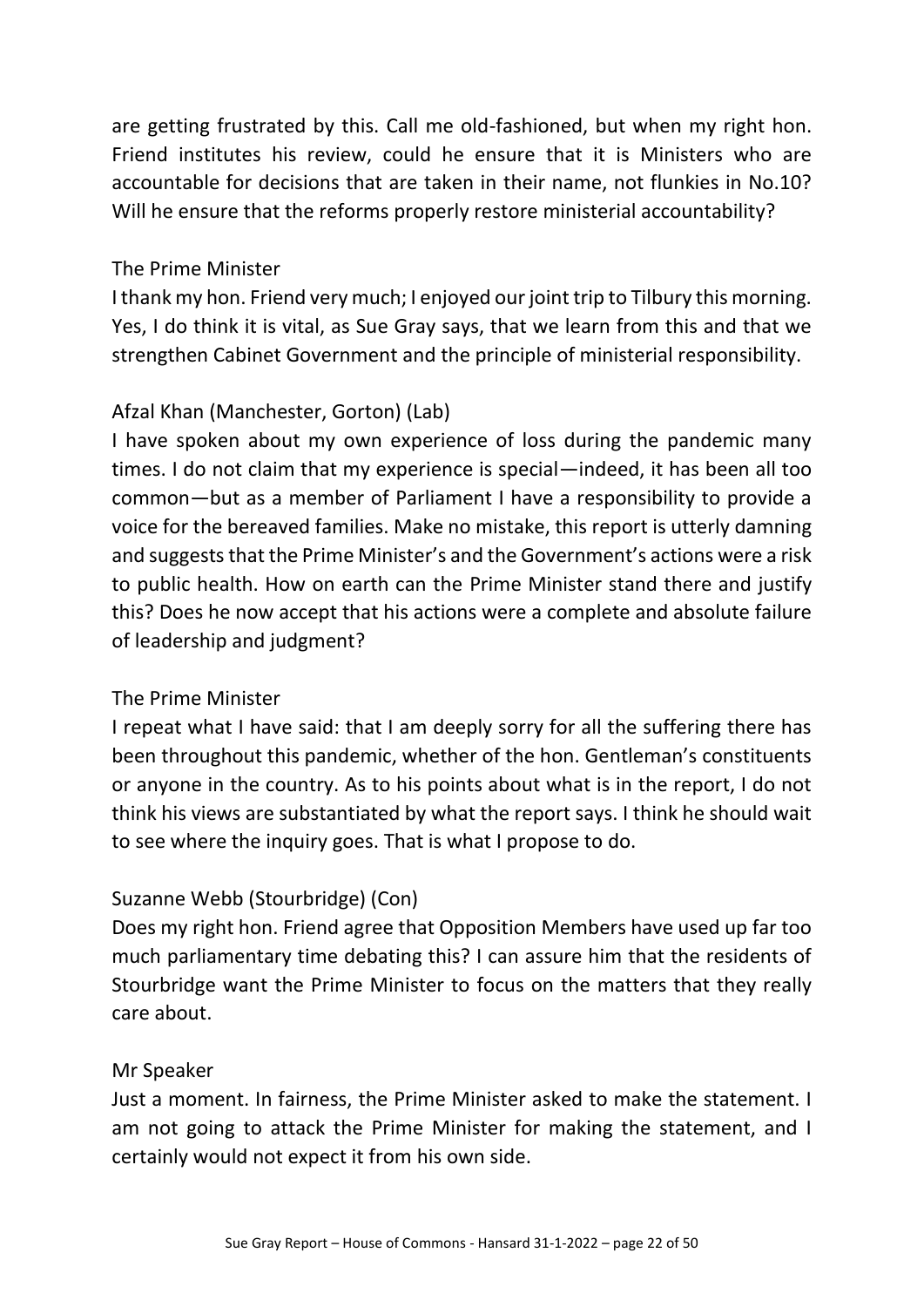Thank you, Mr Speaker. I want to say how strongly I agree, none the less, with my hon. Friend, because, yes, of course it is vital that we make this statement, that we learn from Sue Gray's report and that we take action, which is what the Government are doing, but it is also vital, frankly, that we get on with the people's priorities. That is what this Government are also doing.

## Christian Matheson (City of Chester) (Lab)

Just to summarise, we have had, "I didn't know there was a party", "There wasn't a party, it was a work meeting" and, "There was a party but I wasn't there". The Prime Minister mentioned international negotiations. Why should anybody—any country, any Government—with whom we enter into negotiations deal at all with, and take any kind of word from, a Government who clearly act with mendacity aforethought from the start?

### The Prime Minister

This is the Government who took this country out of the European Union—did what was necessary—and who are bringing the west together to stand up against Vladimir Putin. Those are the important considerations. As for the rest of what the hon. Gentleman said, it is nonsense but he should wait for the police inquiry.

# Holly Mumby-Croft (Scunthorpe) (Con)

My constituents in Scunthorpe are very keen to see industrial energy prices fixed, so will the Prime Minister reassure me that he will not be distracted by any of this, and that he will get on with the job and come forward with a solution to that issue?

### The Prime Minister

Yes, my hon. Friend is completely right; we need to address not only consumer energy costs, but business and industrial energy costs, and I know that my right hon. Friend the Chancellor will be bringing forward a package of measures as soon as he can.

### Kirsten Oswald (East Renfrewshire) (SNP)

During his statement, the Prime Minister kept referring to "we" when he talked about the sorry saga that Sue Gray has reported, but it is his rules, his rule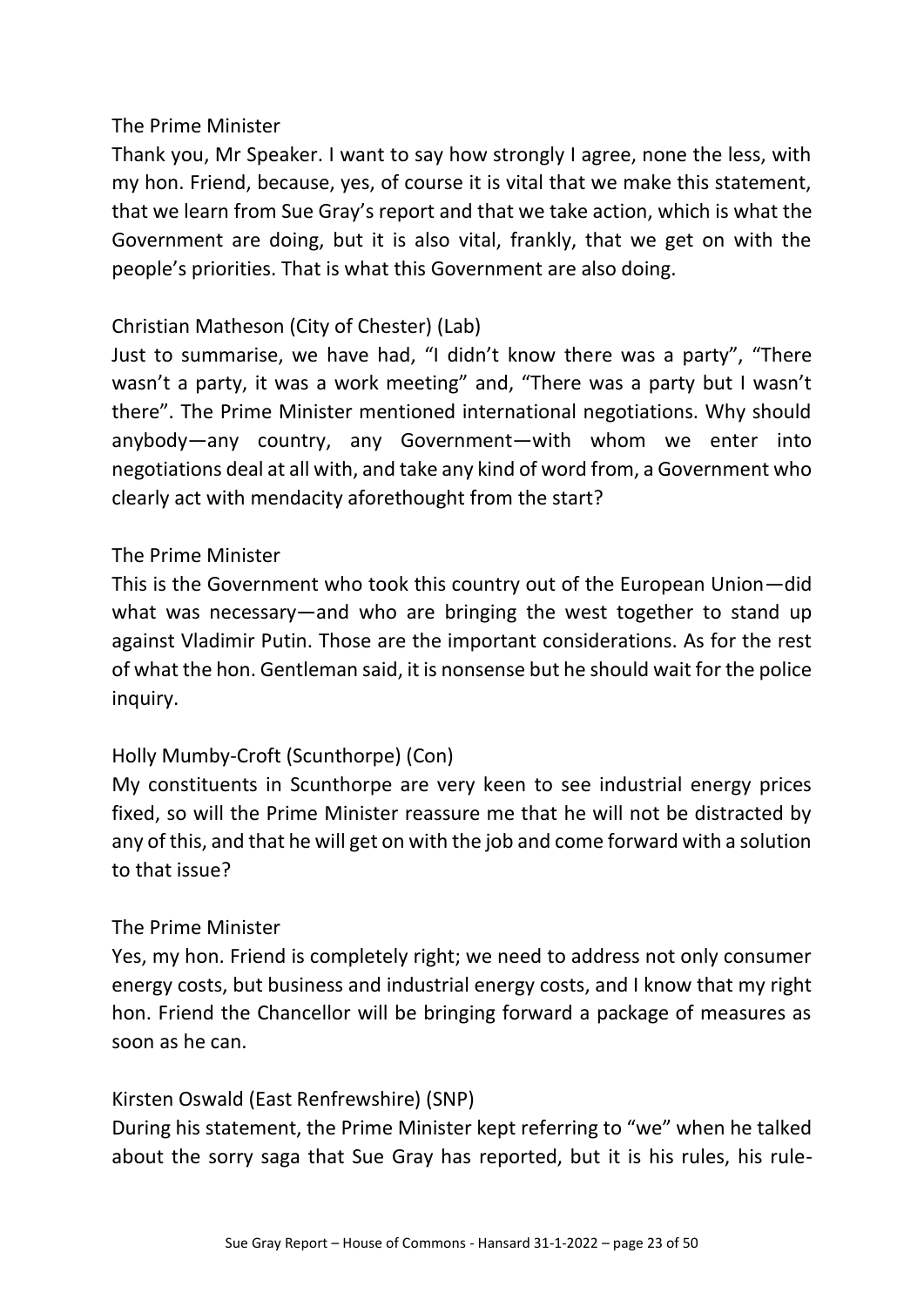breaking and his inability to tell the truth about it that is the issue. He is the Prime Minister. Does he not take any personal responsibility at all for this disgraceful fiasco?

The Prime Minister I have taken full responsibility throughout the pandemic.

Richard Fuller (North East Bedfordshire) (Con)

As with the report on Owen Paterson, I felt it was important to support the process and read the report, because it is important to separate fact from allegation, and to know what the report actually says, rather than what I would wish it to say. Those are two lessons that the Leader of the Opposition needs to learn. I promised my constituents that I would ask the Prime Minister to say that he would support the recommendations in the report, and there are four. One is that

"every Government Department has a clear and robust policy in place covering the consumption of alcohol in the workplace."

Another is that access to the garden,

"including for meetings, should be by invitation only and in a controlled environment."

A third is:

"There should be easier ways for staff to raise such concerns".

That is basically about whistleblowing. Another is:

"Too much responsibility and expectation is placed on the senior official whose principal function is the direct support of the Prime Minister."

Those are the facts and the findings of the report. Will the Prime Minister accept them in full?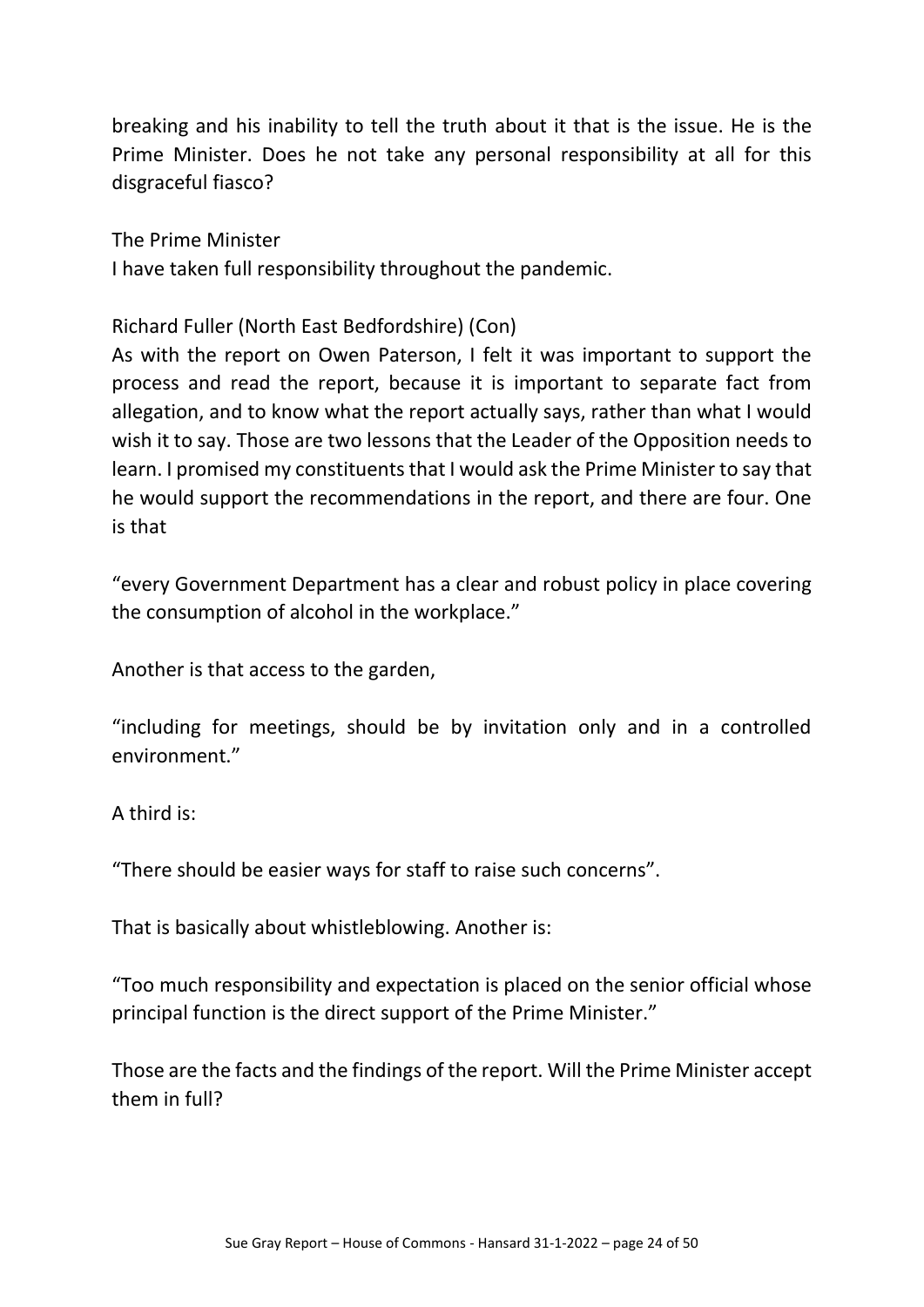Yes, I do. As I have said to the House earlier, I accept the findings of the report in full—the general findings—and we are immediately taking steps to implement the changes.

# Maria Eagle (Garston and Halewood) (Lab)

The Prime Minister has just said that he accepts the findings of the report. One of them says:

"There were failures of leadership and judgment by different parts of No 10 and the Cabinet Office at different times."

He provides the political leadership and the political judgment at No. 10. Does he accept his own personal wrongdoing and failings in this regard?

### The Prime Minister

Not only have I accepted full responsibility throughout, but I have apologised repeatedly to the House for any misjudgements that I may have made myself, but, again, I must urge the hon. Lady to wait for the conclusion of the inquiry.

### Aaron Bell (Newcastle-under-Lyme) (Con)

It seems that a lot of people attended events in May 2020. The one I recall attending was my grandmother's funeral. She was a wonderful woman. As well as her love for her family, she served her community as a councillor and she served Dartford Conservative Association loyally for many years. I drove for three hours from Staffordshire to Kent. There were only 10 people at the funeral; many people who loved her had to watch online. I did not hug my siblings. I did not hug my parents. I gave a eulogy and afterwards I did not even go into her house for a cup of tea; I drove back, for three hours, from Kent to Staffordshire. Does the Prime Minister think I am a fool?

### The Prime Minister

No. I want to thank my hon. Friend and say how deeply I sympathise with him and his family for their loss. All I can say, again, is that I am very, very sorry for misjudgements that may have been made by me or anybody else in No.10 and the Cabinet Office. I can only ask him respectfully to look at what Sue Gray has said and to wait for the conclusion of the inquiry.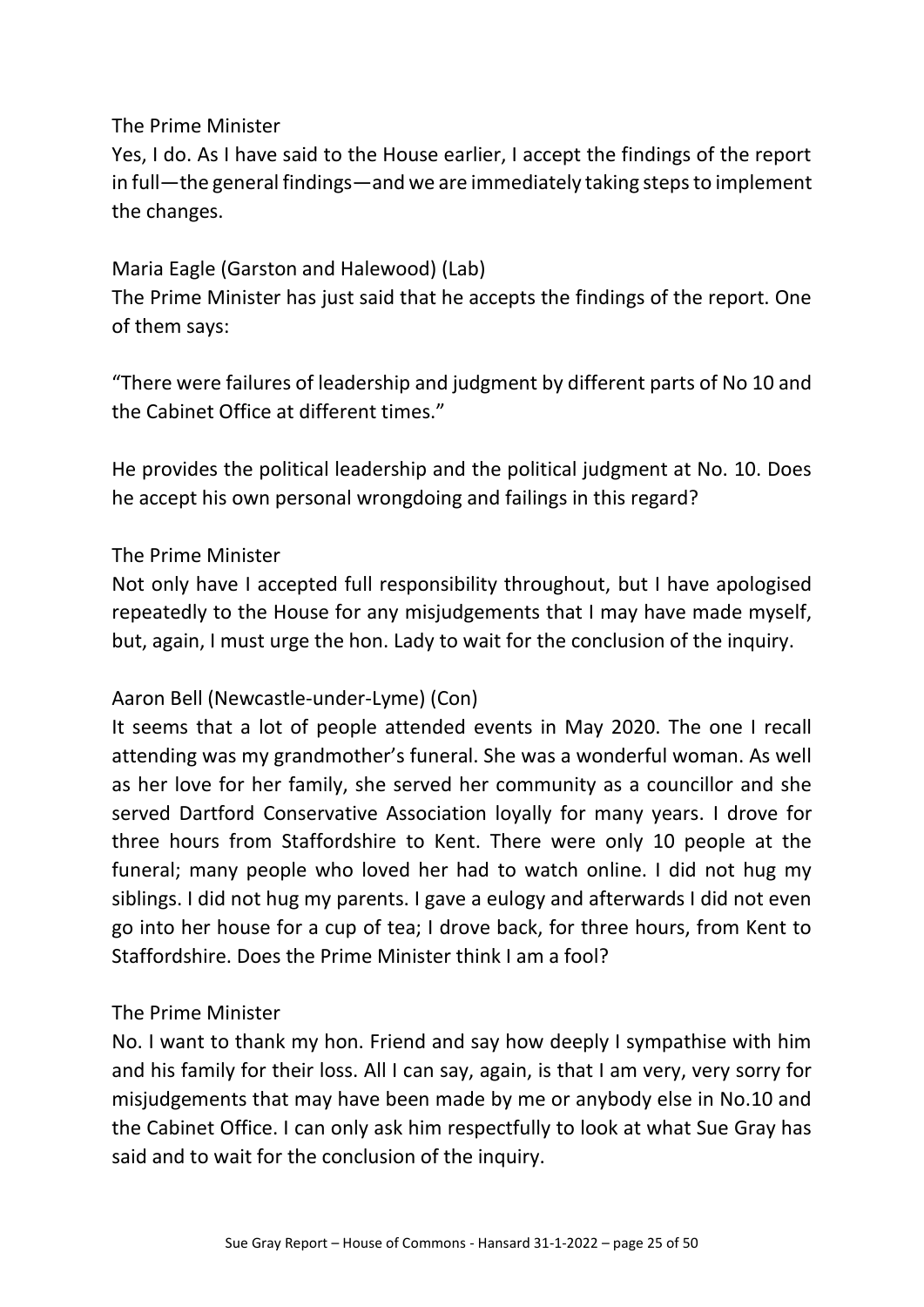## Clive Efford (Eltham) (Lab)

It is important that this House can trust what Ministers tell us from that Dispatch Box. On 8 December, regarding events at No.10 Downing Street, the Prime Minister said:

"I repeat that I have been repeatedly assured since these allegations emerged that there was no party and that no covid rules were broken. That is what I have been repeatedly assured."—[Official Report, 8 December 2021; Vol. 705, c. 372.]

The people who gave him those assurances led to his inadvertently misleading the House. Have those people faced any disciplinary proceedings?

### The Prime Minister

First, the hon. Gentleman needs, I am afraid, to await the conclusions of the police inquiry, because the premise of his question may or may not be substantiated. What I can tell the House is that, yes, as I have said before, there will certainly be changes in the way that we do things, and changes in No.10.

### Duncan Baker (North Norfolk) (Con)

North Norfolk consistently had some of the lowest levels of infection in the country; we followed the rules. Many of my constituents have been incensed by this matter, and the damage it is doing to the Government is enormous. It is about integrity and trust. May I ask again, because people want to know, how can the Prime Minister satisfy my constituents and assure me that full accountability and transparency on the findings of the final Gray report will swiftly follow?

#### The Prime Minister

I will do whatever I can to ensure that the House has as much clarity as possible. There are legal issues that we face about some of the testimony that has been given, but, in the meantime, what Sue Gray wants us to do is to wait for the conclusion of the investigation and to see where that goes, and to support the police in their work.

#### Wera Hobhouse (Bath) (LD)

Does the Prime Minister need somebody else to tell him whether he was there, or that he is there now?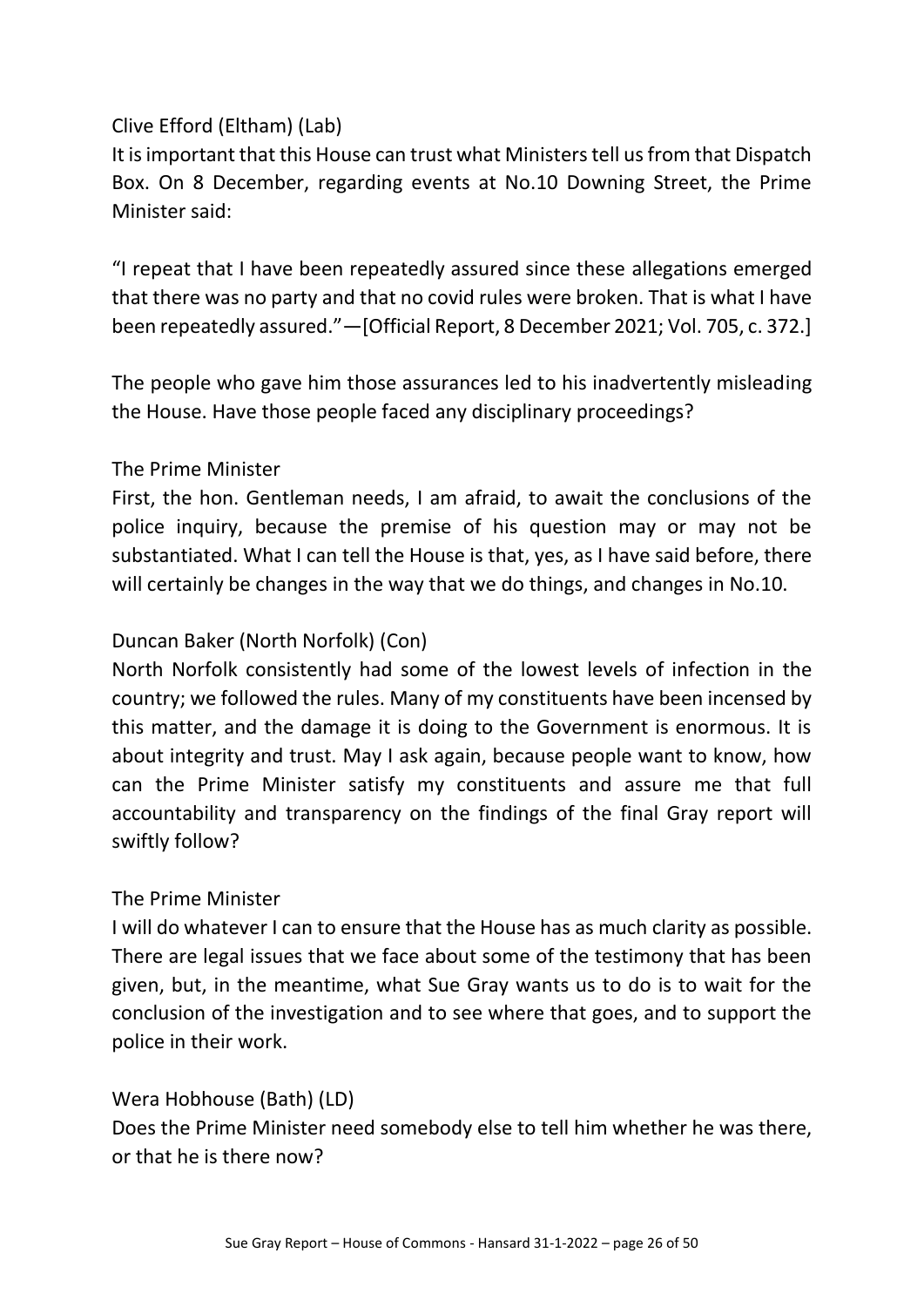I refer the hon. Lady to the answer that I have already given.

# Simon Baynes (Clwyd South) (Con)

We all recognise that No. 10 Downing Street is an unusual amalgam of workplace, office space and private home. What steps will the Prime Minister take to ensure that the lines between each of them are made clearer in the future?

### The Prime Minister

My hon. Friend will see reference to that very problem in Sue Gray's report and we will take steps to clarify things and make sure that there is greater transparency in the lines of command.

## Stephen Timms (East Ham) (Lab)

Does the Prime Minister recognise that repeatedly making statements, including from the Dispatch Box, which turn out subsequently to be untrue, is a serious problem, or does he not recognise that?

### The Prime Minister

I really think the right hon. Gentleman is prejudging things, and he should wait for the conclusion of the inquiries.

### Paul Holmes (Eastleigh) (Con)

I welcome the fact that my right hon. Friend has come to this House as a first step in responding to the report. He has also rightly outlined that the relationship between No. 10 and this House needs to improve. Will he reassure me that he will continue to come to the House to update us on the implementation of the recommendations in Sue Gray's report and say how that will happen?

### The Prime Minister

I am only too happy to assure the House that we intend to make changes starting from now and that I will keep the House updated.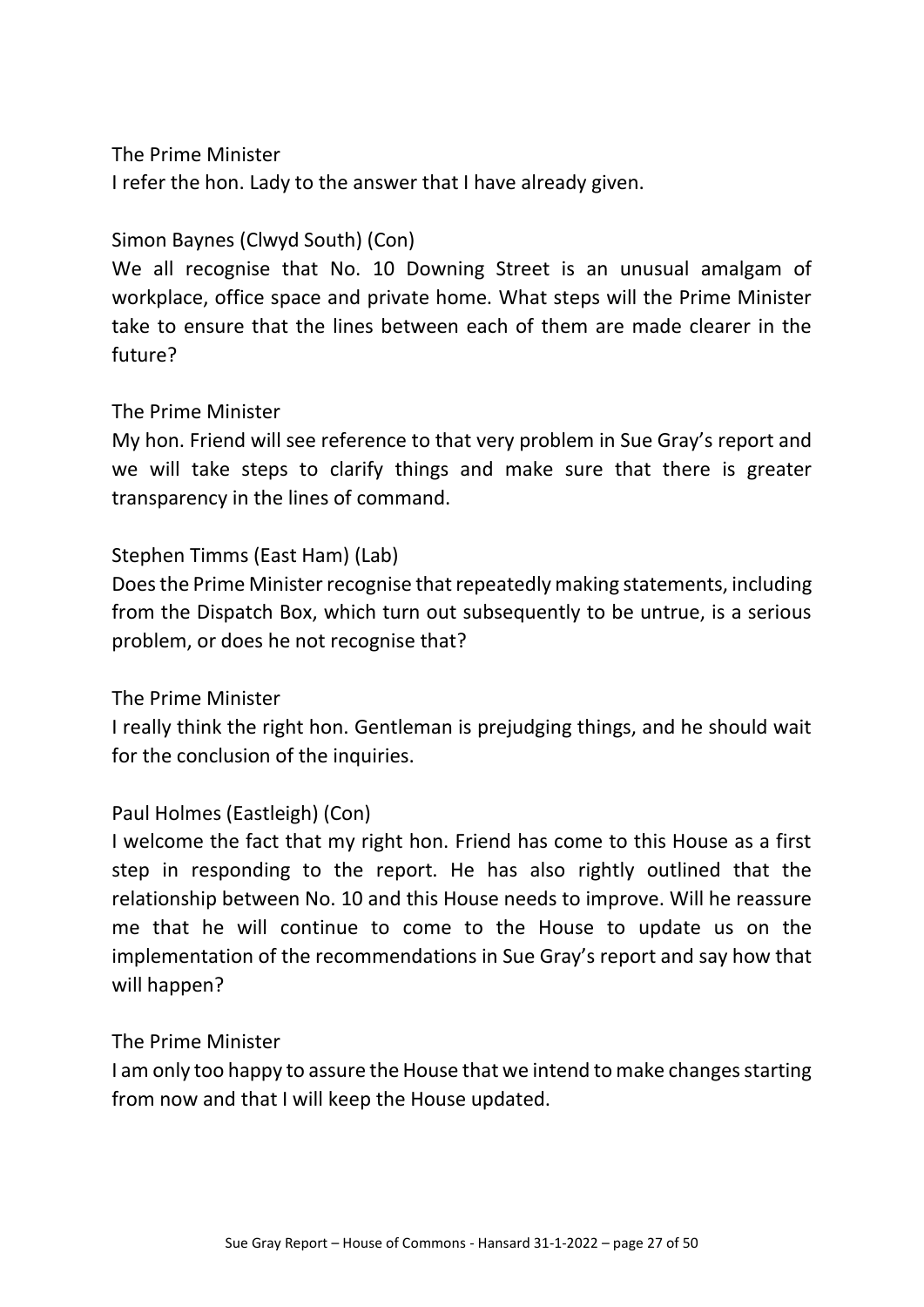## Paula Barker (Liverpool, Wavertree) (Lab)

When there is a failure of leadership and an inappropriate culture in an organisation, the person at the top should go. This outrageous debacle has not happened in spite of the Prime Minister; it has happened because of him. Will he now do the right thing and resign?

## The Prime Minister

The answer is no, because I am going to wait for the conclusions of the inquiry before any of the assertions that the hon. Lady has made can be established.

# Greg Smith (Buckingham) (Con)

I thank the Prime Minister for his statement, particularly the acknowledge- ment of the enormous sacrifice that many British people went through. As somebody who was unable to say goodbye to their grandparents this time last year, I welcome his sincere apology. As we wait for the Metropolitan police's findings, can he give me a categoric assurance that it will be full speed ahead on fixing the Northern Ireland protocol, standing up for our friends in Ukraine and fixing the cost-of-living crisis?

### The Prime Minister

Yes. That is exactly what the Government are going to do and we will not be distracted for one minute.

Wayne David (Caerphilly) (Lab) In the general findings of Sue Gray's report, there is a reference to the

"failures of leadership and judgment by…No 10".

Does the Prime Minister accept that she was largely referring to him?

### The Prime Minister

I really think that the hon. Gentleman should recite the whole report. I have told him that I accept the findings that Sue Gray has given in full and we are acting on them today.

Mrs Natalie Elphicke (Dover) (Con) I welcome my right hon. Friend's apology. He has taken responsibility; he has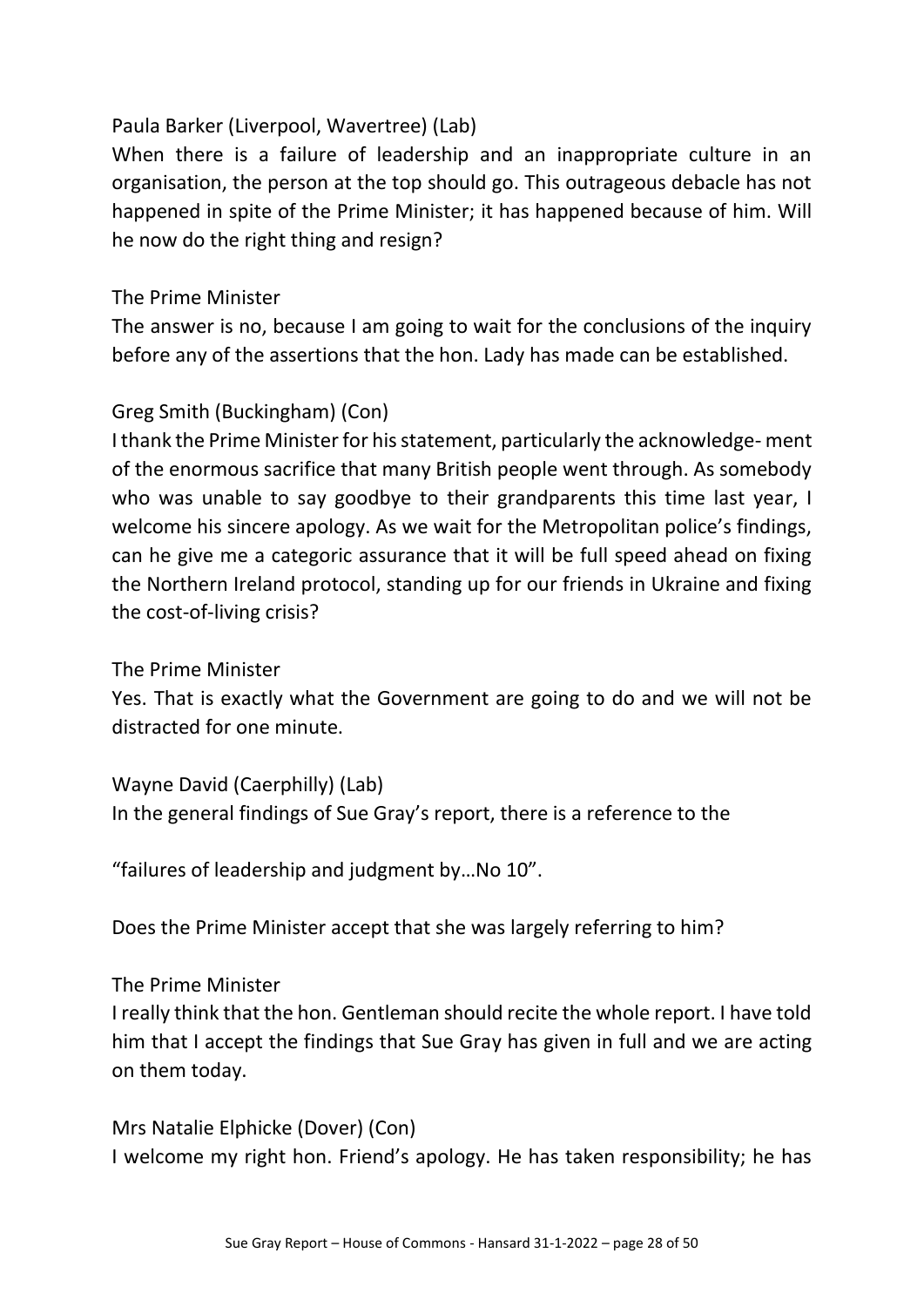apologised; and it is right that he should do so. Can he confirm that tackling the small boats crisis will remain top in the new Office of the Prime Minister, because that is what the country wants to see—this Prime Minister getting on with the job?

### The Prime Minister

Yes, that is right. That is why we brought forward the Nationality and Borders Bill, which I am delighted to say that my hon. Friend supports and that the Government are getting through, and which the Labour party voted against.

## Stephen Farry (North Down) (Alliance)

The flippancy of some of the answers today and the non-answers to other questions do not suggest that the Prime Minister is genuinely sorry. Does he recognise the long-term damage that he risks doing to historical norms of democracy? Is it right that they are sacrificed in the interests of one man who refuses to do what the country knows needs to happen? Can he point to one single example where he personally has improved standards in public life?

### The Prime Minister

How about deciding to honour the wishes of the people and deliver Brexit in spite of the Opposition's attempts to subvert democracy?

### Rob Roberts (Delyn) (Ind)

Delivery is key. The Prime Minister delivers. He delivered on Brexit. He delivered with furlough and with the self-employment income support scheme, which ensured that businesses were able to survive. [Interruption.] The Opposition shout it down because they do not like it; that is fine. He delivered one of the best vaccination programmes in the world. He delivered a country that is coming out of a pandemic and an economy that is thriving, with people who sadly lost their jobs in the last two years having more vacancies than ever to choose from. Nobody talks about those things, however, because all—

#### Mr Speaker

Order. I think the Prime Minister has a grip of what the hon. Gentleman is saying.

#### The Prime Minister

We will deliver on the people's priorities. We will deliver and keep delivering for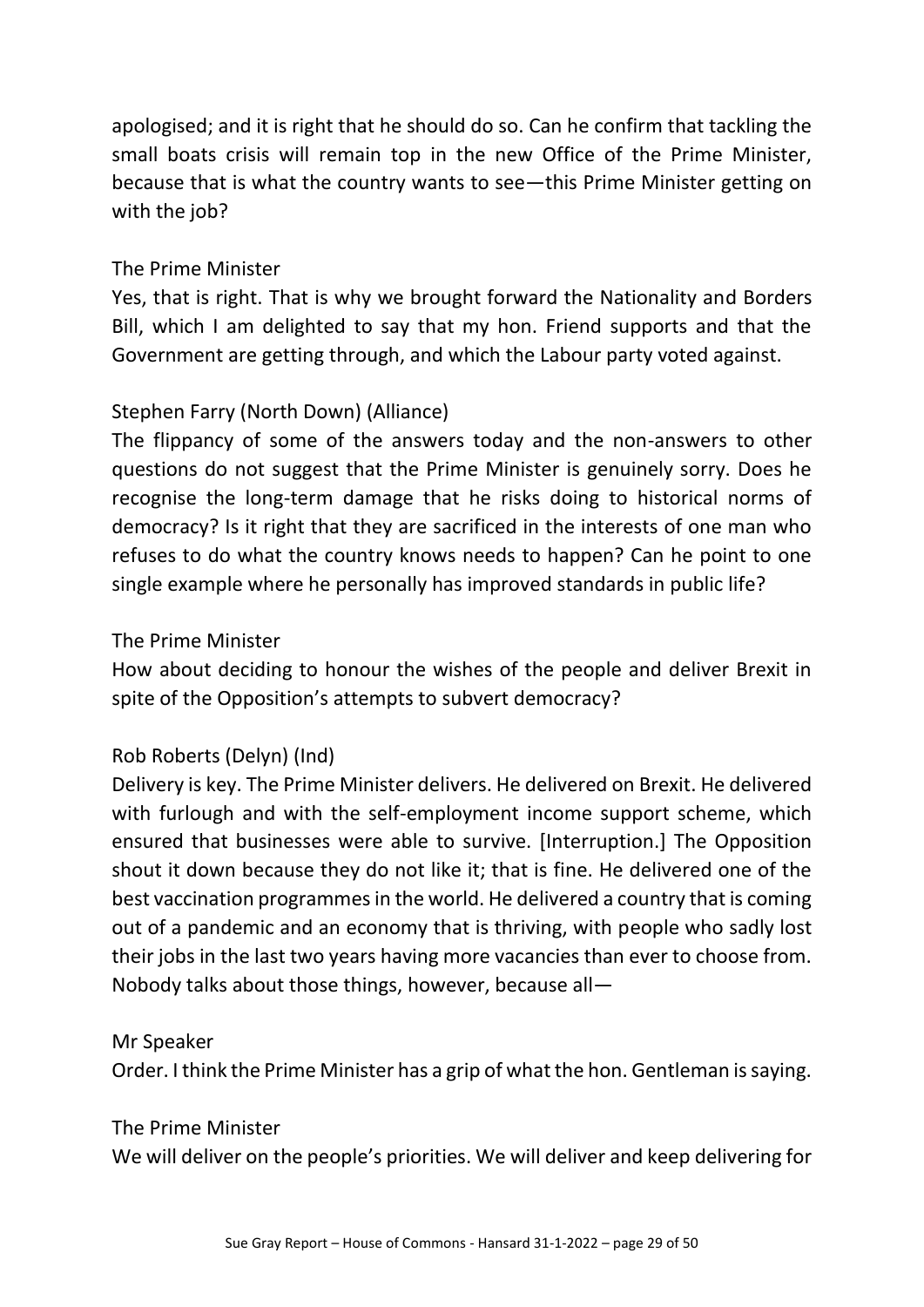Wales.

Florence Eshalomi (Vauxhall) (Lab/Co-op)

One of the hardest things I have had to do as an MP is speak to the family of Ismail Mohamed Abdulwahab, who was 13 years old when he died on 30 March 2020. He was one of the youngest people to lose his life to covid. I will admit that when I spoke to his mother, I broke down on the call.

Ismail's family, like so many other constituents in Vauxhall, followed the rules. Many of them were scared to go out; many of them had to bury their loved ones without being there; many of them walk past the covid memorial wall in my constituency with that heart showing their loss. Does the Prime Minister now understand, and does he not feel ashamed, that his actions have brought disrepute to the office that he holds?

The Prime Minister

Of course I share the hon. Lady's grief for Ismail.

I sympathise with his family. I understand the pain and loss that everyone has experienced throughout this country. All I can say is that I will continue to do my best to fight covid, as I have done throughout this pandemic, and to deliver for the British people. I cannot say more than that.

# Marco Longhi (Dudley North) (Con)

Having the required management expertise to run dozens of offices with hundreds of people within, is one thing. Running the country and getting the big decisions right is quite another. I welcome the Prime Minister's commitment to have a look at what is happening at No. 10 and those management structures, so we can deliver on the Brexit promises we made to the people of this country.

### The Prime Minister

I thank my hon. Friend. That is why we are taking up the findings of the Sue Gray report. We want to make sure that No. 10 works better and that the whole of the Government work better. It has been focused very much on covid, but we now need to deliver exclusively on the great priorities of the people.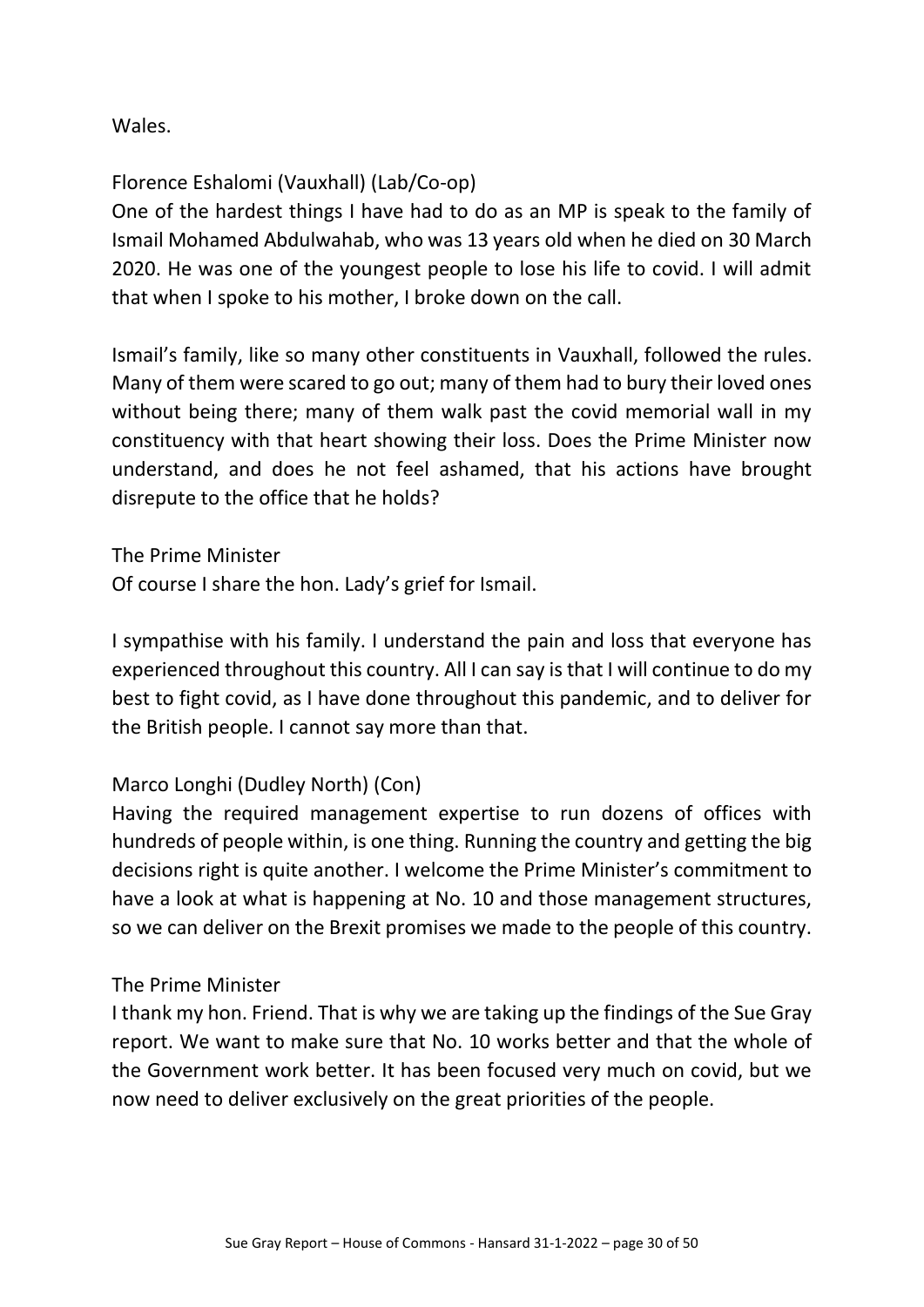## Hannah Bardell (Livingston) (SNP)

Last summer, my team and I said goodbye to our colleague through the window of her hospice as she died of cancer. We did not get to hug her, and we were just like many millions of people across the UK. We followed the rules, while the Prime Minister and his colleagues did not.

It makes me sick to my stomach that we will not get the findings of the report because the police were so late to the party—the same Met police who were happy to arrest women who were protesting the murder of Sarah Everard. It makes me sick to my stomach that he does not understand the anger, fury and upset of millions of people across the UK. Sometimes, an apology will not cut it. It is time for action. It is time for a clear out. It is time for him to resign.

### The Prime Minister

Again, I sympathise very much with the experience of the hon. Lady's constituents and all the pain that people have gone through throughout this pandemic. I must say to her, though, that she is prejudging the issue in question. I do not think that is the right thing to do. I have a great deal of respect for the police and they should be allowed to get on with their job.

# Paul Howell (Sedgefield) (Con)

I think we have to remember that we are all talking about the breaking of the rules. Clearly, the rules and what happened are under question here. The rules that were put out by this Government have got this country to where it is. We have to remember that the rules did the right thing. Yes, there must be consequences in No. 10 for any rules that have been broken, but the right thing was done by instigating the rules in the first place. When I talk to my constituents, they say, yes, we need to ask the question about what happened, but can we stop making that the only sore subject, and can the Opposition talk about something else? We need to move on and level up this country.

### The Prime Minister

My hon. Friend is right. The rules are important. It was amazing to see the way people pulled together throughout the pandemic. I thank people very much. But what we need to do, if we possibly can—I think the Opposition would agree—is to focus on the issues that matter above all to the British people: fixing the cost of living, rebuilding our economy and clearing the covid backlogs. That is what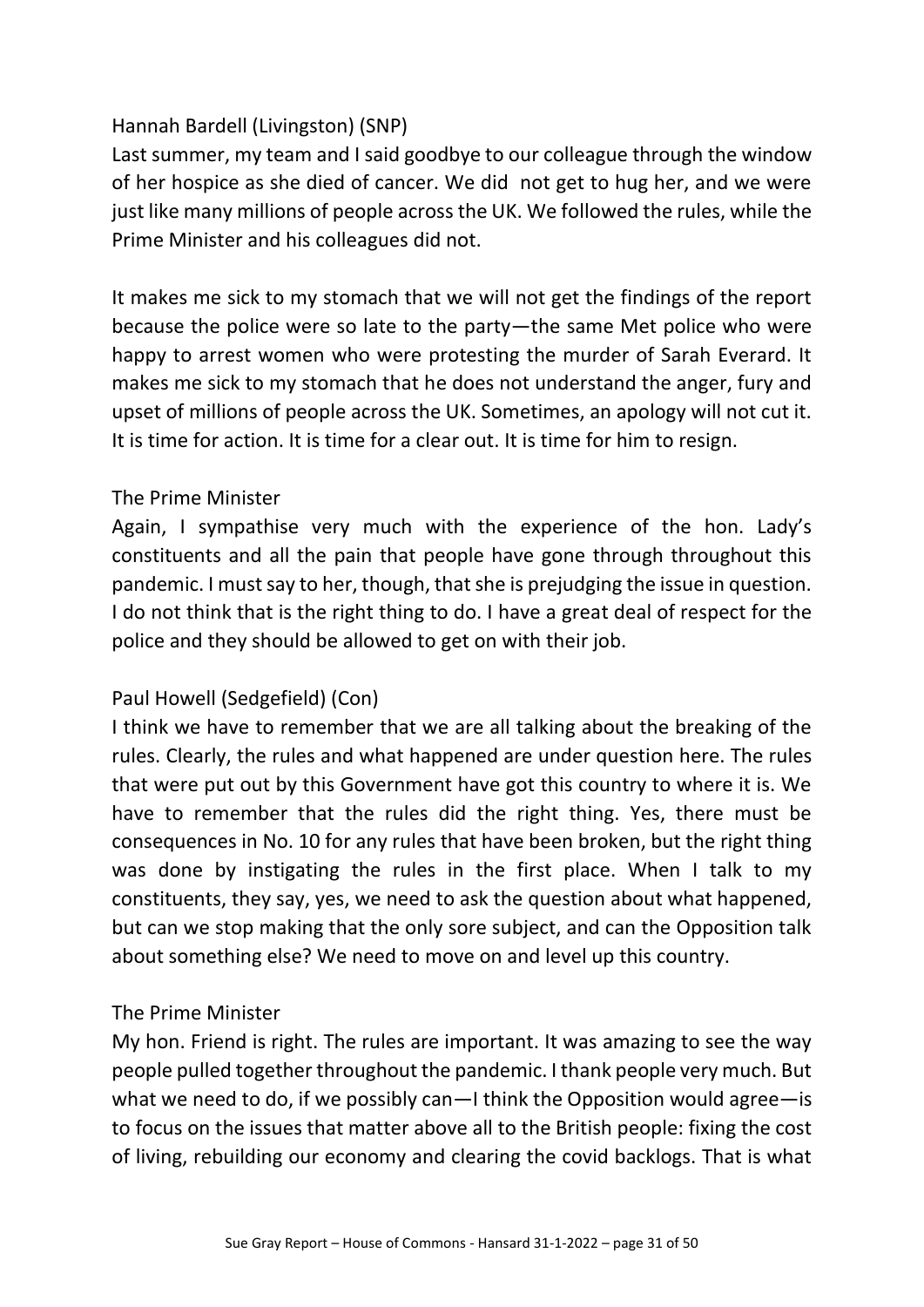this Government are doing.

# Mr Barry Sheerman (Huddersfield) (Lab/Co-op)

I have known the Prime Minister a long time, and we have always got on quite well. He is not a wicked man, but he is a man who, for years and in every job, has got by flying on the seat of his pants. He has a chaotic management style, and that is a question of character. I ask him really to look in the mirror, as he said this morning, and say, "Am I the man for this challenging time for our country abroad, at home and in every sense?" Has he the character to carry on and do that job properly?

# The Prime Minister

Yes, because quite frankly I think it was absolutely indispensable that we had a strong No. 10 that was able to take us out of the EU, in spite of all the efforts of the Labour party to block it, and not only that but a booster campaign and a vaccine campaign that were led by No. 10 and have made a dramatic difference not just to the health of this country, but to the economic fortunes of this country. Whatever the hon. Gentleman says about me and my leadership, that is what we have delivered in the last year alone.

# Scott Benton (Blackpool South) (Con)

When I was knocking on doors in Blackpool at the weekend, I spoke to Julie, who said: "This Prime Minister has had the most difficult job in living history. He's been dealing with a pandemic in which he nearly died. He's been dealing with a media who haven't forgiven him yet for delivering Brexit. And he hasn't had a chance to crack on and deliver yet for the British people on their priorities." The report has come out today and the Prime Minister has apologised. Let us allow him to get on and—[Interruption.]

Mr Speaker Order.

### The Prime Minister

I want to say how passionately, vehemently and emphatically I agree with my hon. Friend's remarks, which I could not quite hear. He is completely right. That is the priority of the British people and that is the priority of the Government.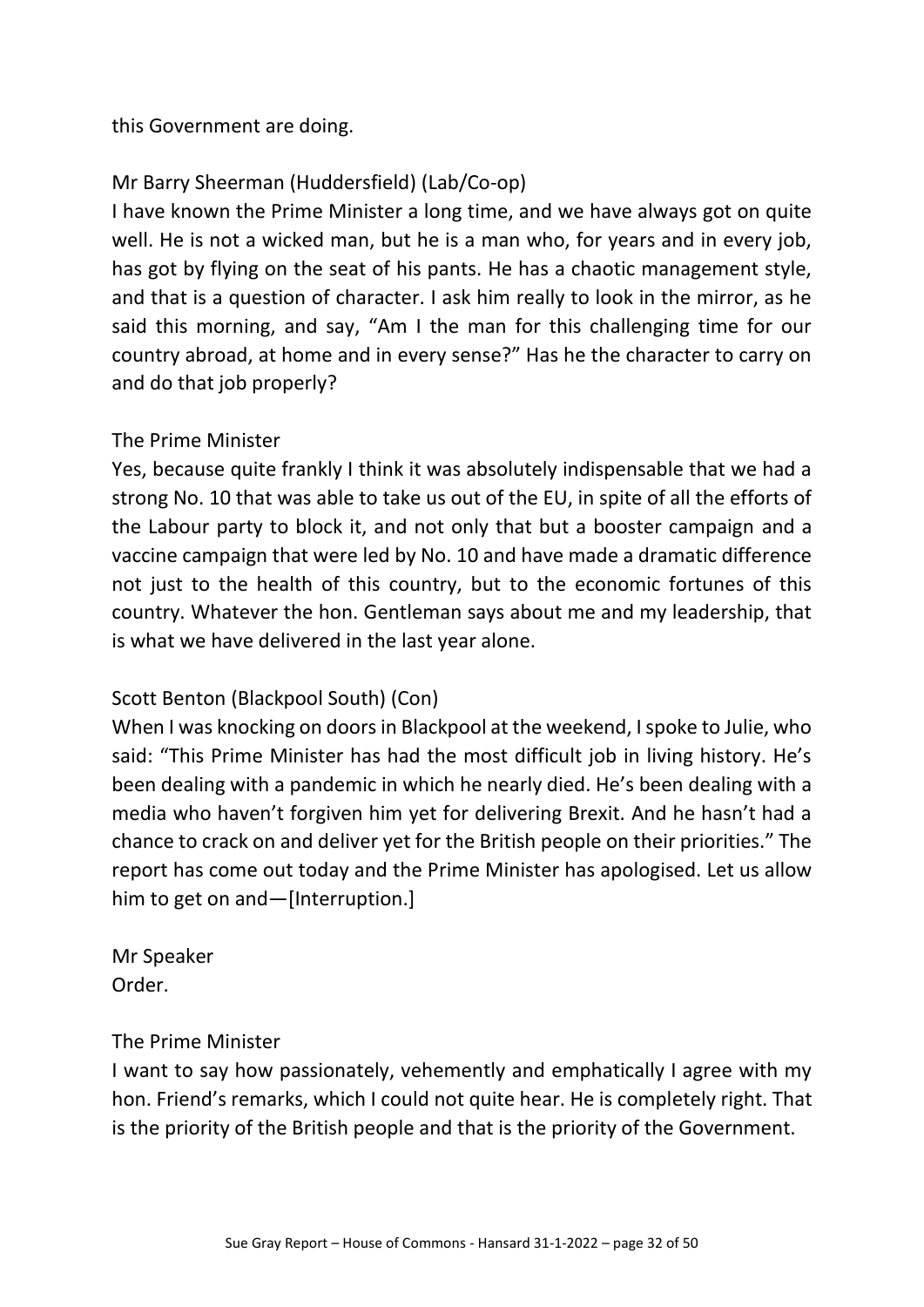# Debbie Abrahams (Oldham East and Saddleworth) (Lab)

As limited as the Gray report is, the findings are still incredibly damning. There are multiples issues related to failures of leadership and judgment. Given that the Nolan principles and standards of public life describe the centrality of integrity, honesty and leadership, how can the Prime Minister continue?

## The Prime Minister

I really think that the hon. Lady needs to read the report carefully. I am afraid that the conclusions she has drawn are not ones that I support. We are following Sue Gray's advice and changing the way that No. 10 runs. We are going to do things differently, but I cannot agree with what the hon. Lady says.

# Katherine Fletcher (South Ribble) (Con)

On Saturday, I was out and about in Lancashire enjoying ice cream—as I know you and your family do, Mr Speaker—in some of the finest ice cream parlours in the north of England. People said to me, "He's a wally, but 100,000 Russians have just turned up. What the bloody hell are we doing talking about cake?" Does the Prime Minister agree with that statement?

# The Prime Minister

I thank my hon. Friend very much. What the country needs and what the west needs—[Interruption.]

### Mr Speaker

Order. If Members do not want to carry on the questioning, I am happy to pull stumps now. If we are going to have questions, I am going to hear the answers as well as the questions. [Interruption.] There is no use in the Member keeping standing up; you are going to have to sit down for a bit.

### The Prime Minister

What the country needs now is the UK Government working with our friends and partners to stand up to Vladimir Putin and to make sure that we have a strong package of sanctions. That is what we are doing.

### Nick Smith (Blaenau Gwent) (Lab)

The Prime Minister sets the culture at No. 10. Why does he think staff members there felt unable to raise their concerns about the bad behaviours reported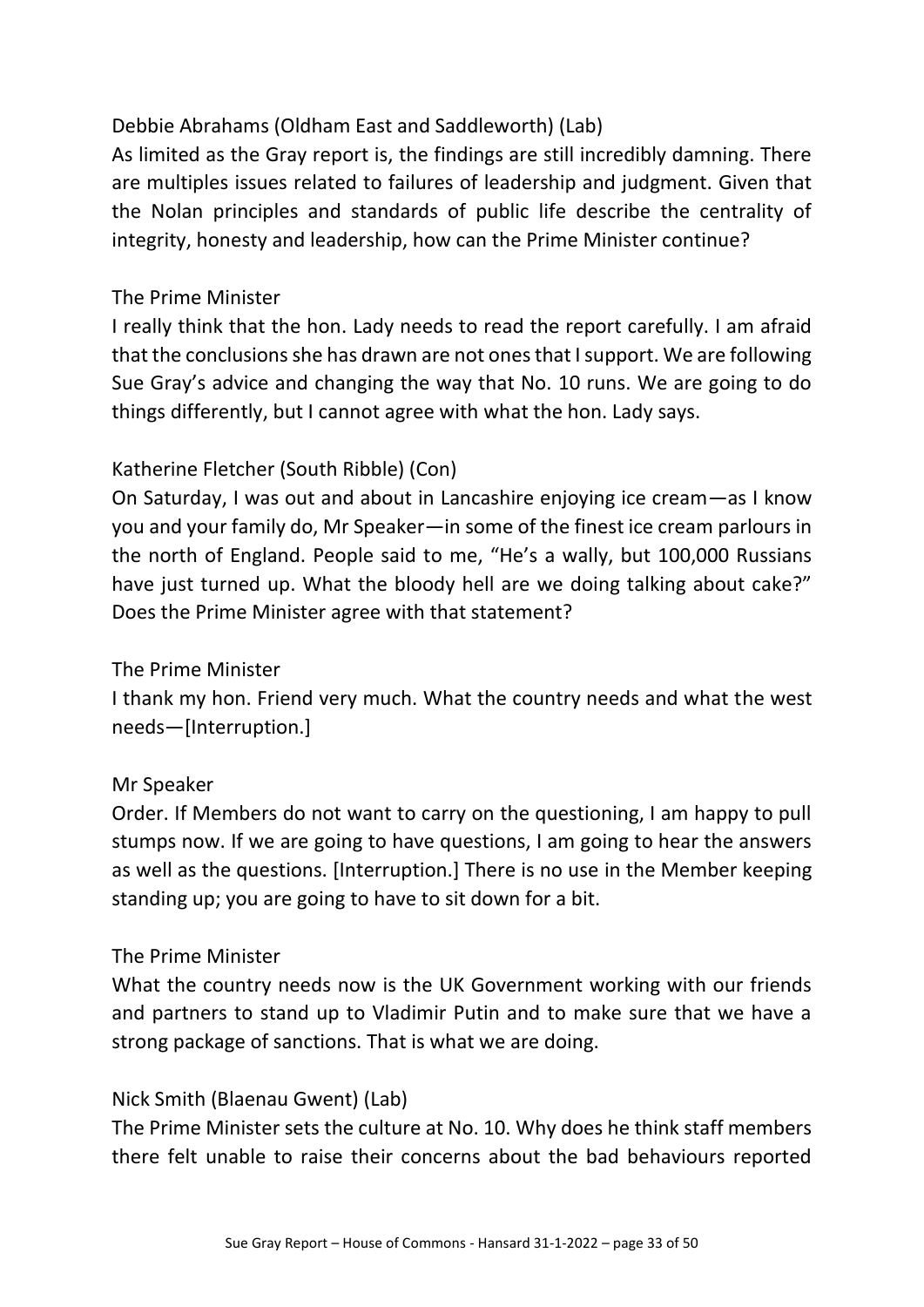### today?

## The Prime Minister

That is one of the recommendations of the Sue Gray inquiry that we are going to take up to make sure that nobody should feel that in No. 10. That is why we are going to review the code to ensure that nobody feels that they have any inhibition on coming forward with any complaint that they may have.

## Zarah Sultana (Coventry South) (Lab)

The Prime Minister and his allies are trying to distract and deflect from the truth, but here are the indisputable facts: the Prime Minister attended Downing Street parties; he told this House and the people we represent that he attended no parties and, in fact, that there were no parties. The rules were clearly broken and the ministerial code has been violated, so when will he stop insulting the intelligence of the British people, do the right thing and resign?

## The Prime Minister

I really think the hon. Lady has got to let the Metropolitan police get on and do their job.

# Brendan O'Hara (Argyll and Bute) (SNP)

Does the Prime Minister not recognise that the public are rapidly losing faith in the institutions that they must be able to trust if our democracy is to survive? It appears that there is no individual, no organisation, no group and no force whose reputation will not be sacrificed on the altar of saving this Prime Minister. Does he consider the erosion of public trust and the foundations of our democracy a price worth paying to ensure his personal survival?

# The Prime Minister

I believe that among the foundations of our democracy are due process and the rule of law, and allowing the police to get on with their job, and that is what we are going to do.

# Luke Pollard (Plymouth, Sutton and Devonport) (Lab/Co-op)

Paragraph iv of Sue Gray's general findings states that there is a culture of "excessive consumption of alcohol" and that it is "not appropriate". Is there also a culture of excessive drug taking in Downing Street?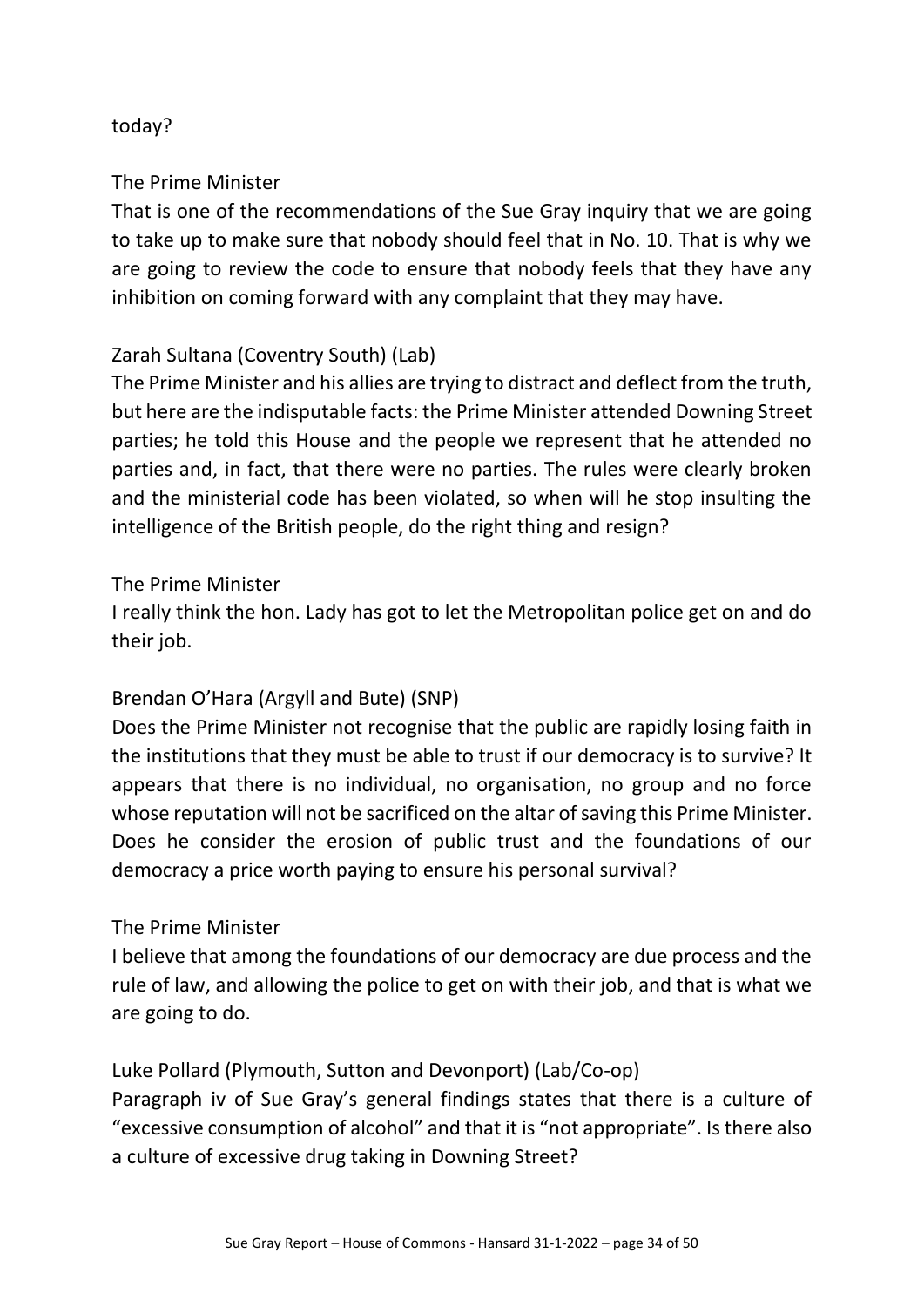Any drug taking would be excessive. Perhaps the hon. Gentleman should direct that question to the Labour Front Bench.

Derek Twigg (Halton) (Lab)

We have heard a lot about prejudging things today, but we only have to look at paragraph iii of the general findings for mention of

"failures of leadership and judgment by different parts of No 10 and the Cabinet Office… Some of the events should not have been allowed to take place. Other events should not have been allowed to develop as they did."

I do not think that that is prejudging anything; it is very clear. There is only one person in charge at No. 10 in totality, and that is the Prime Minister. Let me remind the Prime Minister why this rule breaking and the way No. 10 behaved matters. Let me quote a constituent. This is from one of a number of emails I have had from constituents who have lost loved ones. She said:

"We received a call at 11.15pm on 29th May saying mum was deteriorating. Both my sister & amp; I drove to the home and I spent the night sat on a chair outside her bedroom window watching her die! All I could do was sob & shout to her and tell her that I loved her. I couldn't even hold her hand".

That is why you should go, Prime Minister.

### The Prime Minister

I totally understand the feelings of the hon. Gentleman's constituents, and I accept that things could have been done better in No. 10, as I have told the House before, but I must ask him to study what Sue Gray has said. We are acting on all her recommendations.

# Nadia Whittome (Nottingham East) (Lab)

Can the Prime Minister explain how changing the civil service hierarchy would have prevented him from breaching the covid regulations, as he has admitted in this House? When will he take responsibility for his own actions and stop hiding behind other people? My constituents do not want another Government Department; they want him to resign.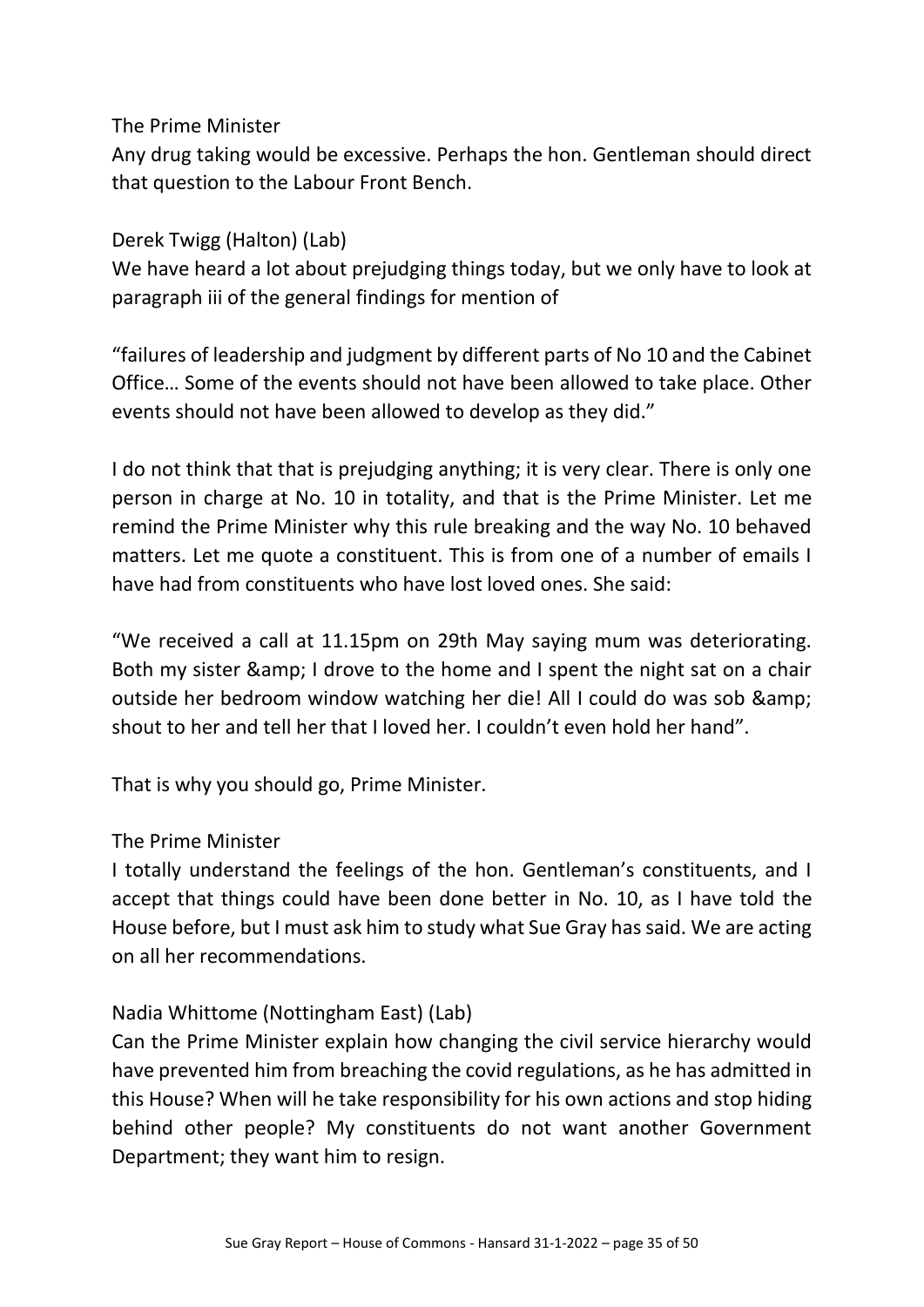The hon. Lady is wrong in what she says and I direct her to what I said earlier.

# Mrs Emma Lewell-Buck (South Shields) (Lab)

It has been revealed that in April 2021, as the Prime Minister partied, he swiftly rejected the idea of bereavement bubbles for those who had lost loved ones or suffered miscarriages, stillbirths or a child neonatal death. Far from getting it, he has deflected, laughed and smirked his way through this statement. He is a disingenuous man, isn't he?

## The Prime Minister

No. This has been a harrowing and tragic experience for the entire country. We have done our best to deal with it. As for what the hon. Lady says about what has been going on in No. 10, I ask her to look at the report but also to wait for the police inquiry.

# Owen Thompson (Midlothian) (SNP)

This afternoon we have heard distraction, deflection and confusion, and we cannot even get an answer to the simplest of questions about whether the full report will be published when available. May I therefore ask the Prime Minister whether we are now looking at a situation of hobble, hobble, quack, quack?

# The Prime Minister

Nothing would give me greater pleasure than to publish everything that we currently have, but the fact is that there are legal impediments and we have to wait until the police inquiry has concluded.

# Sir William Cash (Stone) (Con)

I accept entirely what the Prime Minister has just said. It is absolutely essential that we wait until we hear the next stage in these proceedings in relation to any future investigations. I would also like to draw attention to the historic achievements of this Prime Minister in relation not only to delivering Brexit but to the vaccine roll-out and to his dealings with Mr Putin. I believe that everybody should take that most firmly into account.

### The Prime Minister

I thank my hon. Friend very much, and I think he is completely right. He might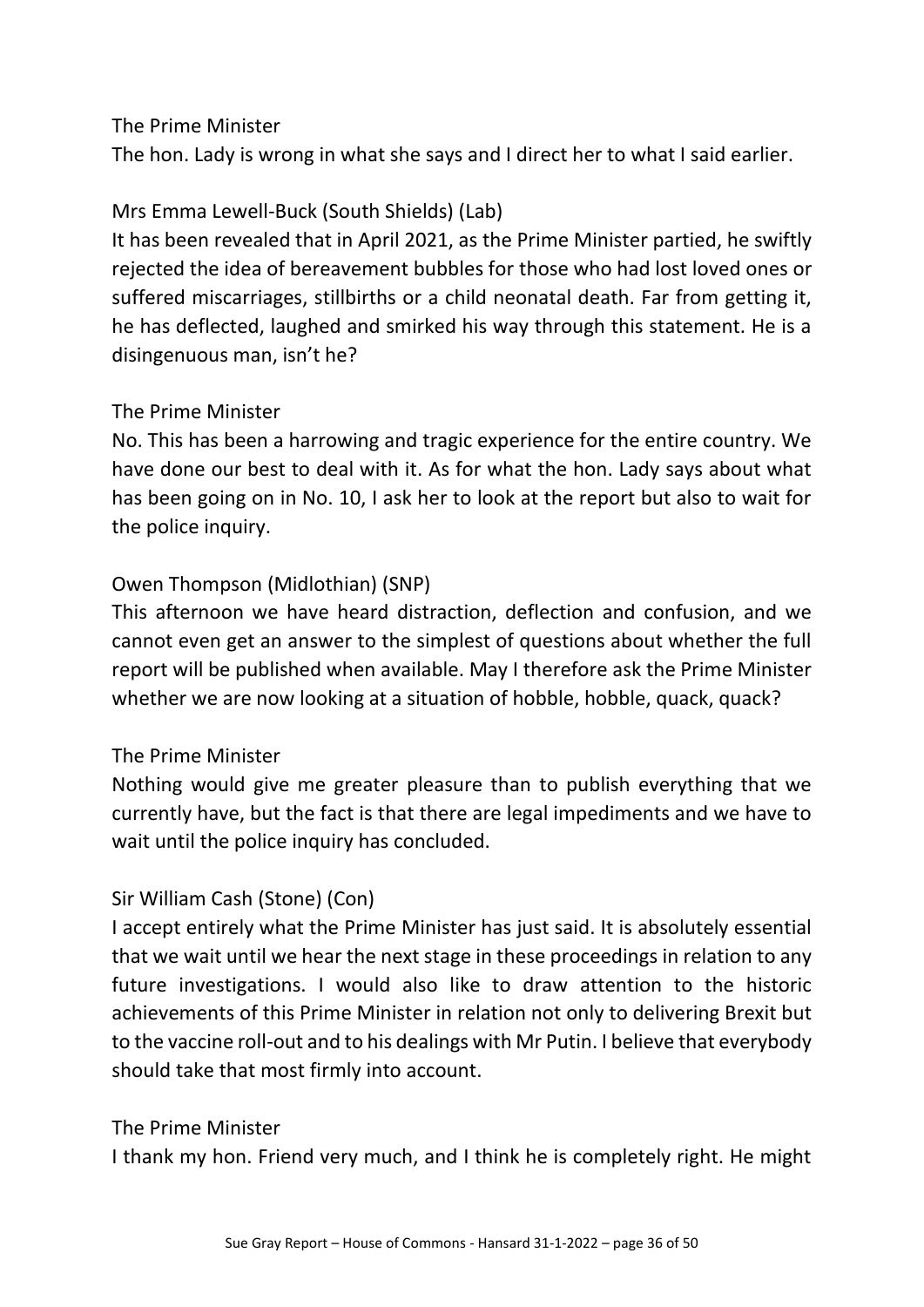have added that we have the fastest economic growth in the G7, thanks to the steps that this Government have been taking.

## Karin Smyth (Bristol South) (Lab)

We have established that there were parties, so we are just arguing about who is responsible. As the hon. Member for Thurrock (Jackie Doyle-Price) said, that is a Minister. If it is not the Prime Minister, is it the Secretary of State for Levelling Up, Housing and Communities, the right hon. Member for Surrey Heath (Michael Gove), who should be facing the sack?

### The Prime Minister

I remind the hon. Lady of what Sue Gray says in paragraph 12, that no such conclusion can be drawn so far. The hon. Lady must wait for the conclusion of the inquiry.

## Janet Daby (Lewisham East) (Lab)

The Prime Minister announced at the weekend that he will be calling President Putin to urge de-escalation of the situation in Ukraine. The Daily Mirror has just reported that the call has been cancelled because the Prime Minister has been dealing with the Sue Gray report. Can he confirm that, on a matter of such grave importance, the report is correct and that he will be speaking to Vladimir Putin as soon as he leaves the Chamber?

### The Prime Minister

I will be speaking to President Putin as soon as I can.

### Layla Moran (Oxford West and Abingdon) (LD)

I have read the report in full, and I think this is the most striking sentence:

"There were failures of leadership and judgment by different parts of No 10 and the Cabinet Office at different times."

My constituents have been writing to me while the Prime Minister has been speaking to say that he should resign, but they also want to know the full facts. Once the Met has concluded, why could he not then publish the full, unredacted report?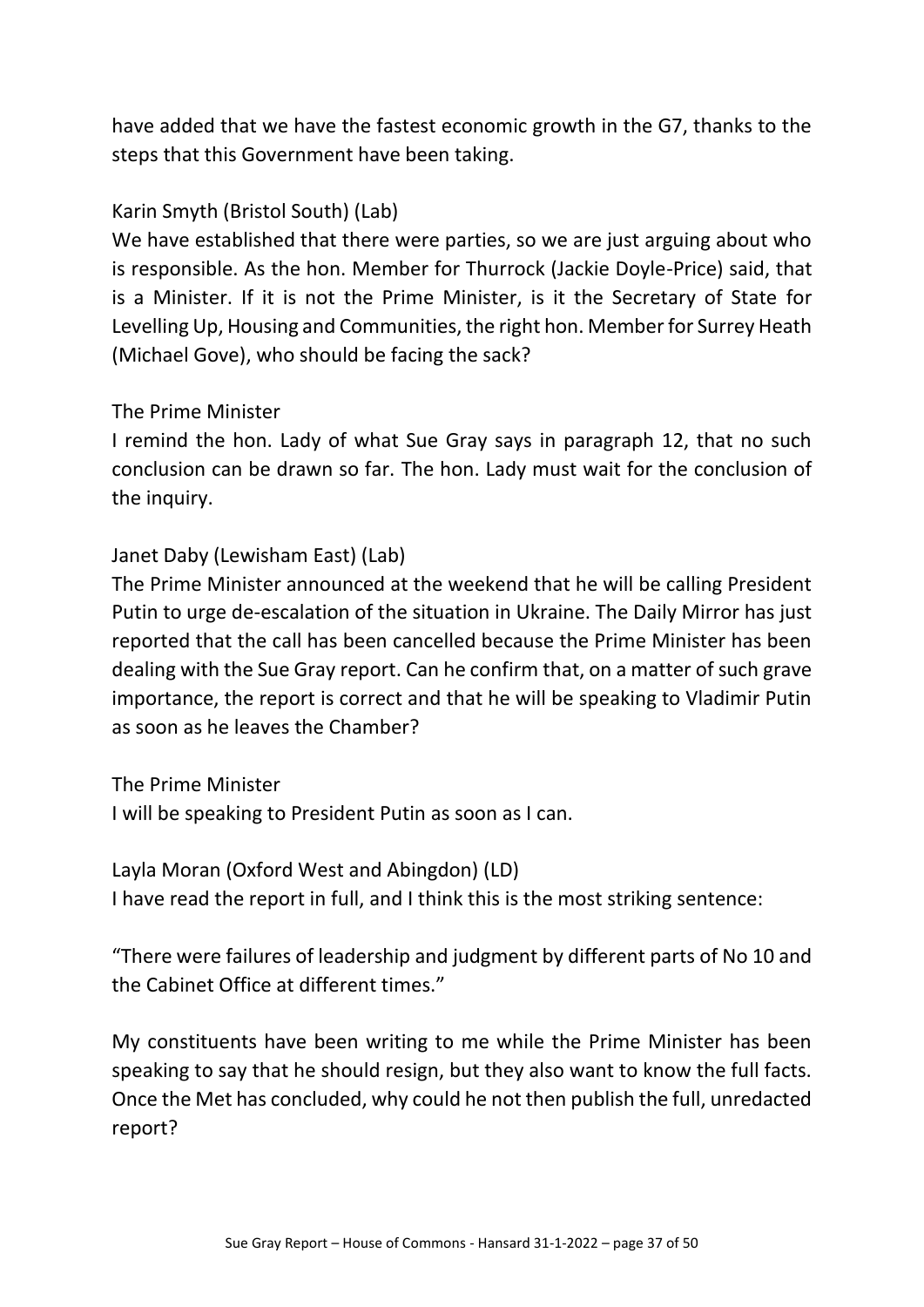We will have to see where the police get to, we will have to see the conclusion of their inquiry, and we will have to see what the legal position is then.

## Mohammad Yasin (Bedford) (Lab)

My constituents are deeply troubled and angered by the frequent scandals that are engulfing the Prime Minister's Administration. It is not just PartyGate and the ongoing cover-up but all the other things: the proroguing of Parliament, the treatment of the Queen, the £3.5 billion of crony covid contracts, the writing off of £4.3 billion of covid loan fraud and the Russia report, to name but a few. Sussex University researchers have warned that this Administration is more corrupt

"than any UK government since the Second World War."

The Prime Minister knows this, doesn't he?

### The Prime Minister

The hon. Gentleman's point is completely ridiculous. He mentions what we did to get Brexit done, which was crucial to restoring public trust in democracy.

# Mr Richard Holden (North West Durham) (Con)

Like me, many of my constituents have been appalled by the reports of what has been happening in No. 10 and will welcome that my right hon. Friend has come to the House today to apologise as a first step in responding to this. Will he assure me that he will continue to keep the House updated on the implementation of the measures he is taking in response to the report? Will he also ensure that the whole No. 10 team fully co-operates with the Met's inquiries so that they conclude as swiftly as possible?

### The Prime Minister

Yes, of course I will keep the House updated, and of course everybody in No. 10 will co-operate with the Met to the full.

### Liam Byrne (Birmingham, Hodge Hill) (Lab)

This is surely a new low: a Prime Minister of our country forced to come here to the mother of Parliaments to plead the fifth in a criminal investigation because,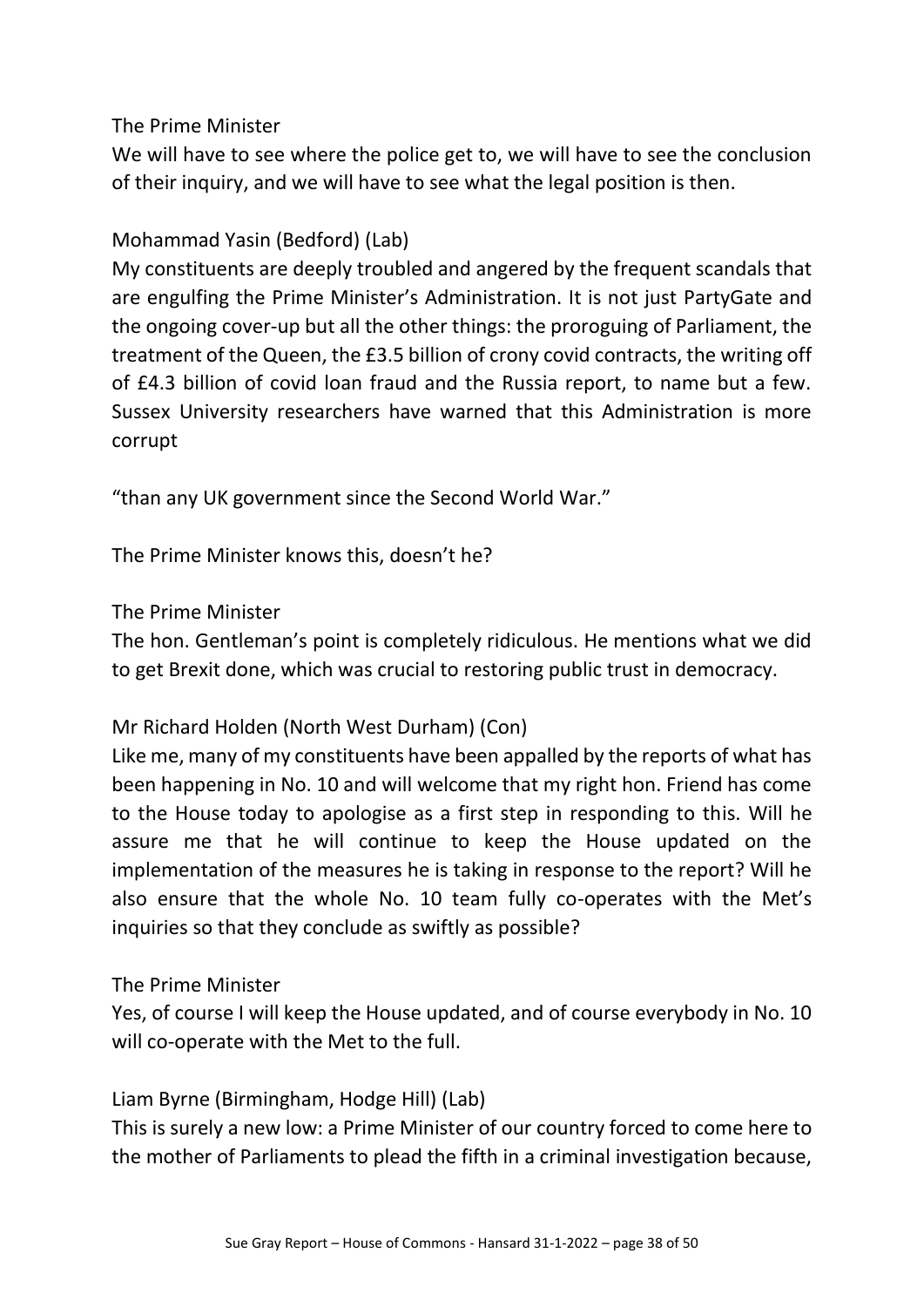if the truth were told, he knows it would incriminate him. Let me ask a simple question. If he cannot get his facts straight on whether he was at a party in his own flat, how will anyone in this House ever again believe a word he says, and how will our partners around the world ever put their trust in him?

### The Prime Minister

I am not going to dignify that question with an answer, except to say that the right hon. Gentleman has to wait. Everything he said is completely prejudicial.

## Alan Brown (Kilmarnock and Loudoun) (SNP)

I thought the people of Lancashire were supposed to be straight speaking, but I can assure people that my constituents are calling the Prime Minister a lot more than a wally—words I cannot repeat. We have staff who were too frightened to raise concerns about behaviour that they knew was ongoing. Half the staff invited to the bring your own booze party did not turn up, because they knew it was wrong, yet the Prime Minister said he thought it was a work event and within the rules. His lack of leadership and judgment is also shown by the "let the bodies pile high" comment about a second lockdown. The one thing that the leader of the Scottish Tories has said that is true is that this Prime Minister is not fit for office. Given that the Prime Minister will do anything to save his own skin, does that mean that the leader of the Scottish Tories will get binned as well?

### The Prime Minister

I direct the hon. Gentleman to what I have said earlier.

### Mick Whitley (Birkenhead) (Lab)

No one has said in the House this afternoon that 155,000 people died of covid. That is why we introduced the rules. This is simply not the comprehensive report that the British public were promised for so long, but at least it is clear in its findings that there was

"a serious failure to observe not just the high standards expected of those working at the heart of Government but also of the standards expected of the entire British population"

at the height of the pandemic. Does the Prime Minister accept responsibility for his failure to live up to the standards that the rest of us were expected to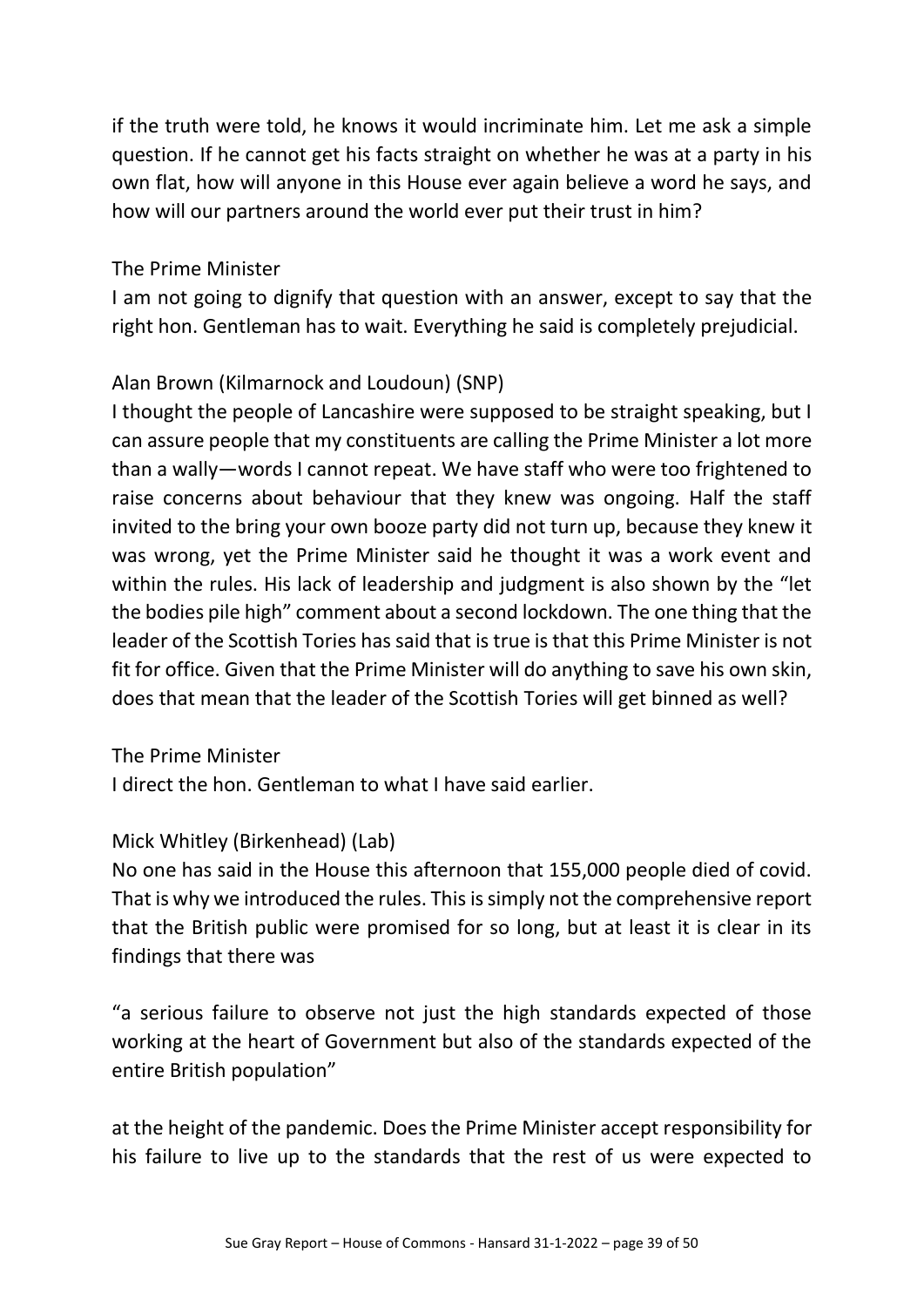## uphold?

The Prime Minister

I take responsibility for everything that happened in No. 10 and that the Government did throughout the pandemic.

## Barry Gardiner (Brent North) (Lab)

The Gray report is clear that there should be no excessive consumption of alcohol in a workplace. Can the Prime Minister therefore assure the House that his own consumption of alcohol was not excessive and in particular that his judgment was at no time so clouded that he was in danger of telling the truth?

### The Prime Minister

I could not quite hear the end of the hon. Gentleman's question, but the answer is no. If he thinks I drunk too much, no.

### Alex Norris (Nottingham North) (Lab/Co-op)

The Prime Minister wants my constituents to suspend their disbelief and wait for the Met police to report. In which case, will he at least give them clarity that should the Metropolitan police issue him with a fixed penalty notice for participation at his party, he will resign?

The Prime Minister

The hon. Gentleman really needs to wait and see what the Met decide.

### Andrew Gwynne (Denton and Reddish) (Lab)

We have had excessive what-aboutery, bluster and bravado from the Prime Minister. I suggest to him politely that we need a lot more humility from him, given that while the Gray report might be paper thin, it is very clear about the serious failings at No. 10. A fish rots from its head. May I suggest to the Prime Minister that it is not a new Prime Minister's office that we need, but a new Prime Minister?

### The Prime Minister

I hear the hon. Gentleman, and I simply repeat what I have said earlier. I am grateful to Sue Gray. We are taking action following her report, but he needs to wait for the conclusion of the inquiry.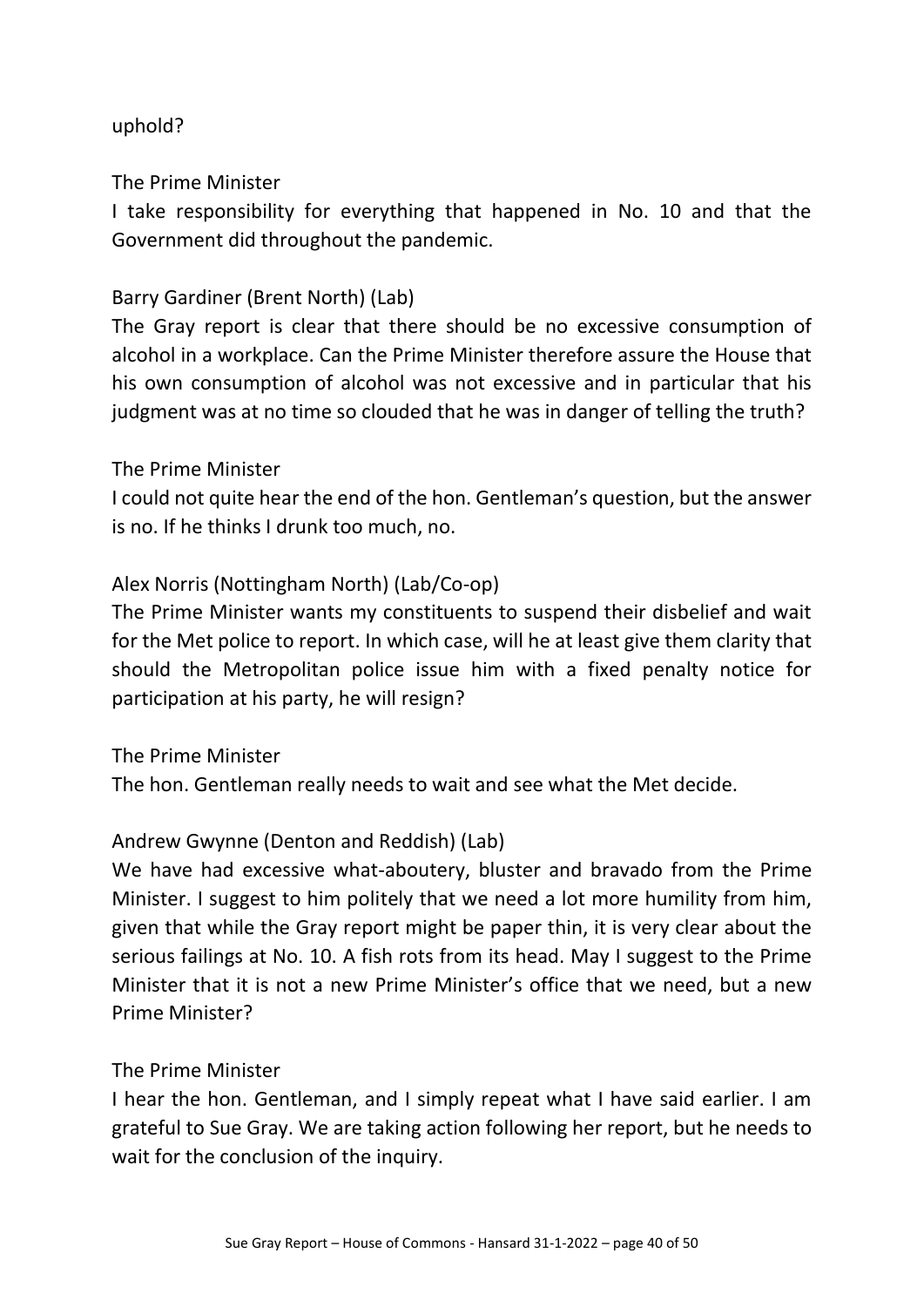## Patricia Gibson (North Ayrshire and Arran) (SNP)

Sue Gray has made it clear that this is not a report, but an update on the investigation into covid breaches in Downing Street. Indeed, in her update she says that she is "extremely limited" in what she can say and that

"it is not possible at present to provide a meaningful report".

If it is a case of, "Nothing to see here, move on", as the Prime Minister is desperately trying to convince us, why has he repeatedly refused to commit to publish the full report, even after the police investigation has concluded? What does it say about those populating the Government Benches if they still genuinely think he is the best among them to be Prime Minister?

The Prime Minister That is not what I have said.

## Neil Coyle (Bermondsey and Old Southwark) (Lab)

The Prime Minister told Parliament and the British people that there were no parties. We now know that he attended several, including one at which he was ambushed with cake, in his most pathetic excuse yet. Given his previous statements, which we know to be patently false, how does he explain why this report says that at least 12 parties in his home warrant police investigation?

### The Prime Minister

The hon. Gentleman has proved several times in that question that he has not got the faintest idea what he is talking about, and he should wait for the outcome of the inquiry.

# Dr Rupa Huq (Ealing Central and Acton) (Lab)

In the Prime Minister's apologies up to now, he has explained these things away as one-offs—a work do, ambushed by a cake and all those kinds of things. But this report makes it clear that there was a repeated pattern of behaviour, with the booze-ups after work that nobody else was having—not all our constituents who followed the rules. The report says that there is an investigation of a Downing Street party on 13 November 2020. Why did the Prime Minister tell my hon. Friend the Member for Hornsey and Wood Green (Catherine West) on 8 December that no such gathering took place? Subsequently, he told my right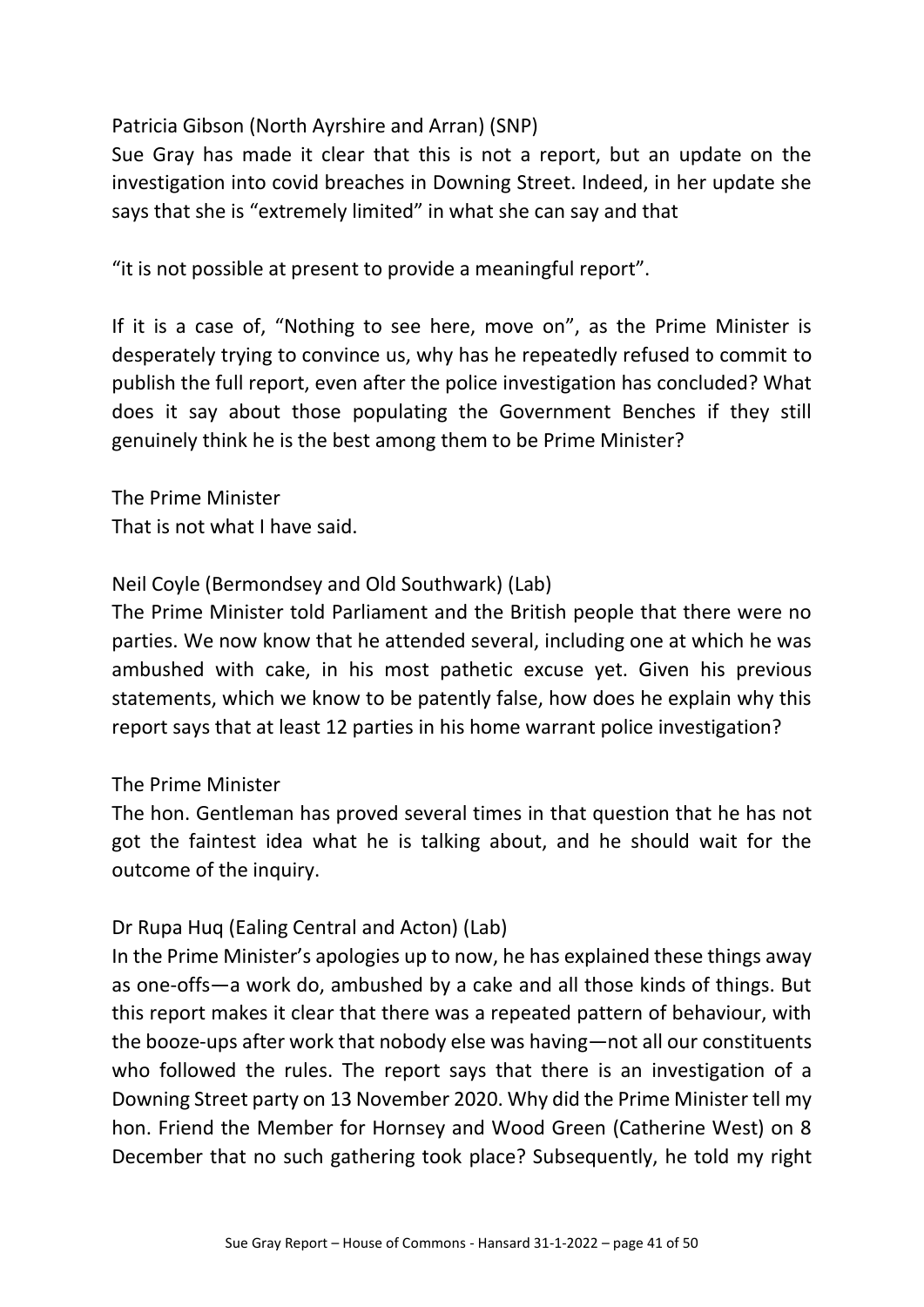hon. Friend the leader of the Labour party that anyone who tells mistruths from that Dispatch Box should resign. Is he a man of his word?

### The Prime Minister

The hon. Lady needs to look at what I said and she needs to look at the outcome of the inquiry.

## Christine Jardine (Edinburgh West) (LD)

The Prime Minister said in his statement that he understands the anger of people in this country, but does he also understand that for many people in this country who are watching, their greatest fears about how this would be handled have been realised? They have seen an apology, yes, but they have also seen obfuscation, delay and tinkering, rather than an acceptance of responsibility. The Prime Minister says that he wants to get on and deal with the important issues facing this country. Perhaps the only way we will be able to do that is for him to accept that he has become an obstacle to it and resign.

The Prime Minister

No, we are going to get on with the job.

# Jeff Smith (Manchester, Withington) (Lab)

The Prime Minister was wrong in something he said earlier: the Sue Gray update can be both damning and incomplete. Most of us can only guess how much more damning the full report will be. His colleagues should worry about that. I think he knows how bad it is going to be, because he knows what has gone on. Is that not the real reason why he will not commit to publishing the report in full when the police have completed their investigation?

### The Prime Minister

No. The hon. Gentleman is totally prejudging the whole thing. He needs to contain himself and wait for the police to complete their inquiries.

Drew Hendry (Inverness, Nairn, Badenoch and Strathspey) (SNP)

The Sue Gray update is not the report that this House deserves and it is not the transparency that the public were expecting, but it does make it very clear that there were "failures of leadership" at No. 10. The Prime Minister is the leader at No. 10, so will he now pack his suitcase, or will he leave it to his officials to carry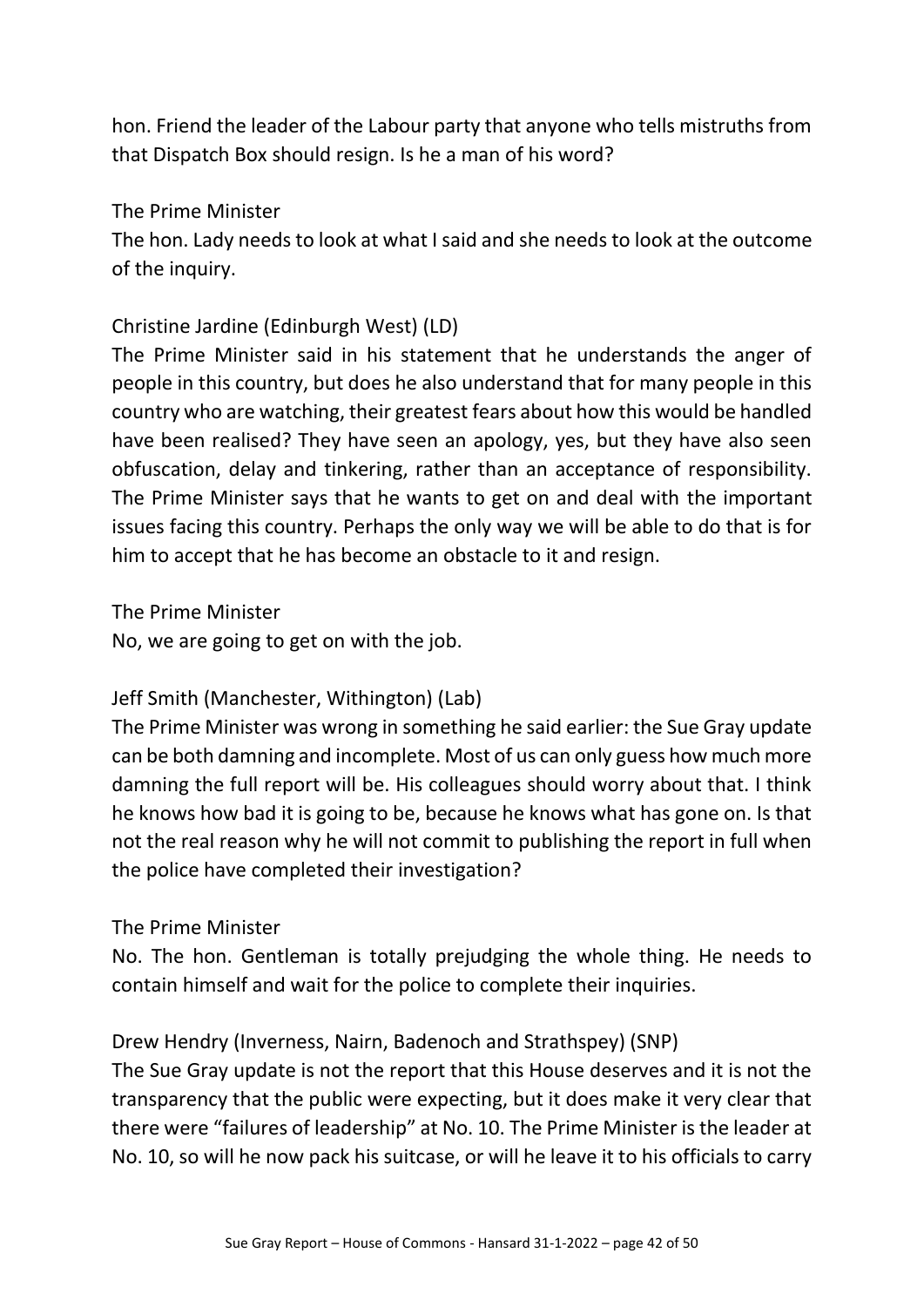### his cans?

The Prime Minister

The hon. Gentleman just needs to look at the report again and to wait for the conclusion of the inquiry.

### Matt Western (Warwick and Leamington) (Lab)

"Look her in the eyes and tell her you never bend the rules." A lot of us remember that campaign. It cost of tens of millions of pounds of taxpayers' money. On 13 November 2020, the Prime Minister bent the rules, didn't he?

### The Prime Minister

I refer the hon. Gentleman to what I said earlier in this House. Frankly, he needs to wait until the conclusion of the police inquiry.

### Stephen Flynn (Aberdeen South) (SNP)

This morning, the Conservative party in Scotland issued a press release that stated:

"The pandemic sees rise in criminals getting away with crimes".

Was it talking about the Prime Minister?

The Prime Minister

What we are actually doing is cutting crime by 14% and putting 20,000 more police on the streets.

#### Rushanara Ali (Bethnal Green and Bow) (Lab)

Week in, week out throughout the pandemic, I, like many of my colleagues, had to deal with constituents who could not see their dying relatives or grieve with their families. Some of us were directly affected when we lost family members and loved ones. The Prime Minister's actions have made a mockery of the British people's sacrifices during the pandemic, and now he is the subject of a criminal investigation. It is a new low for our country and it makes a mockery of our democracy to the rest of the world. If the Prime Minister takes responsibility for everything that has happened, as he has said, is it not time that he puts his party, this Parliament and the country out of their misery and steps down, so that we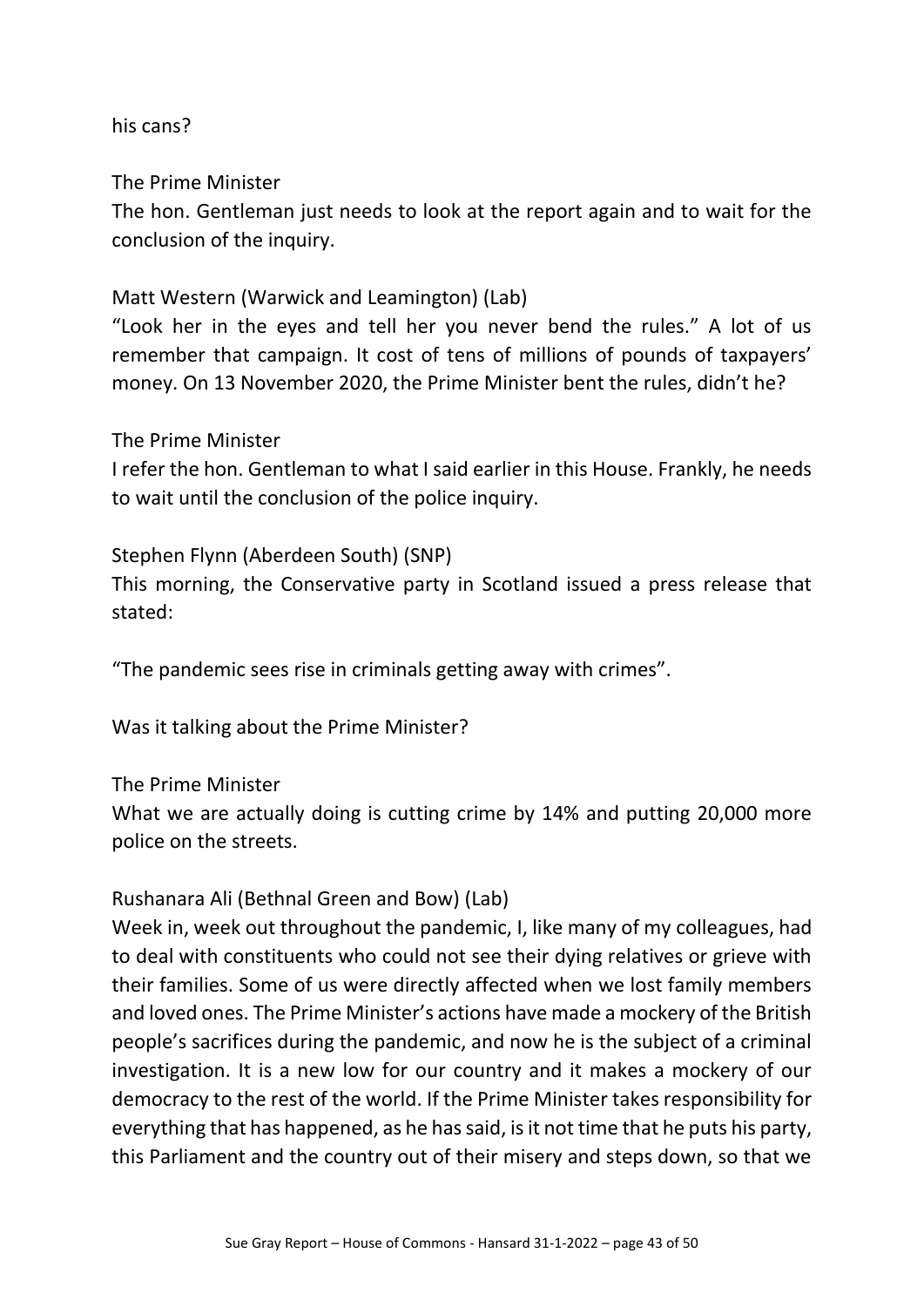can move on and focus on the national interest? At the moment, that is not possible because of the crisis that he and No. 10 have created.

The Prime Minister No.

## Carol Monaghan (Glasgow North West) (SNP)

It is clear that the Prime Minister has used these parties, like many an under-par manager, to buy popularity and favour. Can the Prime Minister tell us if he is using the same techniques when negotiating treaties and trade deals with international leaders?

The Prime Minister No.

## Rachael Maskell (York Central) (Lab/Co-op)

Today should have been about contrition and remorse, but it seems that the Prime Minister does not understand the meaning of "sorry"; instead, it has insulted the people who have suffered and sacrificed for the last two years. One question many people want to know is: who is paying for these investigations the police and Sue Gray's report—and who is paying for his legal advice? Is it the taxpayer?

### The Prime Minister

I must say I think the hon. Member is wrong in what she says. As for who is covering the police costs, the police are covering the police costs.

### Daisy Cooper (St Albans) (LD)

The Prime Minister has inadvertently referred to this as "the" Gray report when, if he had read as far as the front cover, he would see that it is called an "update". It is because it is an update that it makes public trust in the Met's investigation even more important. The public must know that the Met will investigate without fear or favour, so can the Prime Minister confirm that, not at any single stage, has anybody in No. 10 or the Cabinet Office sought to influence the Met's decision on delaying its initial investigation, or was the delay the result of its own incompetence?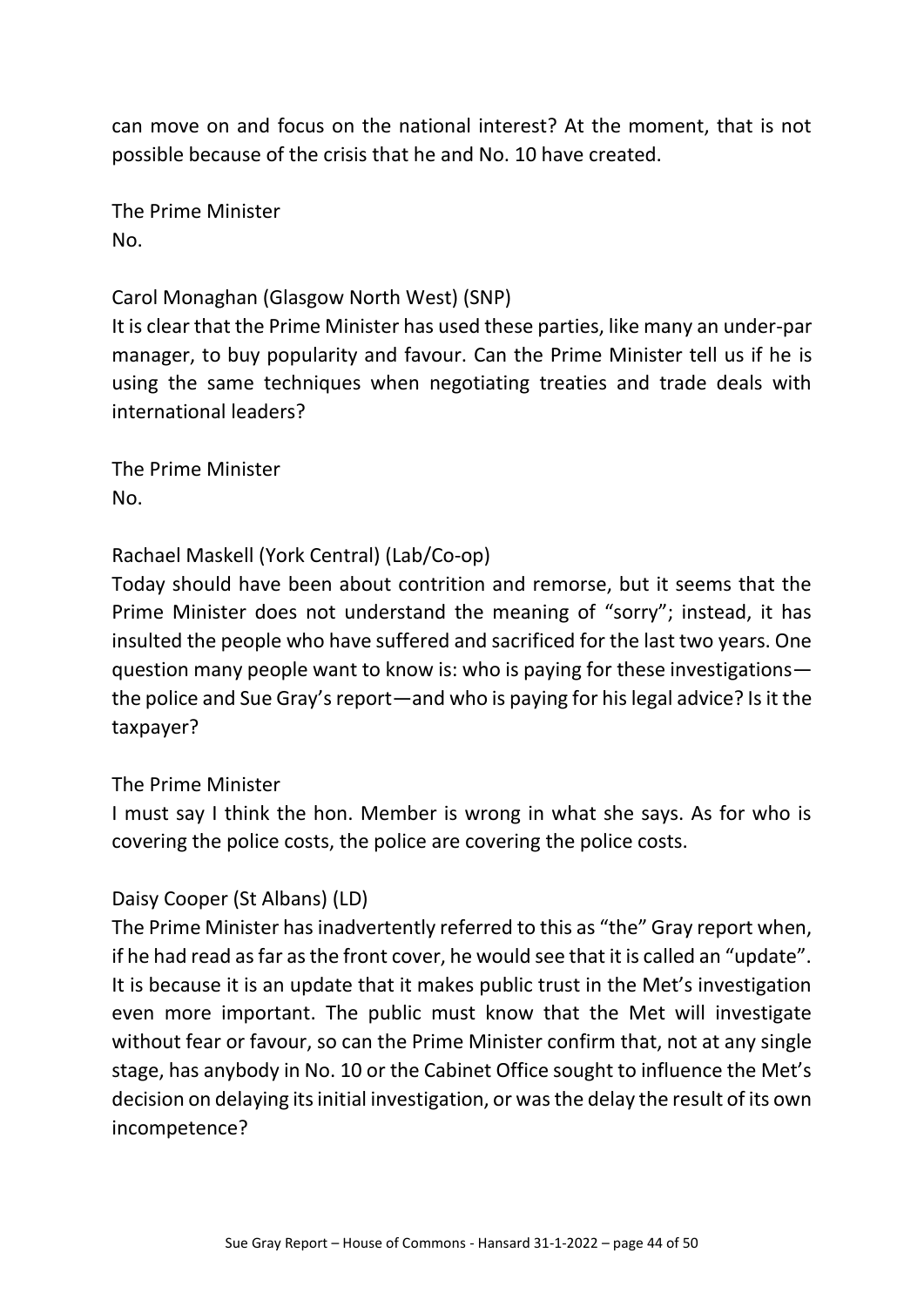No, and the only people calling into question the Met's independence are I think those on the side opposite—on the hon. Member's Benches.

## Anna McMorrin (Cardiff North) (Lab)

The Prime Minister has seriously misjudged the mood of the country, and indeed he has misjudged the mood of his own Back Benchers. My constituent wrote to me devastated and upset: he could not see his disabled son, his elderly mother with dementia and his newborn child, putting a serious toll on his mental health. Like millions across the country, he followed the rules, but the Prime Minister thinks he is above the rules. Instead, he blames his civil service and he restructures. Will he do the decent thing and resign?

### The Prime Minister

I disagree with the hon. Member profoundly, because I do understand people's feelings and I do understand why this is so important for people. But I must say that I think the best thing now is for the inquiry to be concluded, and in the meantime for us all to get on with the work that I think everybody wants us to do.

Mr Deputy Speaker (Mr Nigel Evans) I call Marion Fellows.

# Marion Fellows (Motherwell and Wishaw) (SNP)

Thank you, Mr Deputy Speaker, and I have enjoyed the exercise this afternoon. I also wanted to enjoy the Prime Minister's answers to questions, but unfortunately he has ducked and dived, and done everything but answer questions about a party on 13 November, about whether he will put out the final report—

Mr Deputy Speaker Just ask the question!

### Marion Fellows

Okay, I will ask the Prime Minister one more, which has been asked already. If he gets a fine—a fixed penalty fine—from the Metropolitan police after all this is over, will he pay it himself or ask a Tory donor to pay it for him?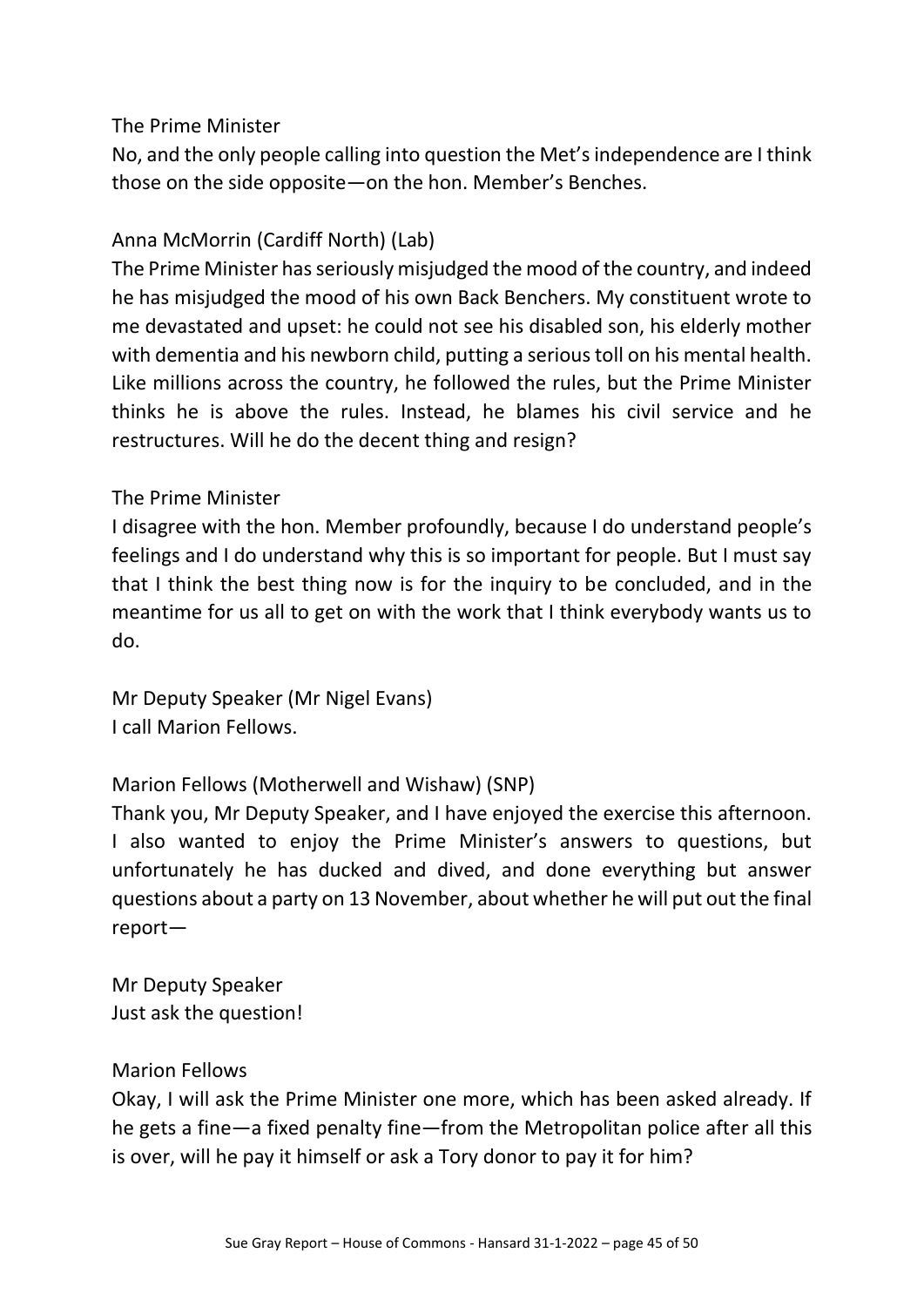There is a process, and we have to wait for it to conclude.

## Barbara Keeley (Worsley and Eccles South) (Lab)

Among those who were the most isolated during the pandemic were people with learning disabilities, cut off from visits by their families and not even allowed an advocate if they were admitted to hospital. For too many, restrictions to services and the awful isolation without visitors that the Prime Minister's rules expected them to follow were a matter of life and death. The mortality rate for people with learning disabilities from covid was eight times that of the general population. When he thinks about the damage done to all those groups who were so isolated and their families, and the serious failings of leadership and judgment in No. 10 found by this independent investigation, how can he think his position is tenable?

### The Prime Minister

The hon. Member is entirely right about the suffering of people with learning disabilities, and indeed all vulnerable groups who were exposed to lockdowns for long periods. That is why, actually, we worked so hard to make sure that we could get this country out of lockdown and keep it out of lockdown, and that was our objective.

### Stewart Hosie (Dundee East) (SNP)

I do not need to wait for the full Sue Gray report, because this one tells me one important fact: there were a heck of a lot of parties. At which point during this catalogue of frivolity, while the Prime Minister was clearing last night's empty wine bottles off his desk before settling down to work the following afternoon, did he conclude that having one rule for him and another for the general public was undermining his own health messaging and costing people's lives?

#### The Prime Minister

The hon. Gentleman is misrepresenting what Sue Gray says. He is also, perhaps inadvertently, completely mispresenting what happened.

### Kim Johnson (Liverpool, Riverside) (Lab)

This report confirms what we already know: the abject failure in leadership at No. 10. Will the Prime Minister take responsibility and do what the constituents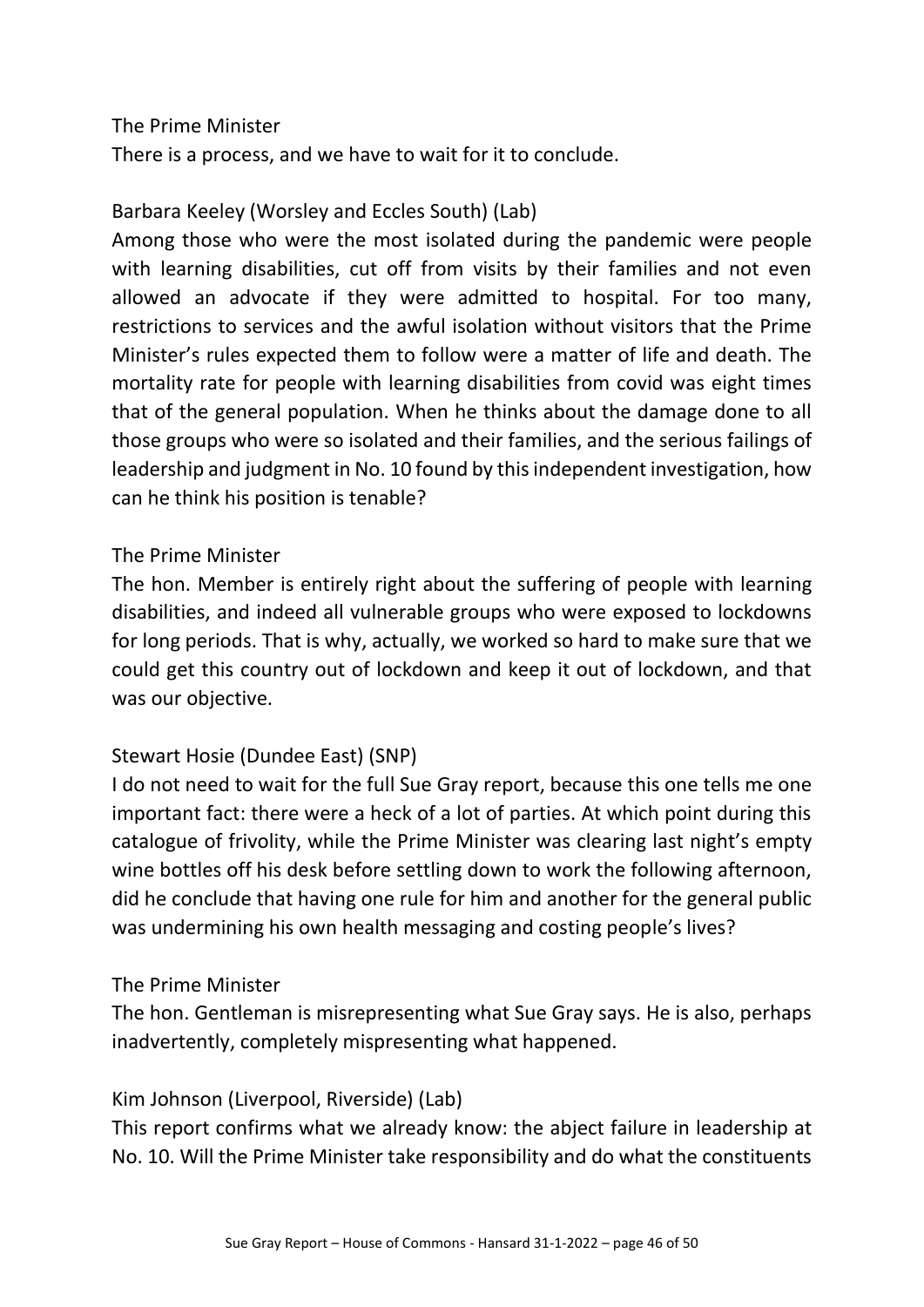of Liverpool, Riverside are asking for—resign, so that we can get on and deal with the crisis facing this country?

The Prime Minister No. I refer to what I said earlier.

Justin Madders (Ellesmere Port and Neston) (Lab) On 8 December, the Prime Minister told this House:

"I have been repeatedly assured since these allegations emerged that there was no party and that no covid rules were broken."—[Official Report, 8 December 2021; Vol. 705, c. 372.]

Well, just who gave him those assurances? Given that he was at some of the parties, and at least one of them was in his own flat, he should not need anyone else to tell him what happened, so it looks like when the Prime Minister spoke those words he was fooling himself—or was he just trying to fool everyone else?

The Prime Minister

The hon. Gentleman needs to wait and see what the inquiry concludes. That is what due process demands. I stick by what I said.

Mr Deputy Speaker (Mr Nigel Evans)

Order. I can see eight people standing, and they are the last eight I will take just to let the House know.

Rachel Hopkins (Luton South) (Lab) Section 5.1 of the ministerial code states:

"Ministers must uphold the political impartiality of the Civil Service, and not ask civil servants to act in any way which would conflict with the Civil Service Code",

and finding vi. of Sue Gray's report, which I have read, says:

"Some staff wanted to raise concerns about behaviours they witnessed at work but…felt unable to do so."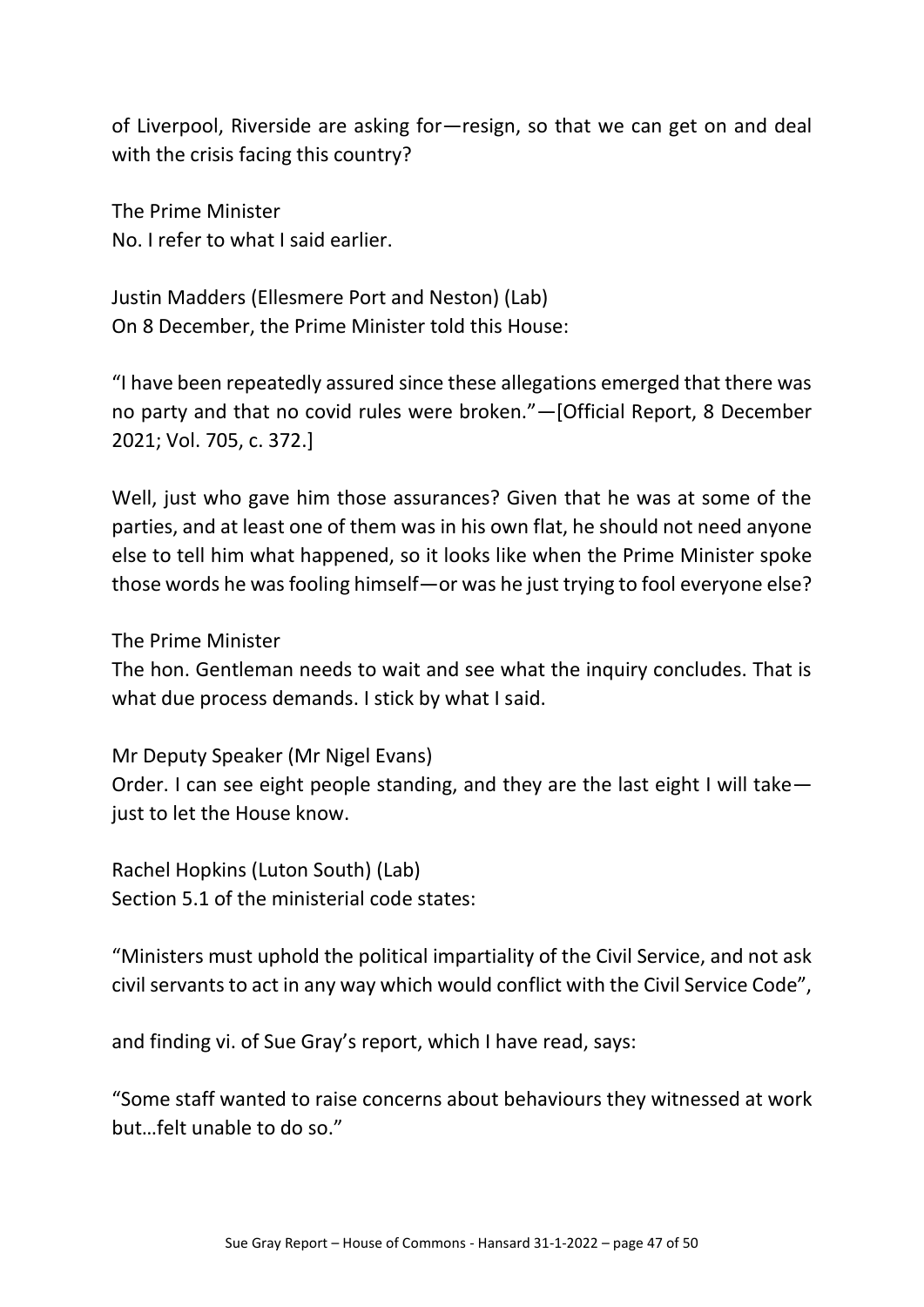Does the Prime Minister agree that if his staff—in fact, civil servants and workers everywhere—feel afraid to raise concerns about inappropriate behaviour at work, they should contact their trade union rep, or join a trade union?

#### The Prime Minister

That is why I have accepted the conclusions and Sue Gray's findings in full, and we will implement the changes.

### Mr Deputy Speaker (Mr Nigel Evans)

Order. I assume that everyone standing has been here for the opening statement and throughout.

## Dr Caroline Johnson (Sleaford and North Hykeham) (Con)

I have listened carefully to the statement, the questions and the answers, and indeed to my constituents, many of whom are devastated to hear that there may have been parties and some of whom have suffered great hardship. I am glad that the Prime Minister has come here to apologise and to take on board the recommendations, but I am concerned that this is taking time and attention from key issues. This statement alone has been going on for nearly two hours. The Prime Minister has achieved great things with Brexit and vaccines, but can he assure this House, me and my constituents that this ongoing investigation and the reorganisation of No. 10 will not take his laser-like focus away from the issues that matter to us?

The Prime Minister

Yes, I can give my hon. Friend that absolute assurance.

Hilary Benn (Leeds Central) (Lab)

Has a date been set for the Prime Minister to be interviewed by the Metropolitan police in connection with their inquiry?

The Prime Minister

The police are independent and they must get on with their inquiry.

### Dave Doogan (Angus) (SNP)

This reads like a dreadful, poorly written soap opera—an unbelievable soap opera. I hear Government Members say how important it is to their constituents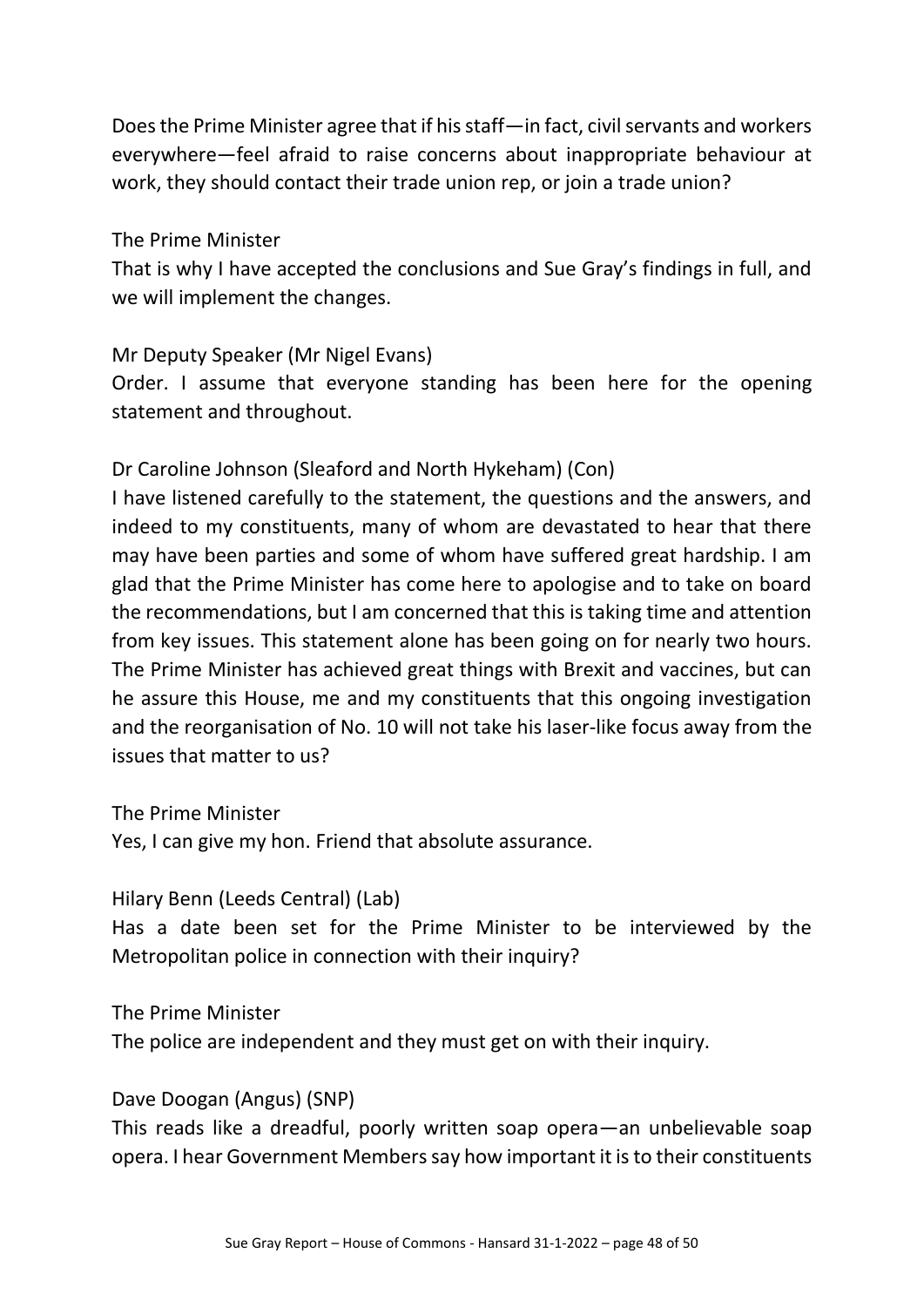to go into the detail, but my constituents are incandescent at the behaviour of this Prime Minister. Will he accept the damage he is doing to the office of elected representative—to all of us—and will he do the right thing and clear out?

The Prime Minister No, for the reasons I have already given.

Steven Bonnar (Coatbridge, Chryston and Bellshill) (SNP)

We do know that staff were made to work in conditions that made them feel uneasy, and perhaps even unsafe, and they also felt that they were unable to say something. People were exposed to a potentially deadly virus, unable to say something about it, in their workplace, while parties were raging on around and about them, "At least some" of which, says Mrs Gray,

"represent a serious failure to observe…the high standards expected of those working at the heart of Government".

Who is responsible for that, Prime Minister?

The Prime Minister

The hon. Member is completely misrepresenting what took place.

Gavin Newlands (Paisley and Renfrewshire North) (SNP)

Despite the omissions from Sue Gray's update, it makes crystal clear that the office that the Prime Minister occupies and the Government that he leads behaved in a despicable and disrespectful way when the public faced the gravest of threats. Does he not accept that his personal conduct before becoming Prime Minister and since has been completely unacceptable and that if he had any respect for his own office and for the public—and, indeed, a scintilla of integrity—he would announce his resignation to the 1922 committee tonight?

The Prime Minister No.

Stuart C. McDonald (Cumbernauld, Kilsyth and Kirkintilloch East) (SNP) When will the various statements made by the Prime Minister from the Dispatch